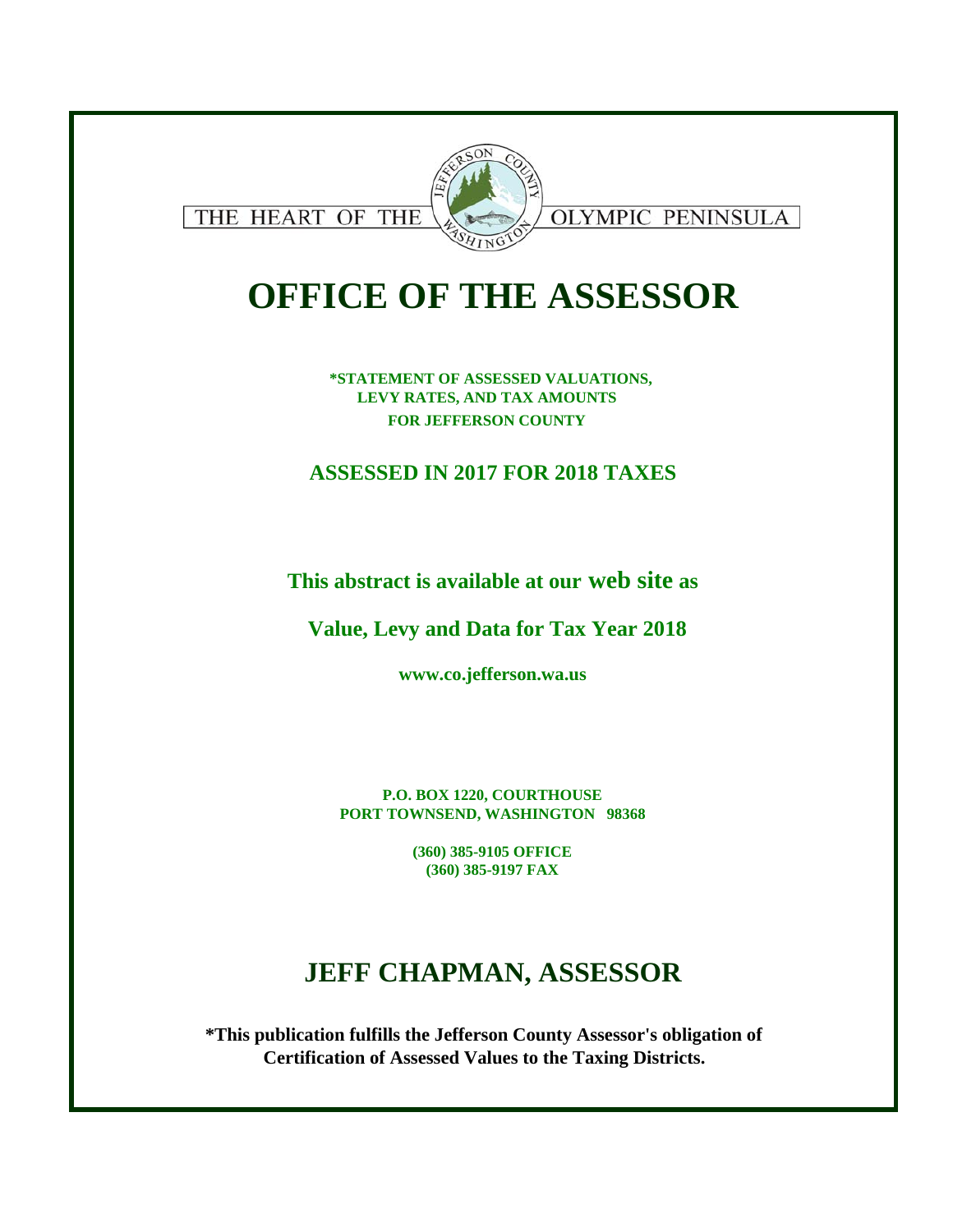|                                                                                                                                                                                                                                       | 2018 REAL & PERSONAL PROPERTY TAX DISTRIBUTION       |                                                |                                                             |
|---------------------------------------------------------------------------------------------------------------------------------------------------------------------------------------------------------------------------------------|------------------------------------------------------|------------------------------------------------|-------------------------------------------------------------|
|                                                                                                                                                                                                                                       | PERCENTAGE DISTRIBUTION FOR TAX YEAR 2018            |                                                |                                                             |
| <b>P.U.D.</b><br>$0.99\%$<br><b>CITY</b><br><b>PORT</b><br>7.64%<br>1.77%<br><b>CEMETERY</b><br>0.04%<br>LIBRARY_<br>3.11%<br><b>PARK &amp; REC.</b><br>0.04%<br><b>HOSPITAL</b><br>0.88%<br><b>E.M.S.</b><br>4.57%<br>FIRE.<br>8.61% | <b>COUNTY</b><br>14.39%                              | <b>CONSERVATION</b><br><b>FUTURES</b><br>0.43% | <b>COUNTY ROADS</b><br>8.03%<br><b>STATE LEVY</b><br>26.99% |
|                                                                                                                                                                                                                                       |                                                      | <b>LOCAL SCHOOLS</b><br>22.50%                 |                                                             |
| <b>TAXING DISTRICT:</b>                                                                                                                                                                                                               |                                                      | <b>LEVY AMOUNT</b>                             | %                                                           |
| STATE LEVIES (SCHOOL):                                                                                                                                                                                                                |                                                      | \$14,939,457.00                                | 26.99%                                                      |
| LOCAL SCHOOLS:                                                                                                                                                                                                                        |                                                      | \$12,451,852.76                                |                                                             |
| <b>FIRE DISTRICTS:</b>                                                                                                                                                                                                                |                                                      |                                                | 22.50%                                                      |
|                                                                                                                                                                                                                                       |                                                      | \$4,762,485.07                                 | 8.61%                                                       |
| <b>EMERGENCY MEDICAL SERVICES:</b>                                                                                                                                                                                                    |                                                      | \$2,528,245.15                                 | 4.57%                                                       |
| <b>HOSPITAL DISTRICTS:</b>                                                                                                                                                                                                            |                                                      | \$484,670.66                                   | 0.88%                                                       |
| <b>PARK &amp; RECREATION DISTRICT #1:</b>                                                                                                                                                                                             |                                                      | \$24,100.00                                    | 0.04%                                                       |
| LIBRARY DISTRICT #1:                                                                                                                                                                                                                  |                                                      | \$1,719,254.52                                 | 3.11%                                                       |
| <b>CEMETERY DISTRICTS:</b>                                                                                                                                                                                                            |                                                      | \$23,351.65                                    | 0.04%                                                       |
| PORT OF PORT TOWNSEND:                                                                                                                                                                                                                |                                                      | \$983,243.52                                   | 1.77%                                                       |
| <b>PUBLIC UTILITY DISTRICT #1:</b>                                                                                                                                                                                                    |                                                      | \$550,530.79                                   | 0.99%                                                       |
| CITY OF PORT TOWNSEND:                                                                                                                                                                                                                |                                                      | \$4,228,879.40                                 | 7.64%                                                       |
| COUNTY CURRENT EXPENSE (w/ M.H., D.D., & V.R.):                                                                                                                                                                                       |                                                      | \$7,963,083.06                                 | 14.39%                                                      |
| <b>CONSERVATION FUTURES</b>                                                                                                                                                                                                           |                                                      | \$238,769.97                                   | 0.43%                                                       |
| COUNTY ROADS (w/DIVERSION):                                                                                                                                                                                                           | <b>TOTAL:</b>                                        | \$4,443,758.22<br>\$55,341,681.77              | 8.03%<br>100.00%                                            |
|                                                                                                                                                                                                                                       |                                                      |                                                |                                                             |
| LOCALLY ASSESSED REAL & PERSONAL VALUATION:                                                                                                                                                                                           |                                                      | \$5,179,431,844                                |                                                             |
| LESS SENIOR CITIZEN EXEMPTIONS (A & B):                                                                                                                                                                                               |                                                      |                                                | \$92,925,312                                                |
| PUBLIC UTILITIES ASSESSED VALUATION:                                                                                                                                                                                                  | <b>TOTAL TAXABLE VALUE:</b>                          | \$24,851,216                                   | \$5,111,357,748                                             |
|                                                                                                                                                                                                                                       |                                                      |                                                |                                                             |
| COUNTY WIDE NEW CONSTRUCTION IN 2017:                                                                                                                                                                                                 |                                                      |                                                | \$60,368,917                                                |
|                                                                                                                                                                                                                                       |                                                      |                                                |                                                             |
| <b>TOTAL AMOUNT FORCASTED FOR</b>                                                                                                                                                                                                     | FOR BOND LEVIES:                                     |                                                | \$88,596.49                                                 |
| <b>TIMBER TAX DISTRIBUTION:</b>                                                                                                                                                                                                       | FOR SCHOOL M & O LEVIES:<br>FOR REMAINING DISTRICTS: |                                                | \$117,686.92<br>\$646,087.90                                |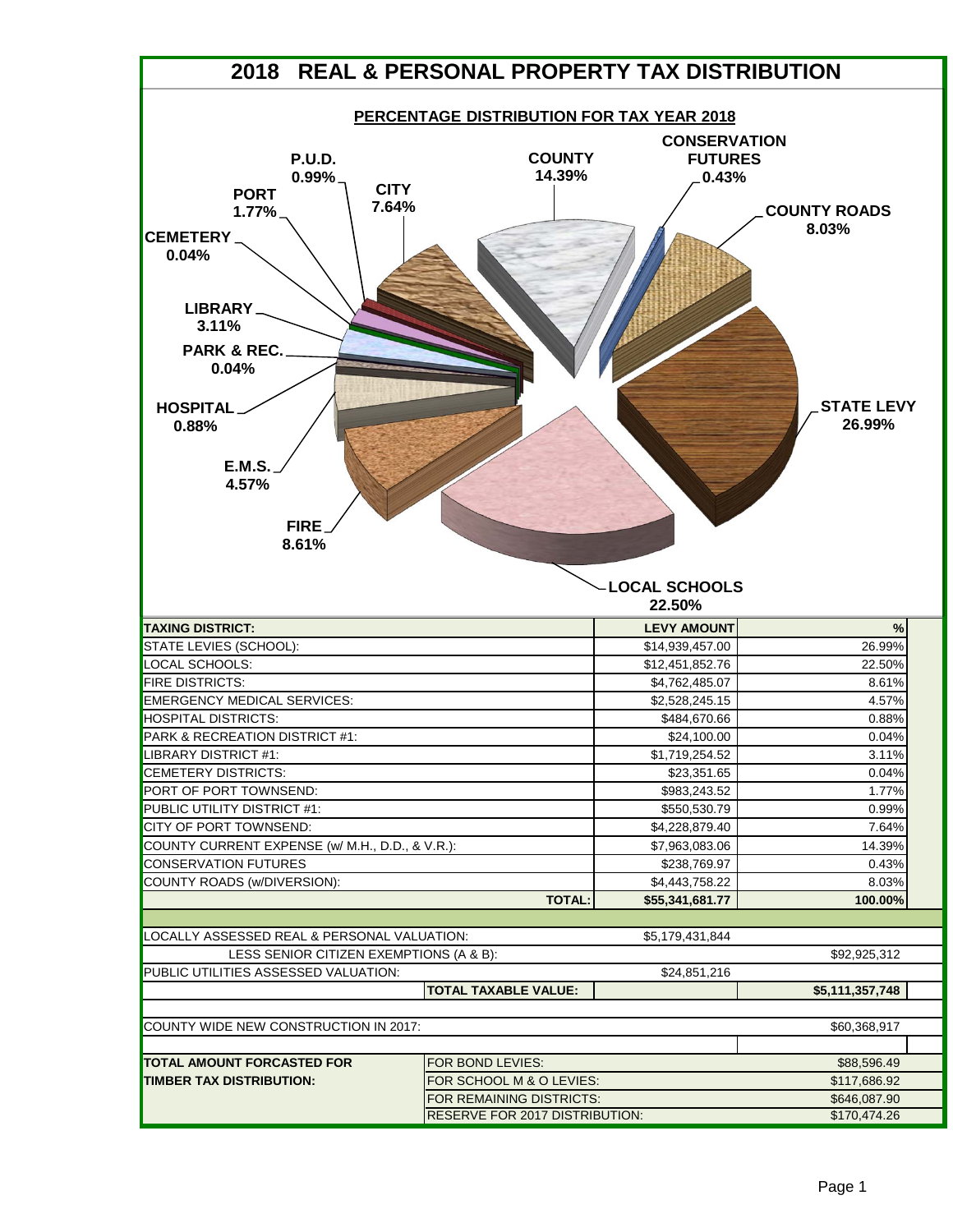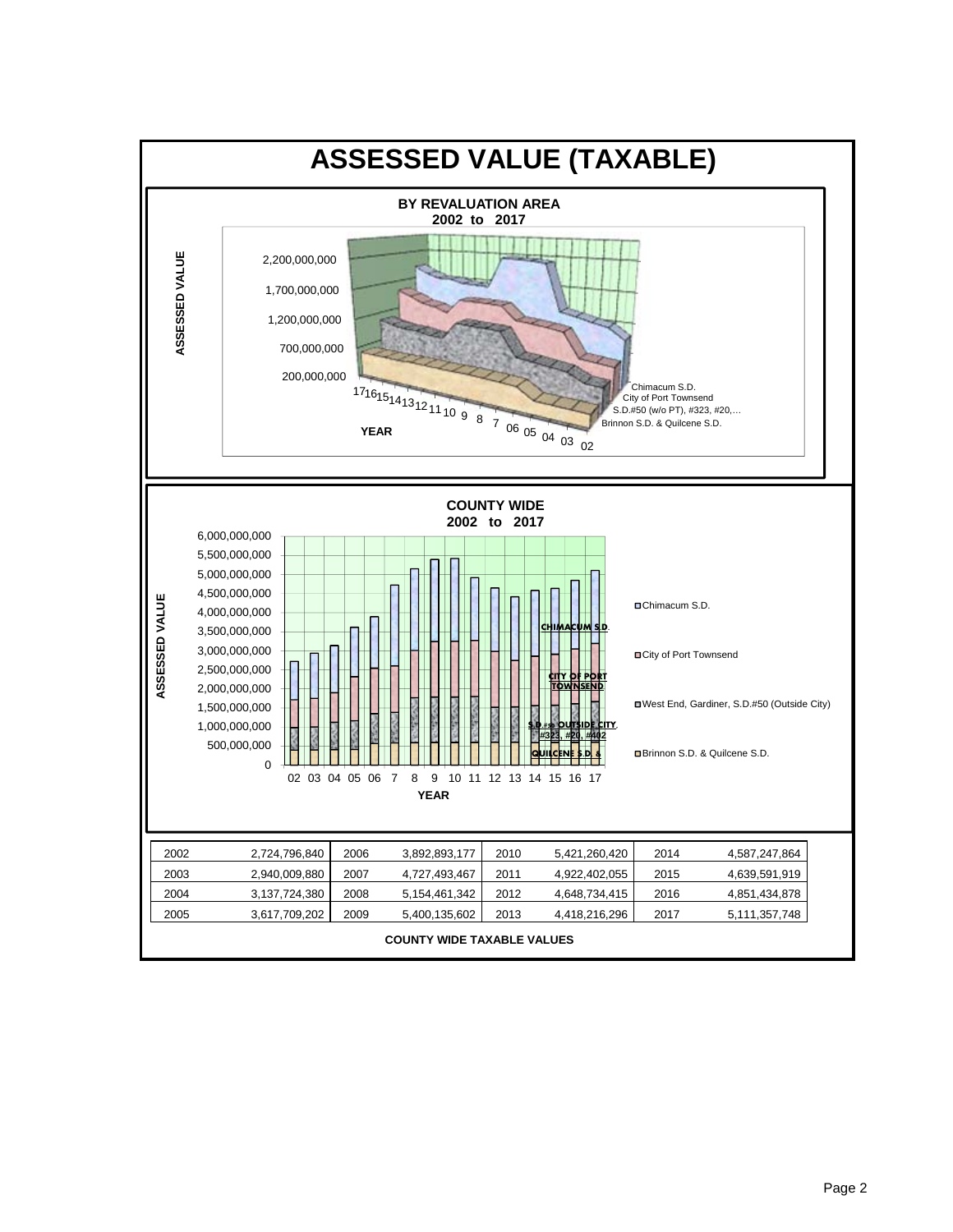

#### **NEW CONSTRUCTION JEFFERSON COUNTY 2002 TO 2017**



| 2002 | \$59,387,490  | 2006 | \$109,867,270 | 2010 | \$35,217,135 | 2014  | \$28,445,199 |
|------|---------------|------|---------------|------|--------------|-------|--------------|
| 2003 | \$73,331,740  | 2007 | \$88,716,647  | 2011 | \$31,693,950 | 2015  | \$27,881,844 |
| 2004 | \$97,452,770  | 2008 | \$73,363,445  | 2012 | \$26,874,430 | 2016  | \$40,589,048 |
| 2005 | \$118,739,412 | 2009 | \$56,236,445  | 2013 | \$24,650,424 | -2017 | \$60,368,917 |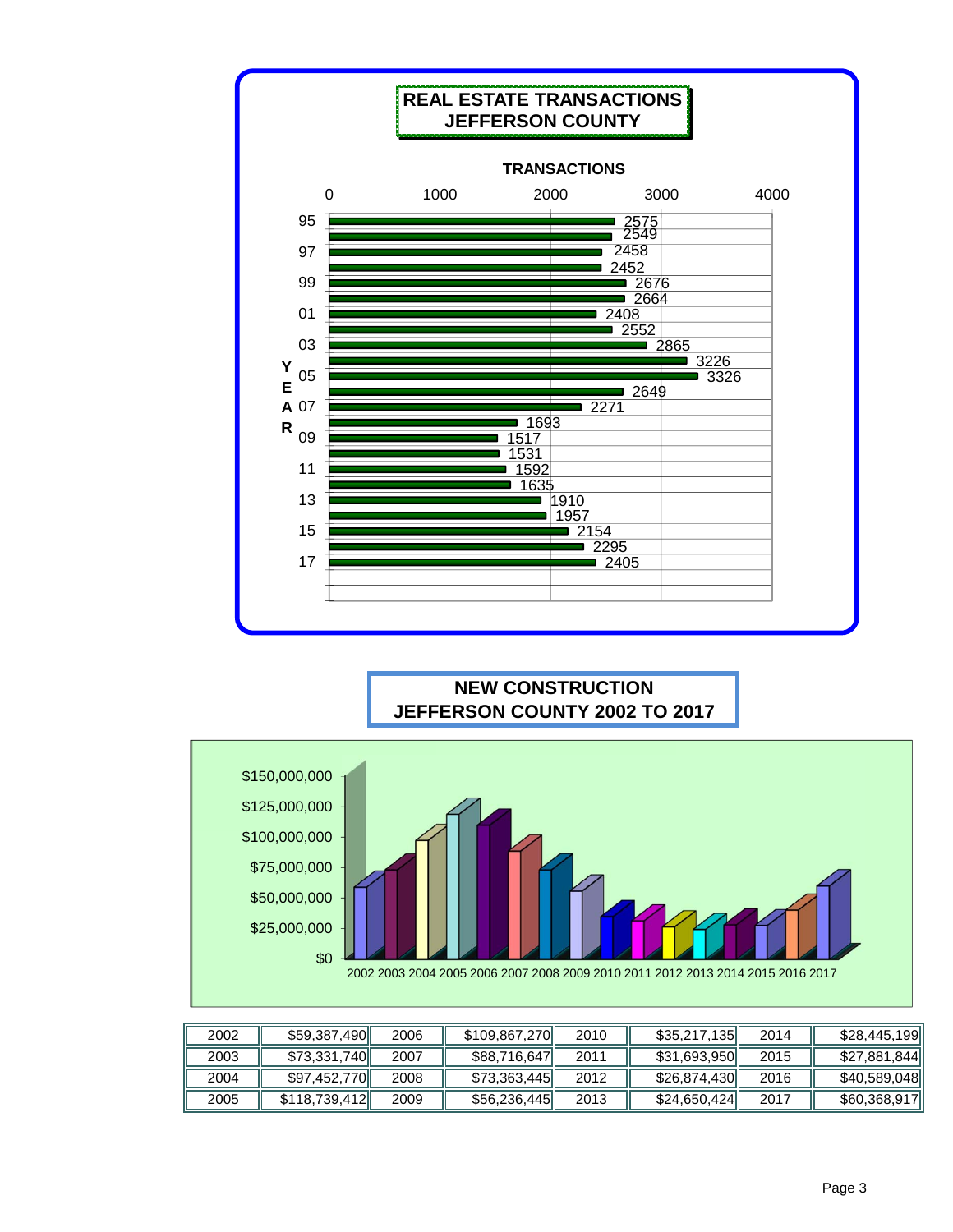|                                                                        |               |                                                                                                   |                              |                                                                                                                                  |                          |                                |                          |                              |                              | <b>CALENDAR OF BONDS &amp; VOTED LEVIES</b>                                |                                  |                                  |                        |                                           |                                                                            |                     |                                         |                    |               |                 |                              |                                                              |               |                                      |                                  |             |
|------------------------------------------------------------------------|---------------|---------------------------------------------------------------------------------------------------|------------------------------|----------------------------------------------------------------------------------------------------------------------------------|--------------------------|--------------------------------|--------------------------|------------------------------|------------------------------|----------------------------------------------------------------------------|----------------------------------|----------------------------------|------------------------|-------------------------------------------|----------------------------------------------------------------------------|---------------------|-----------------------------------------|--------------------|---------------|-----------------|------------------------------|--------------------------------------------------------------|---------------|--------------------------------------|----------------------------------|-------------|
|                                                                        |               |                                                                                                   |                              | 2                                                                                                                                | 2                        |                                |                          |                              |                              |                                                                            |                                  | 2                                | 2                      | 2                                         | 2                                                                          |                     |                                         |                    | 2             | 2               |                              |                                                              |               |                                      |                                  |             |
|                                                                        | 9<br>Q        | 9<br>9                                                                                            | $\mathbf{0}$<br>$\mathbf{0}$ | $\mathbf{0}$<br>$\bf{0}$                                                                                                         | $\mathbf{0}$<br>$\bf{0}$ | $\mathbf{0}$<br>$\mathbf{0}$   | $\theta$<br>$\mathbf{0}$ | $\mathbf{0}$<br>$\mathbf{0}$ | $\theta$<br>$\boldsymbol{0}$ | $\mathbf{0}$<br>$\boldsymbol{0}$                                           | $\mathbf{0}$<br>$\boldsymbol{0}$ | $\mathbf{0}$<br>$\boldsymbol{0}$ | $\mathbf{0}$           | $\mathbf{0}$                              | $\mathbf{0}$                                                               | $\Omega$            | $\Omega$                                | $\mathbf{0}$       | $\mathbf{0}$  | $\mathbf{0}$    | $\Omega$                     | $\overline{0}$                                               | $\Omega$<br>2 | $\Omega$<br>2                        | $\overline{0}$<br>$\overline{c}$ |             |
| DISTRICT/TYPE                                                          | 8             | 9                                                                                                 | $\mathbf{0}$                 |                                                                                                                                  | $\mathbf{2}$             | 3                              | 4                        | 5                            | 6                            | 7                                                                          | 8                                | 9                                | 1<br>$\Omega$          | 1                                         | 1                                                                          | 1                   | 1                                       | -1<br>5            | -1<br>6       |                 | 8                            | -1<br>9                                                      | $\theta$      |                                      | 2                                |             |
| *SCHOOL DISTRICTS*                                                     |               |                                                                                                   |                              |                                                                                                                                  |                          |                                |                          |                              |                              |                                                                            |                                  |                                  |                        |                                           |                                                                            |                     |                                         |                    |               |                 |                              |                                                              |               |                                      |                                  |             |
| #20 (QUEETS/CLEARWATER)                                                |               |                                                                                                   |                              |                                                                                                                                  |                          |                                |                          |                              |                              |                                                                            |                                  |                                  |                        |                                           |                                                                            |                     |                                         |                    |               |                 |                              |                                                              |               |                                      |                                  |             |
| <b>BOND</b><br>M&O                                                     |               |                                                                                                   |                              |                                                                                                                                  | $\ast$                   |                                |                          |                              |                              |                                                                            |                                  |                                  |                        | $\ast$                                    |                                                                            |                     | $\ast$                                  |                    |               | $\ast$          |                              |                                                              |               |                                      |                                  |             |
| #46 (BRINNON)                                                          |               | $\begin{bmatrix} * & * \\ * & * \end{bmatrix} \quad \begin{bmatrix} * & * \\ * & * \end{bmatrix}$ |                              |                                                                                                                                  |                          | -11                            | T* L                     | $*$ ] [ $*$                  |                              | $*$ $*$                                                                    |                                  |                                  | $*$ $*$ $*$ $*$        |                                           | ÷                                                                          | $*$ ] : [ $*$<br>J, |                                         | $*$ $*$ $*$        |               |                 | 8 * 1                        |                                                              |               |                                      |                                  |             |
| <b>BOND</b>                                                            |               |                                                                                                   |                              |                                                                                                                                  |                          |                                |                          |                              |                              |                                                                            |                                  |                                  |                        |                                           |                                                                            |                     |                                         |                    |               |                 |                              |                                                              |               |                                      |                                  |             |
| M&O                                                                    |               |                                                                                                   |                              | [* ] *] ] [* ] *] ] [* ] *] ] [* ] *] ][*]                                                                                       |                          |                                |                          |                              |                              | $[!]$ $[!]$ $[!]$                                                          |                                  |                                  |                        |                                           |                                                                            |                     | $\mathbb{R}^n$ if $\mathbb{R}^n$ if     |                    | -*11          |                 |                              |                                                              |               |                                      |                                  |             |
| #48 (QUILCENE)<br>('98) BOND                                           |               |                                                                                                   |                              |                                                                                                                                  |                          |                                |                          |                              |                              |                                                                            |                                  |                                  |                        |                                           |                                                                            |                     |                                         |                    |               |                 | E                            |                                                              |               |                                      |                                  |             |
| M&O                                                                    |               | $\mathbf{s}$ :<br>*] : [* :                                                                       |                              | $*$ ] : [ $*$                                                                                                                    | *] :                     | ⊺*                             | *1                       |                              |                              |                                                                            | *1                               |                                  |                        |                                           |                                                                            |                     |                                         |                    | *1            |                 | 米                            |                                                              | *1            |                                      |                                  |             |
| #49 (CHIMACUM)                                                         |               |                                                                                                   |                              |                                                                                                                                  |                          |                                |                          |                              |                              |                                                                            |                                  |                                  |                        |                                           |                                                                            |                     |                                         |                    |               |                 |                              |                                                              |               |                                      |                                  |             |
| ('12) CAPITAL PROJECTS                                                 |               |                                                                                                   |                              | យយានិយាយឃើញឈាននិយាយធ្វើឈាយធ្វើឈាយនិយាយធ្វើឈាយធ្វើឈាយនិយាយធ្វើឈាយនិយាយធ្វើឈាយធ្វើឈាយនិយាយធ្វើឈាយធ្វើឈាយនិយាយធ្វើឈាយធ្វើឈាយធ្វើឈាយ |                          |                                |                          |                              |                              |                                                                            |                                  |                                  |                        |                                           |                                                                            | CP:                 |                                         |                    |               |                 | ю<br>mont <mark>monie</mark> |                                                              |               |                                      |                                  |             |
| M&O<br>#50 (PT TOWNSEND)                                               |               | $*$ $*$ $*$ $*$                                                                                   | *1:                          | $\mathsf{I}^*$                                                                                                                   | *1:                      |                                | *1:                      | E                            | -11                          | T* E                                                                       | $\mathcal{R}$                    | ិ] ៖                             | - 1*                   | *] :                                      | ſ*<br>÷                                                                    | $\ast$<br>÷         |                                         | $*$ $*$ $*$ $*$    | $\approx$     |                 | $*$ $\mathbb{F}$             | $\ast$                                                       |               | $\mathbb{R}^*$                       |                                  |             |
| $(16)$ BOND                                                            |               | ոսումոսու                                                                                         |                              |                                                                                                                                  |                          |                                |                          |                              |                              |                                                                            |                                  |                                  |                        |                                           |                                                                            |                     |                                         |                    |               | S               | 一家                           | 字                                                            |               |                                      |                                  | $+14$ YEARS |
| ('12) CAPITAL PROJECTS                                                 | ասաֆ          |                                                                                                   |                              |                                                                                                                                  |                          |                                |                          |                              |                              |                                                                            |                                  |                                  |                        |                                           | យបណ្តាលយល់ថ្មីបាលបណ្តើយបានបង្ហាញយល់ថ្មីបាលបណ្តើយបានបង្ <mark>តិយាយប</mark> | CP                  |                                         |                    | $\mathbf{E}$  |                 |                              |                                                              |               |                                      |                                  |             |
| M&O<br>#323 (SEQUIM)                                                   |               | *] : [* :                                                                                         |                              | *] i                                                                                                                             |                          |                                | *1.                      |                              |                              |                                                                            |                                  |                                  |                        |                                           | $*$ $\uparrow$ $\uparrow$                                                  | 3.<br>$\cdot$       |                                         |                    | $*$ $*$ $*$   |                 |                              | *]                                                           |               |                                      |                                  |             |
| ('17) CAPITAL PROJECTS                                                 |               |                                                                                                   |                              |                                                                                                                                  |                          |                                |                          |                              |                              |                                                                            |                                  |                                  |                        |                                           |                                                                            |                     |                                         |                    |               |                 | CP <sub>i</sub>              |                                                              | $\bf E$       |                                      |                                  |             |
| M&O                                                                    |               | $[\begin{array}{cc} * & * \end{array}] \quad [\begin{array}{cc} * & * \end{array}]$               |                              | *]∶                                                                                                                              |                          | F*∃                            |                          | *] : [* :                    |                              | $*$ $\uparrow$ $\uparrow$<br>÷                                             | $\ast$                           | ×                                |                        | $*$ $*$ $*$                               | $\ast$<br>÷                                                                | $*$ if              |                                         | $\approx$          | $\ast$        |                 | $*$ } $\frac{1}{2}$ [*       | $\ast$                                                       |               | $*$ $*$ $*$ $\overline{\phantom{a}}$ |                                  |             |
| #402 (QUILLAYUTE)                                                      |               |                                                                                                   |                              |                                                                                                                                  |                          |                                |                          |                              |                              |                                                                            |                                  |                                  |                        |                                           |                                                                            |                     |                                         |                    |               |                 |                              |                                                              |               |                                      |                                  |             |
| $(09)$ BOND<br>M&O                                                     |               | $[$ * $]$ * $]$                                                                                   | ia ny a                      |                                                                                                                                  | $*$ $*$                  | *1                             | - F* 3                   | *] :[*                       |                              | $\mathcal{R}$                                                              | $\mathcal{R}$                    | *1                               | S<br>-3                | $\cdot$                                   | $\mathcal{R}$                                                              |                     |                                         | $\approx$          | $\ast$        | $\approx$<br>*1 |                              | $\ast$                                                       |               | 米王科                                  | $\cdot$                          | +6 YEARS    |
| *FIRE DISTRICTS*                                                       |               |                                                                                                   |                              |                                                                                                                                  |                          |                                |                          |                              |                              |                                                                            |                                  |                                  |                        |                                           |                                                                            |                     |                                         |                    |               |                 |                              |                                                              |               |                                      |                                  |             |
| #1 (CHIM./ KALA PT/ CAPE GEO)                                          |               |                                                                                                   |                              |                                                                                                                                  |                          |                                |                          |                              |                              |                                                                            |                                  |                                  |                        |                                           |                                                                            |                     |                                         |                    |               |                 |                              |                                                              |               |                                      |                                  |             |
| <b>REGULAR LEVY</b>                                                    |               | $\mathbf{P}$ :                                                                                    |                              |                                                                                                                                  |                          |                                |                          |                              |                              |                                                                            |                                  |                                  |                        | $ $ LL                                    |                                                                            |                     |                                         |                    |               |                 |                              |                                                              |               |                                      |                                  |             |
| E.M.S. LEVY<br>#2 (QUILCENE)                                           |               |                                                                                                   |                              | E                                                                                                                                | $\mathbf{P}$             |                                |                          |                              |                              |                                                                            |                                  |                                  | $\approx$              | LL                                        |                                                                            |                     |                                         |                    |               |                 |                              |                                                              |               |                                      |                                  |             |
| <b>REGULAR LEVY</b>                                                    |               | $P$ $*$                                                                                           |                              |                                                                                                                                  |                          |                                |                          |                              |                              |                                                                            |                                  |                                  |                        |                                           |                                                                            |                     |                                         | LL                 |               |                 |                              | $\approx$                                                    |               |                                      |                                  |             |
| E.M.S. LEVY                                                            |               |                                                                                                   |                              |                                                                                                                                  |                          |                                |                          |                              |                              |                                                                            |                                  |                                  |                        |                                           |                                                                            |                     |                                         |                    |               | S               |                              |                                                              |               |                                      | E                                |             |
| #3 (PORT LUDLOW)                                                       |               |                                                                                                   |                              |                                                                                                                                  |                          |                                |                          |                              |                              |                                                                            |                                  |                                  |                        |                                           |                                                                            |                     |                                         |                    |               |                 |                              |                                                              |               |                                      |                                  |             |
| <b>REGULAR LEVY</b><br>E.M.S. LEVY                                     |               | $P$ [LL]<br>$\pm$ $\pm$                                                                           |                              |                                                                                                                                  | $E \cdot P$              |                                |                          |                              |                              |                                                                            | L <br>$1$ LL                     |                                  |                        |                                           |                                                                            |                     |                                         |                    |               |                 |                              |                                                              |               |                                      |                                  |             |
| M&O                                                                    |               |                                                                                                   |                              |                                                                                                                                  |                          |                                |                          |                              |                              |                                                                            |                                  |                                  |                        |                                           |                                                                            |                     | S <sub>1</sub>                          | $\approx$          | $\approx$     | E               |                              |                                                              |               |                                      |                                  |             |
| #4 (BRINNON)                                                           |               |                                                                                                   |                              |                                                                                                                                  |                          |                                |                          |                              |                              |                                                                            |                                  |                                  |                        |                                           |                                                                            |                     |                                         |                    |               |                 |                              |                                                              |               |                                      |                                  |             |
| <b>REGULAR LEVY</b><br>E.M.S. LEVY                                     |               | $P$ $*$                                                                                           |                              | $\cdot$                                                                                                                          |                          |                                |                          |                              |                              |                                                                            |                                  |                                  |                        |                                           |                                                                            |                     | $\quad \bullet \quad \mathbf{LL} \quad$ | E                  | P             |                 | 零                            |                                                              |               |                                      |                                  |             |
| #5 (DISCOVERY BAY)                                                     |               |                                                                                                   |                              |                                                                                                                                  |                          |                                |                          |                              |                              |                                                                            |                                  |                                  | s                      |                                           |                                                                            |                     |                                         |                    |               |                 |                              |                                                              |               |                                      |                                  |             |
| <b>REGULAR LEVY</b>                                                    | $\mathbf{P}$  | <u>ການການັກການກາ</u><br>÷<br>-8                                                                   | <b>FOR</b>                   | -8                                                                                                                               |                          |                                |                          |                              |                              |                                                                            |                                  |                                  |                        |                                           |                                                                            |                     |                                         |                    |               |                 |                              |                                                              |               |                                      |                                  |             |
| E.M.S. LEVY                                                            |               | ասանասան                                                                                          |                              |                                                                                                                                  |                          |                                |                          |                              | E                            |                                                                            |                                  |                                  |                        |                                           |                                                                            |                     |                                         |                    |               |                 | 学                            |                                                              |               |                                      |                                  |             |
| $(16)$ BOND<br>#7 (CLEARWATER)                                         |               |                                                                                                   |                              |                                                                                                                                  |                          |                                |                          |                              |                              |                                                                            |                                  |                                  |                        |                                           |                                                                            |                     |                                         |                    |               | S               | 常                            |                                                              |               |                                      |                                  | +14 YEARS   |
| <b>REGULAR LEVY</b>                                                    | $\mathbf{P}$  |                                                                                                   |                              |                                                                                                                                  |                          |                                |                          |                              |                              |                                                                            |                                  |                                  |                        |                                           |                                                                            |                     |                                         |                    |               |                 |                              | បន្តិយាយបណ្ត <mark>ិយាយបណ្ត</mark> ិយាយបណ្តាយយបណ្តាយយបណ្តាយយ |               |                                      |                                  |             |
|                                                                        |               |                                                                                                   |                              |                                                                                                                                  |                          |                                |                          |                              |                              |                                                                            |                                  |                                  |                        |                                           |                                                                            |                     |                                         |                    |               |                 |                              |                                                              |               |                                      |                                  |             |
| #8 CLALLAM-JEFFERSON<br>(GARDINER) REGULAR LEVY                        |               |                                                                                                   |                              |                                                                                                                                  |                          |                                |                          |                              |                              |                                                                            |                                  |                                  |                        |                                           |                                                                            |                     |                                         |                    |               |                 |                              |                                                              |               |                                      |                                  |             |
| E.M.S. LEVY                                                            |               |                                                                                                   |                              |                                                                                                                                  |                          |                                |                          |                              |                              |                                                                            |                                  |                                  |                        | ' S<br><b>Anno</b><br>$\blacksquare$<br>× | $\mathcal{R}$                                                              | $\ast$              | $\approx$<br>Ξ                          | Ŧ<br>$\mathcal{R}$ | $\cdot$       | $\ast$          | <u>mmu</u><br>$\ast$         | $\ast$                                                       | $\ast$        |                                      | - 14                             |             |
| #9 CLALLAM-JEFFERSON                                                   |               |                                                                                                   |                              |                                                                                                                                  |                          |                                |                          |                              |                              |                                                                            |                                  |                                  |                        |                                           |                                                                            |                     |                                         |                    |               |                 |                              |                                                              |               |                                      |                                  |             |
| (FORKS)<br><b>REGULAR LEVY</b>                                         |               |                                                                                                   |                              |                                                                                                                                  |                          |                                |                          |                              |                              |                                                                            |                                  |                                  |                        |                                           |                                                                            |                     |                                         |                    | S             | $\approx$       | $\frac{1}{2}$                | $\approx$                                                    | $\mathcal{R}$ | $\cdot$                              | 米                                |             |
| *HOSPITAL*                                                             |               |                                                                                                   |                              |                                                                                                                                  |                          |                                |                          |                              |                              |                                                                            |                                  |                                  |                        |                                           |                                                                            |                     |                                         |                    |               |                 |                              |                                                              |               |                                      |                                  |             |
| #2 (EAST END)                                                          |               |                                                                                                   |                              |                                                                                                                                  |                          |                                |                          |                              |                              |                                                                            |                                  |                                  |                        |                                           |                                                                            |                     |                                         |                    |               |                 |                              |                                                              |               |                                      |                                  |             |
| ('04) ADMIN BOND                                                       |               |                                                                                                   |                              |                                                                                                                                  |                          |                                | S                        |                              |                              | $\mathcal{R}$                                                              |                                  |                                  |                        |                                           |                                                                            |                     |                                         |                    | $\mathcal{R}$ |                 | $\frac{1}{2}$                | $\pm$ .                                                      | $\ast$        | -31<br>$\ast$                        | $\sim$ $\,$                      | $+1$ YEAR   |
| *LIBRARY*                                                              |               |                                                                                                   |                              |                                                                                                                                  |                          |                                |                          |                              |                              |                                                                            |                                  |                                  |                        |                                           |                                                                            |                     |                                         |                    |               |                 |                              |                                                              |               |                                      |                                  |             |
| <b>REGULAR LEVY</b>                                                    |               | <u>mummun</u>                                                                                     |                              | $P$ $*$ $*$ $*$ $*$                                                                                                              | $\ast$                   | $\mathcal{R}=\mathcal{R}$<br>÷ |                          |                              |                              | $\ast \texttt{++} \texttt{++} \texttt{++} \texttt{+} \texttt{!} \texttt{}$ |                                  |                                  |                        |                                           | - 先言 先言 先言 先言 先言 未言 未言 未言 <mark>未言</mark>                                  |                     |                                         |                    |               |                 |                              |                                                              |               | $*$ $*$ $*$ $*$ $*$                  |                                  |             |
| $*CITY*$                                                               |               |                                                                                                   |                              |                                                                                                                                  |                          |                                |                          |                              |                              |                                                                            |                                  |                                  |                        |                                           |                                                                            |                     |                                         |                    |               |                 |                              |                                                              |               |                                      |                                  |             |
| <b>REGULAR LEVY</b>                                                    | $P^{\dagger}$ | $\approx$                                                                                         | $\mathcal{R}$                | $\ast$                                                                                                                           |                          |                                |                          |                              |                              |                                                                            |                                  |                                  |                        | $\ast$                                    |                                                                            |                     |                                         |                    |               |                 |                              |                                                              |               |                                      |                                  |             |
| E.M.S. LEVY<br>LIBRARY LID LIFT                                        | $\mathcal{R}$ | E P                                                                                               |                              | $\approx$                                                                                                                        | $\approx$                |                                |                          |                              |                              |                                                                            |                                  | $\approx$<br>anan an<br>LL       | $\approx$<br>$\approx$ | LL <br>យយាយយាយយា<br>字                     | $\mathcal{R}$                                                              |                     |                                         |                    |               |                 |                              |                                                              |               |                                      |                                  |             |
| FIRE LID LIFT                                                          |               |                                                                                                   |                              |                                                                                                                                  |                          |                                |                          |                              |                              |                                                                            |                                  |                                  |                        |                                           | $\left[\begin{array}{c}\mathbf{LL}\end{array}\right]$                      |                     |                                         | $\mathcal{R}$      | $\ast$        | *               | $\frac{1}{2}$                | $\ast$                                                       | $\ast$        | $\mathbb{R}^n \times \mathbb{R}^n$   | $\pm$                            |             |
| <b>MTN VIEW</b>                                                        | ասպա          |                                                                                                   |                              |                                                                                                                                  |                          |                                |                          |                              |                              |                                                                            |                                  |                                  |                        |                                           |                                                                            |                     |                                         |                    | S             |                 |                              |                                                              |               |                                      |                                  | $+10$ YEARS |
| *PARK & RECREATION*                                                    |               |                                                                                                   |                              |                                                                                                                                  |                          |                                |                          |                              |                              |                                                                            |                                  |                                  |                        |                                           |                                                                            |                     |                                         |                    |               |                 |                              |                                                              |               |                                      |                                  |             |
| #1 (COYLE)<br><b>REGULAR LEVY</b>                                      |               | Е                                                                                                 | S<br>Ξ                       | $\ast$<br>×                                                                                                                      | $\mathbf{z}$             | $\sim$ $\sim$                  | <u> </u><br>$\ast$<br>Æ  | ${\bf E}$                    |                              | Ξ                                                                          | S<br>Ξ                           | 楽<br>- 21                        |                        |                                           |                                                                            | E                   | S                                       |                    |               |                 |                              | $\bf E$                                                      |               |                                      |                                  |             |
| #2 (BRINNON)                                                           |               |                                                                                                   |                              |                                                                                                                                  |                          |                                |                          |                              |                              |                                                                            |                                  |                                  |                        |                                           |                                                                            |                     |                                         |                    |               |                 |                              |                                                              |               |                                      |                                  |             |
| <b>REGULAR LEVY</b>                                                    | ոուֆ          |                                                                                                   |                              |                                                                                                                                  |                          |                                |                          |                              |                              |                                                                            |                                  |                                  |                        |                                           |                                                                            |                     |                                         |                    |               |                 |                              |                                                              |               |                                      |                                  |             |
|                                                                        |               |                                                                                                   |                              |                                                                                                                                  |                          |                                |                          |                              |                              |                                                                            |                                  |                                  |                        |                                           |                                                                            |                     |                                         |                    |               |                 |                              |                                                              |               |                                      |                                  |             |
| $S = \text{START}$ (1ST YEAR OF LEVY)<br>$E = END$ (LAST YEAR OF LEVY) |               | LL=LID LIFT                                                                                       |                              |                                                                                                                                  |                          |                                |                          |                              |                              | CP = CAPITAL PROJECTS LEVY                                                 |                                  |                                  |                        |                                           | P=PERMANENT                                                                |                     |                                         |                    |               |                 |                              | FIRE #1 & 6 MERGED 11/6/05                                   |               |                                      |                                  |             |
|                                                                        |               |                                                                                                   |                              |                                                                                                                                  |                          |                                |                          |                              |                              |                                                                            |                                  |                                  |                        |                                           |                                                                            |                     |                                         |                    |               |                 |                              |                                                              |               |                                      |                                  |             |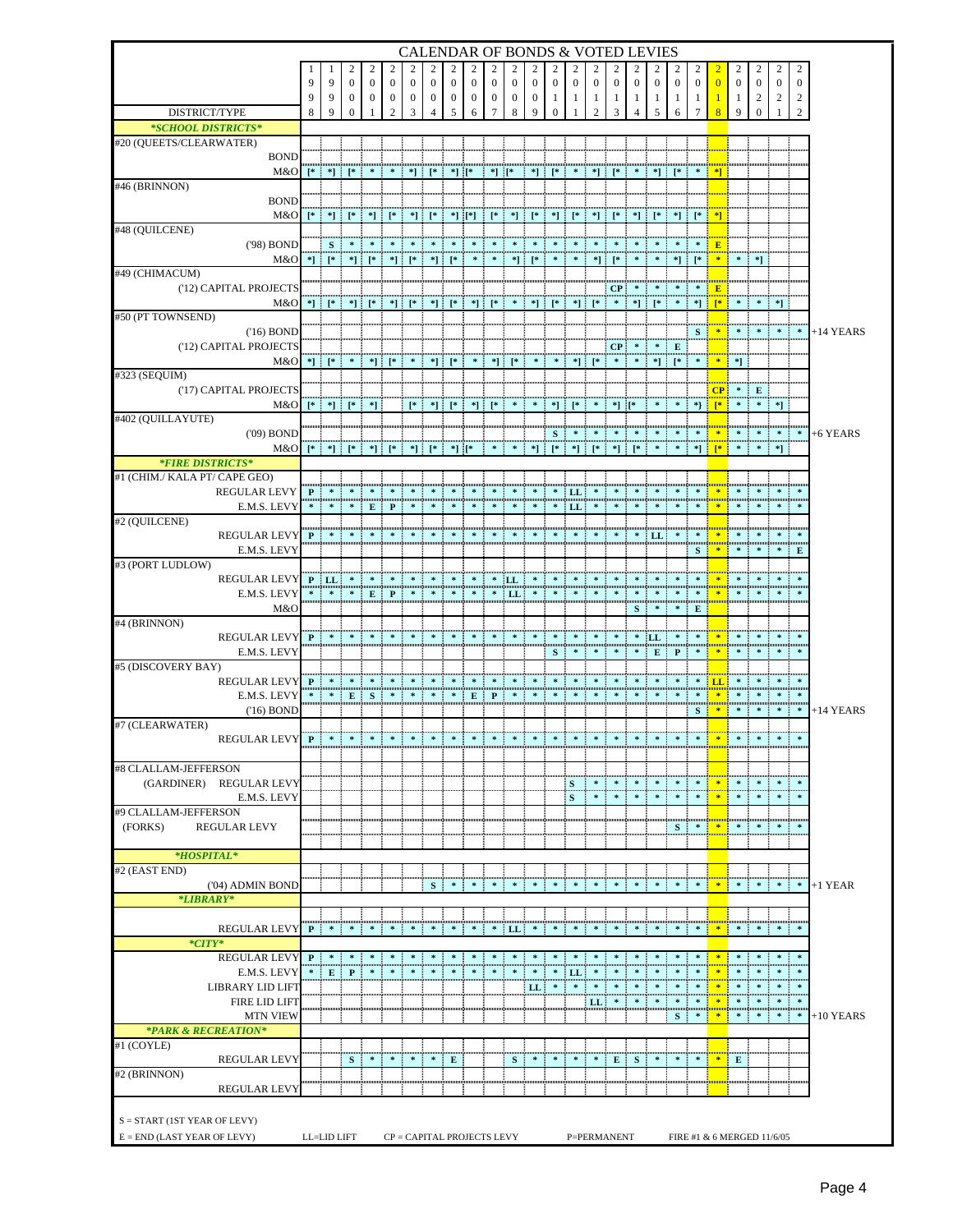|                 |                                         | JEFFERSON COUNTY 2018 TAX LEVY RATES |                              |
|-----------------|-----------------------------------------|--------------------------------------|------------------------------|
| <b>TAX CODE</b> | <b>TAXING DISTRICT</b>                  | FULL LEVY RATE /\$1000               | SENIOR LEVY RATE/\$1000      |
| 100             | C-50H <sub>2</sub>                      | 10.8555782577                        | 7.0632177600                 |
| 101             | 1-50H2L1                                | 9.3121807519                         | 5.6200073772                 |
| 102             | 1-50E1H2L1                              | 9.8121807504                         | 6.1200073757                 |
| 103             | 1-50E5H2L1                              | 10.2867084529                        | 6.1200073772                 |
| 106             | 1-50E8H2L1                              | 9.7834328339                         | 6.0912594592                 |
| 107             | 1-50E8H2C3L1                            | 9.8439483038                         | 6.1517749291                 |
| 111             | 1-50F1E1H2L1                            | 11.0620783341                        | 7.3699049594                 |
| 119             | 1-50F1E1H2L1 FARM                       | 8.1211281683                         | 5.4657855269                 |
| 151             | 1-50F5E5H2L1                            | 11.7867084529                        | 7.6200073772                 |
| 181             | 1-50F8E8H2C3L1                          | 11.0996814345                        | 7.4075080598                 |
| 201             | 1-49H2L1                                | 9.1714714065                         | 5.6200073772                 |
| 202             | 1-49E1H2L1                              | 9.6714714050                         | 6.1200073757                 |
| 203             | 1-49E3H2L1                              | 9.6714714065                         | 6.1200073772                 |
| 205             | 1-49E2H2L1P1                            | 9.8200928478                         | 6.2686288185                 |
| 206             | 1-49E2H2L1                              | 9.6714714051                         | 6.1200073758                 |
| 211             | 1-49F1E1H2L1                            | 10.9213689887                        | 7.3699049594                 |
| 219             | 1-49F1E1H2L1 FARM                       | 7.9804188229                         | 5.4657855269                 |
| 221             | 1-49F2E2H2L1                            | 10.9457200716                        | 7.3942560423                 |
| 222             | 1-49F2E2H2L1P1                          | 11.0943415143                        | 7.5428774850                 |
| 231             | 1-49F3E3H2L1                            | 11.1714714023                        | 7.6200073730                 |
| 232             | 1-49F3E3W1H2L1                          | 11.1714714023                        | 7.6200073730                 |
| 300             | 1-48H2C2L1Z2                            | 8.7972279387                         | 5.6625955586                 |
| 301             | 1-48E2H2C2L1                            | 9.2972279373                         | 6.1625955572                 |
| 302             | 1-48E2H2C2L1P1                          | 9.4458493800                         | 6.3112169999                 |
| 303             | 1-48E2H2C2L1Z2                          | 9.2972279373                         | 6.1625955572                 |
| 304             | 1-48E2H2C2L1Z1                          | 9.2972279373                         | 6.1625955572                 |
| 305             | 1-48E5H2C2L1                            | 9.7717556397                         | 6.1625955586                 |
| 306             | 1-48E3H2C2L1P1                          | 9.4458493814                         | 6.3112170013                 |
| 307             | 1-48E2H2C2L1Z3                          | 9.2972279373                         | 6.1625955572                 |
| 308             | 1-48H2C2L1                              | 8.7972279387                         | 5.6625955586                 |
| 309             | 1-48H2C2L1Z3                            | 8.7972279387                         | 5.6625955586                 |
| 320             | 1-48F2E2H2C2L1Z2                        | 10.5714766038                        | 7.4368442237                 |
| 321             | 1-48F2E2H2C2L1                          | 10.5714766038                        | 7.4368442237                 |
| 323             | 1-48F2E2H2C2L1P1                        | 10.7200980465                        | 7.5854656664                 |
| 324<br>329      | 1-48F2E2H2C2L1Z3<br>1-48F2E2H2C2L1 FARM | 10.5714766038                        | 7.4368442237<br>5.5327247912 |
| 331             | 1-48F3E3H2C2L1P1                        | 7.6305264380<br>10.9458493772        | 7.8112169971                 |
| 351             | 1-48F5E5H2C2L1                          | 11.2717556397                        | 7.6625955586                 |
| 401             | 1-46E4H2C1L1P2                          | 8.3434743911                         |                              |
| 402             | 1-46E4H2C1L1P2Z1                        | 8.3434743911                         | 6.1388833275<br>6.1388833275 |
| 403             | 1-46E4H2C1L1P2Z2                        | 8.3434743911                         | 6.1388833275                 |
| 404             | 1-46E4H2L1P2                            |                                      |                              |
| 405             | 1-46E4H2L1P2Z1                          | 8.3245984408                         | 6.1200073772                 |
| 406             | 1-46E4H2L1P2Z2                          | 8.3245984408                         | 6.1200073772                 |
|                 |                                         | 8.3245984408                         | 6.1200073772                 |
| 440<br>441      | 1-46F4E4H2C1L1P2Z1                      | 9.6381940534                         | 7.4336029898                 |
|                 | 1-46F4E4H2C1L1P2                        | 9.6381940534                         | 7.4336029898                 |
| 442             | 1-46F4E4W2H2C1L1P2                      | 9.6381940534                         | 7.4336029898                 |
| 443             | 1-46F4E4H2C1L1P2Z2                      | 9.6381940534                         | 7.4336029898                 |
| 444             | 1-46F4E4H2L1P2                          | 9.6193181031                         | 7.4147270395                 |
| 445             | 1-46F4E4H2L1P2Z1                        | 9.6193181031                         | 7.4147270395                 |
| 446             | 1-46F4E4H2L1P2Z2                        | 9.6193181031                         | 7.4147270395                 |
| 501             | $1 - 20L1$                              | 8.2775695720                         | 5.5289910341                 |
| 502             | 1-20H1L1                                | 9.0164659886                         | 6.2678874507                 |
| 571             | 1-20F7H1L1                              | 9.5928884648                         | 6.8443099269                 |
| 601             | 1-402H1L1                               | 11.1041099957                        | 6.2678874507                 |
| 691             | 1-402F9H1L1                             | 11.8862350614                        | 7.0500125164                 |
| 703             | 1-323E8H2C3L1                           | 8.7789072354                         | 6.1517749291                 |
| 781             | 1-323F8E8H2C3L1                         | 10.0346403661                        | 7.4075080598                 |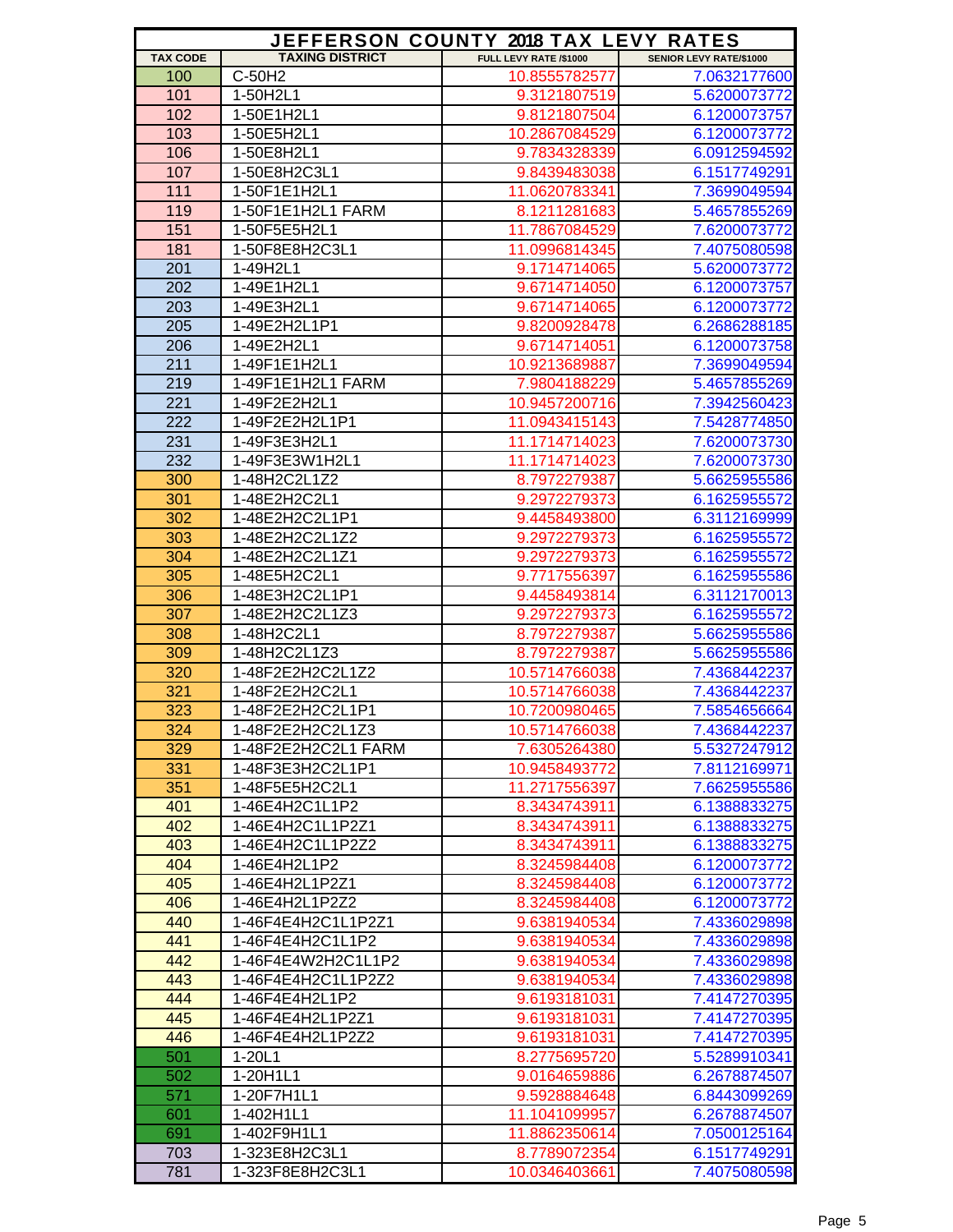|                    |             |                              | JEFFERSON COUNTY 2017/2018 LEVY RATE COMPARISONS |                              |                |                              |                              |                    |
|--------------------|-------------|------------------------------|--------------------------------------------------|------------------------------|----------------|------------------------------|------------------------------|--------------------|
|                    | <b>TAX</b>  | <b>TAXING</b>                |                                                  |                              |                | <b>LEVY RATE /\$1000</b>     |                              |                    |
|                    | <b>CODE</b> | <b>DISTRICT</b>              | <b>2018 FULL</b>                                 | <b>2017 FULL</b>             | %DIFF.         | <b>2018 SENIOR</b>           | 2017 SENIOR                  | %DIFF.             |
| <b>City</b>        | 100         | C-50H2                       | 10.8555782577                                    | 10.1623683021                | 6.8%           | 7.0632177600                 | 7.3238883919                 | $-3.6%$            |
| SD #50             | 101         | 1-50H2L1                     | 9.3121807519                                     | 8.5728901877                 | 8.6%           | 5.6200073772                 | 5.8404883064                 | $-3.8%$            |
| (Outside           | 102         | 1-50E1H2L1                   | 9.8121807504                                     | 9.0727806416                 | 8.1%           | 6.1200073757                 | 6.3403787603                 | $-3.5%$            |
| Port               | 103         | 1-50E5H2L1                   | 10.2867084529                                    | 9.5288793563                 | 8.0%           | 6.1200073772                 | 6.3404882792                 | $-3.5%$            |
| Townsend)          | 106         | 1-50E8H2L1                   | 9.7834328339                                     | 9.0728901877                 | 7.8%           | 6.0912594592                 | 6.3404883064                 | $-3.9%$            |
|                    | 107         | 1-50E8H2C3L1                 | 9.8439483038                                     | 9.1336421183                 | 7.8%           | 6.1517749291                 | 6.4012402370                 | $-3.9%$            |
|                    | 111         | 1-50F1E1H2L1                 | 11.0620783341                                    | 10.4028114905                | 6.3%           | 7.3699049594                 | 7.6704096092                 | $-3.9%$            |
|                    | 119         | 1-50F1E1H2L1 FARM            | 8.1211281683                                     | 8.3725281493                 | $-3.0%$        | 5.4657855269                 | 5.6401262680                 | $-3.1%$            |
|                    | 151         | 1-50F5E5H2L1                 | 11.7867084529                                    | 10.5288793563                | 11.9%          | 7.6200073772                 | 7.3404882792                 | 3.8%               |
|                    | 181         | 1-50F8E8H2C3L1               | 11.0996814345                                    | 10.4692128594                | 6.0%           | 7.4075080598                 | 7.7368109781                 | $-4.3%$            |
| SD #49             | 201         | 1-49H2L1                     | 9.1714714065                                     | 8.3876035489                 | 9.3%           | 5.6200073772                 | 5.8404883064                 | $-3.8%$            |
| Chimacum           | 202         | 1-49E1H2L1                   | 9.6714714050                                     | 8.8874940028                 | 8.8%           | 6.1200073757                 | 6.3403787603                 | $-3.5%$            |
|                    | 203         | 1-49E3H2L1                   | 9.6714714065                                     | 8.8876035484                 | 8.8%           | 6.1200073772                 | 6.3404883059                 | $-3.5%$            |
|                    | 205         | 1-49E2H2L1P1                 | 9.8200928478                                     | 9.0365735609                 | 8.7%           | 6.2686288185                 | 6.4894583184                 | $-3.4%$            |
|                    | 206         | 1-49E2H2L1                   | 9.6714714051                                     | 8.8876035489                 | 8.8%           | 6.1200073758                 | 6.3404883064                 | $-3.5%$            |
|                    | 211         | 1-49F1E1H2L1                 | 10.9213689887                                    | 10.2175248517                | 6.9%           | 7.3699049594                 | 7.6704096092                 | $-3.9%$            |
|                    | 219         | 1-49F1E1H2L1 FARM            | 7.9804188229                                     | 8.1872415105                 | $-2.5%$        | 5.4657855269                 | 5.6401262680                 | $-3.1%$            |
|                    | 221         | 1-49F2E2H2L1                 | 10.9457200716                                    | 10.1566100926                | 7.8%           | 7.3942560423                 | 7.6094948501                 | $-2.8%$            |
|                    | 222         | 1-49F2E2H2L1P1               | 11.0943415143                                    | 10.3055801046                | 7.7%           | 7.5428774850                 | 7.7584648621                 | $-2.8%$            |
|                    | 231         | 1-49F3E3H2L1                 | 11.1714714023                                    | 10.8954009674                | 2.5%           | 7.6200073730                 | 7.8404883059                 | $-2.8%$            |
|                    | 232         | 1-49F3E3W1H2L1               | 11.1714714023                                    | 10.8954009674                | 2.5%           | 7.6200073730                 | 7.8404883059                 | $-2.8%$            |
| SD #48<br>Quilcene | 300<br>301  | 1-48H2C2L1Z2<br>1-48E2H2C2L1 | 8.7972279387                                     | 7.9558349960                 | 10.6%<br>10.0% | 5.6625955586<br>6.1625955572 | 5.8830039756                 | $-3.7%$<br>$-3.5%$ |
|                    | 302         | 1-48E2H2C2L1P1               | 9.2972279373<br>9.4458493800                     | 8.4558349960<br>8.6048050080 | 9.8%           | 6.3112169999                 | 6.3830039756<br>6.5319739876 | $-3.4%$            |
|                    | 303         | 1-48E2H2C2L1Z2               | 9.2972279373                                     | 8.4558349960                 | 10.0%          | 6.1625955572                 | 6.3830039756                 | $-3.5%$            |
|                    | 304         | 1-48E2H2C2L1Z1               | 9.2972279373                                     | 8.4558349960                 | 10.0%          | 6.1625955572                 | 6.3830039756                 | $-3.5%$            |
|                    | 305         | 1-48E5H2C2L1                 | 9.7717556397                                     | 8.9118241646                 | 9.6%           | 6.1625955586                 | 6.3830039484                 | $-3.5%$            |
|                    | 306         | 1-48E3H2C2L1P1               | 9.4458493814                                     | 8.6048050075                 | 9.8%           | 6.3112170013                 | 6.5319739871                 | $-3.4%$            |
|                    | 307         | 1-48E2H2C2L1Z3               | 9.2972279373                                     | 8.4558349960                 | 10.0%          | 6.1625955572                 | 6.3830039756                 | $-3.5%$            |
|                    | 308         | 1-48H2C2L1                   | 8.7972279387                                     | 7.9558349960                 | 10.6%          | 5.6625955586                 | 5.8830039756                 | $-3.7%$            |
|                    | 309         | 1-48H2C2L1Z3                 | 8.7972279387                                     | 7.9558349960                 | 10.6%          | 5.6625955586                 | 5.8830039756                 | $-3.7%$            |
|                    | 320         | 1-48F2E2H2C2L1Z2             | 10.5714766038                                    | 9.7248415397                 | 8.7%           | 7.4368442237                 | 7.6520105193                 | $-2.8%$            |
|                    | 321         | 1-48F2E2H2C2L1               | 10.5714766038                                    | 9.7248415397                 | 8.7%           | 7.4368442237                 | 7.6520105193                 | $-2.8%$            |
|                    | 323         | 1-48F2E2H2C2L1P1             | 10.7200980465                                    | 9.8738115517                 | 8.6%           | 7.5854656664                 | 7.8009805313                 | $-2.8%$            |
|                    | 324         | 1-48F2E2H2C2L1Z3             | 10.5714766038                                    | 9.7248415397                 | 8.7%           | 7.4368442237                 | 7.6520105193                 | $-2.8%$            |
|                    | 329         | 1-48F2E2H2C2L1 FARM          | 7.6305264380                                     | 7.6945581985                 | $-0.8%$        | 5.5327247912                 | 5.6217271781                 | $-1.6%$            |
|                    | 331         | 1-48F3E3H2C2L1P1             | 10.9458493772                                    | 10.6126024265                | 3.1%           | 7.8112169971                 | 8.0319739871                 | $-2.7%$            |
|                    | 351         | 1-48F5E5H2C2L1               | 11.2717556397                                    | 9.9118241646                 | 13.7%          | 7.6625955586                 | 7.3830039484                 | 3.8%               |
| SD #46             | 401         | 1-46E4H2C1L1P2               | 8.3434743911                                     | 7.5040839346                 | 11.2%          | 6.1388833275                 | 6.3595283703                 | $-3.5%$            |
| <b>Brinnon</b>     | 402         | 1-46E4H2C1L1P2Z1             | 8.3434743911                                     | 7.5040839346                 | 11.2%          | 6.1388833275                 | 6.3595283703                 | $-3.5%$            |
|                    | 403         | 1-46E4H2C1L1P2Z2             | 8.3434743911                                     | 7.5040839346                 | 11.2%          | 6.1388833275                 | 6.3595283703                 | $-3.5%$            |
|                    | 404         | 1-46E4H2L1P2                 | 8.3245984408                                     | 7.4850438707                 | 11.2%          | 6.1200073772                 | 6.3404883064                 | $-3.5%$            |
|                    | 405         | 1-46E4H2L1P2Z1               | 8.3245984408                                     | 7.4850438707                 | 11.2%          | 6.1200073772                 | 6.3404883064                 | $-3.5%$            |
|                    | 406         | 1-46E4H2L1P2Z2               | 8.3245984408                                     | 7.4850438707                 | 11.2%          | 6.1200073772                 | 6.3404883064                 | $-3.5%$            |
|                    | 440         | 1-46F4E4H2C1L1P2Z1           | 9.6381940534                                     | 8.7900477854                 | 9.6%           | 7.4336029898                 | 7.6454922211                 | $-2.8%$            |
|                    | 441         | 1-46F4E4H2C1L1P2             | 9.6381940534                                     | 8.7900477854                 | 9.6%           | 7.4336029898                 | 7.6454922211                 | $-2.8%$            |
|                    | 442         | 1-46F4E4W2H2C1L1P2           | 9.6381940534                                     | 8.7900477854                 | 9.6%           | 7.4336029898                 | 7.6454922211                 | $-2.8%$            |
|                    | 443         | 1-46F4E4H2C1L1P2Z2           | 9.6381940534                                     | 8.7900477854                 | 9.6%           | 7.4336029898                 | 7.6454922211                 | $-2.8%$            |
|                    | 444         | 1-46F4E4H2L1P2               | 9.6193181031                                     | 8.7710077215                 | 9.7%           | 7.4147270395                 | 7.6264521572                 | $-2.8%$            |
|                    | 445         | 1-46F4E4H2L1P2Z1             | 9.6193181031                                     | 8.7710077215                 | 9.7%           | 7.4147270395                 | 7.6264521572                 | $-2.8%$            |
|                    | 446         | 1-46F4E4H2L1P2Z2             | 9.6193181031                                     | 8.7710077215                 | 9.7%           | 7.4147270395                 | 7.6264521572                 | $-2.8%$            |
| <b>West End</b>    | 501         | 1-20L1                       | 8.2775695720                                     | 7.3267848490                 | 13.0%          | 5.5289910341                 | 5.7522769872                 | $-3.9%$            |
|                    | 502         | 1-20H1L1                     | 9.0164659886                                     | 8.0767848490                 | 11.6%          | 6.2678874507                 | 6.5022769872                 | $-3.6%$            |
|                    | 571         | 1-20F7H1L1                   | 9.5928884648                                     | 8.7514549150                 | 9.6%           | 6.8443099269                 | 7.1769470532                 | $-4.6%$            |
|                    | 601         | 1-402H1L1                    | 11.1041099957                                    | 10.1476873320                | 9.4%           | 6.2678874507                 | 6.5022769872                 | $-3.6%$            |
|                    | 691         | 1-402F9H1L1                  | 11.8862350614                                    | 10.9141640769                | 8.9%           | 7.0500125164                 | 7.2687537321                 | $-3.0%$            |
| <b>Gardiner</b>    | 703         | 1-323E8H2C3L1                | 8.7789072354                                     | 7.8285669288                 | 12.1%          | 6.1517749291                 | 6.4012402370                 | $-3.9%$            |
|                    | 781         | 1-323F8E8H2C3L1              | 10.0346403661                                    | 9.1641376699                 | 9.5%           | 7.4075080598                 | 7.7368109781                 | $-4.3%$            |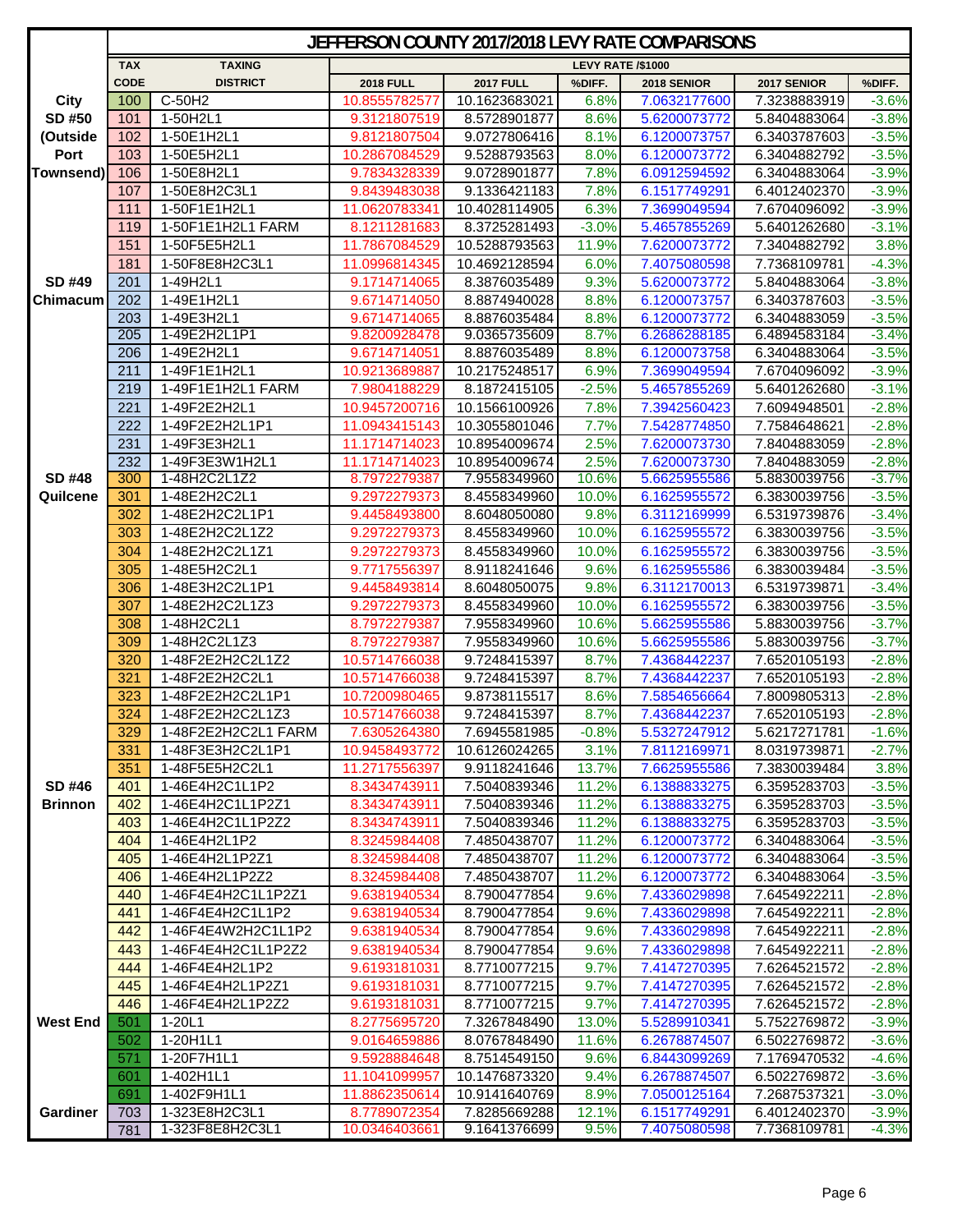|                                    |              | 2018 BREAKDOWN OF TAXING DISTRICTS: |              |
|------------------------------------|--------------|-------------------------------------|--------------|
|                                    |              |                                     |              |
| STATE LEVY (SCHOOL): Part 1        | 1.9041194325 | SCHOOL DIST #20: M&O                | 1.7117478046 |
| Part 2                             | 1.0368307333 | SCHOOL DIST #46: M&O                | 1.1677603303 |
| <b>STATE Total:</b>                | 2.9409501658 | SCHOOL DIST #48: Bond               | 0.4851527415 |
|                                    |              | SCHOOL DIST #48: M&O                | 1.6126489053 |
| <b>COUNTY Current Expense</b>      | 1.5313340732 | SCHOOL DIST #49: Capital Project    | 0.7008144670 |
| Mental Health                      | 0.0088247316 | SCHOOL DIST #49: M&O                | 1.8138188290 |
| <b>Development Disabilities</b>    | 0.0088247316 | SCHOOL DIST #50: Bond               | 1.1202627291 |
| Veteran's Relief                   | 0.0089357979 | SCHOOL DIST #50: M&O                | 1.5350799123 |
| <b>COUNTY Total:</b>               | 1.5579193343 | SCHOOL DIST #323: Capital Project   | 0.1537007546 |
|                                    |              | SCHOOL DIST #323: M&O               | 1.4366008184 |
| <b>COUNTY Conservation Futures</b> | 0.0467136095 | SCHOOL DIST #402: Bond              | 2.1854720526 |
|                                    |              | SCHOOL DIST #402: M&O               | 1.6139197591 |
| <b>COUNTY ROADS: General</b>       | 1.0393432164 |                                     |              |
| COUNTY ROADS: Diversion to C.E.    | 0.2009601783 |                                     |              |
| <b>COUNTY ROADS Total:</b>         | 1.2403033947 | FIRE DIST #1: General               | 1.2498975837 |
|                                    |              | FIRE DIST #2: General               | 1.2742486665 |
| CITY OF P.T.: General              | 1.5057999954 | FIRE DIST #3: General               | 1.4999999958 |
| CITY OF P.T.: Library LID Lift     | 0.7002101880 | FIRE DIST #4: General               | 1.2947196623 |
| CITY OF P.T.: Fire LID Lift        | 0.4624388311 | FIRE DIST #5: General               | 1.5000000000 |
| CITY OF P.T. Total:                | 2.6684490145 | FIRE DIST #5: Bond                  | 0.4745277010 |
|                                    |              | FIRE DIST #7: General               | 0.5764224762 |
| CITY OF P.T.: Mt. View Bond        | 0.1001871230 | CLALL-JEFF FIRE DIST #8: General    | 1.2557331307 |
|                                    |              | CLALL-JEFF FIRE DIST #9: General    | 0.7821250657 |
| PORT OF P.T.: General              | 0.1923644496 |                                     |              |
|                                    |              |                                     |              |
| LIBRARY DIST #1: General           | 0.4798634651 | CITY OF P.T.: E.M.S.                | 0.4949282281 |
|                                    |              | FIRE DIST #1: E.M.S.                | 0.4999999985 |
| HOSPITAL DIST #1: General          | 0.7388964166 | FIRE DIST #2: E.M.S.                | 0.4999999986 |
|                                    |              | FIRE DIST #3: E.M.S.                | 0.5000000000 |
| HOSPITAL DIST #2: General          | 0.0526384330 | FIRE DIST #4: E.M.S.                | 0.5000000000 |
| HOSPITAL DIST #2: 2004 Admin Bond  | 0.0383779101 | FIRE DIST #5: E.M.S.                | 0.5000000000 |
| HOSPITAL #2 total:                 | 0.0910163431 | CLALL-JEFF FIRE DIST #8: E.M.S.     | 0.4712520820 |
|                                    |              |                                     |              |
| <b>CEMETERY DIST #1: General</b>   | 0.0188759503 | PARK & REC DIST #1: General         | 0.1486214427 |
| <b>CEMETERY DIST #2: General</b>   | 0.0425881814 |                                     |              |
| <b>CEMETERY DIST #3: General</b>   | 0.0605154699 | P.U.D. #1: General                  | 0.1077073484 |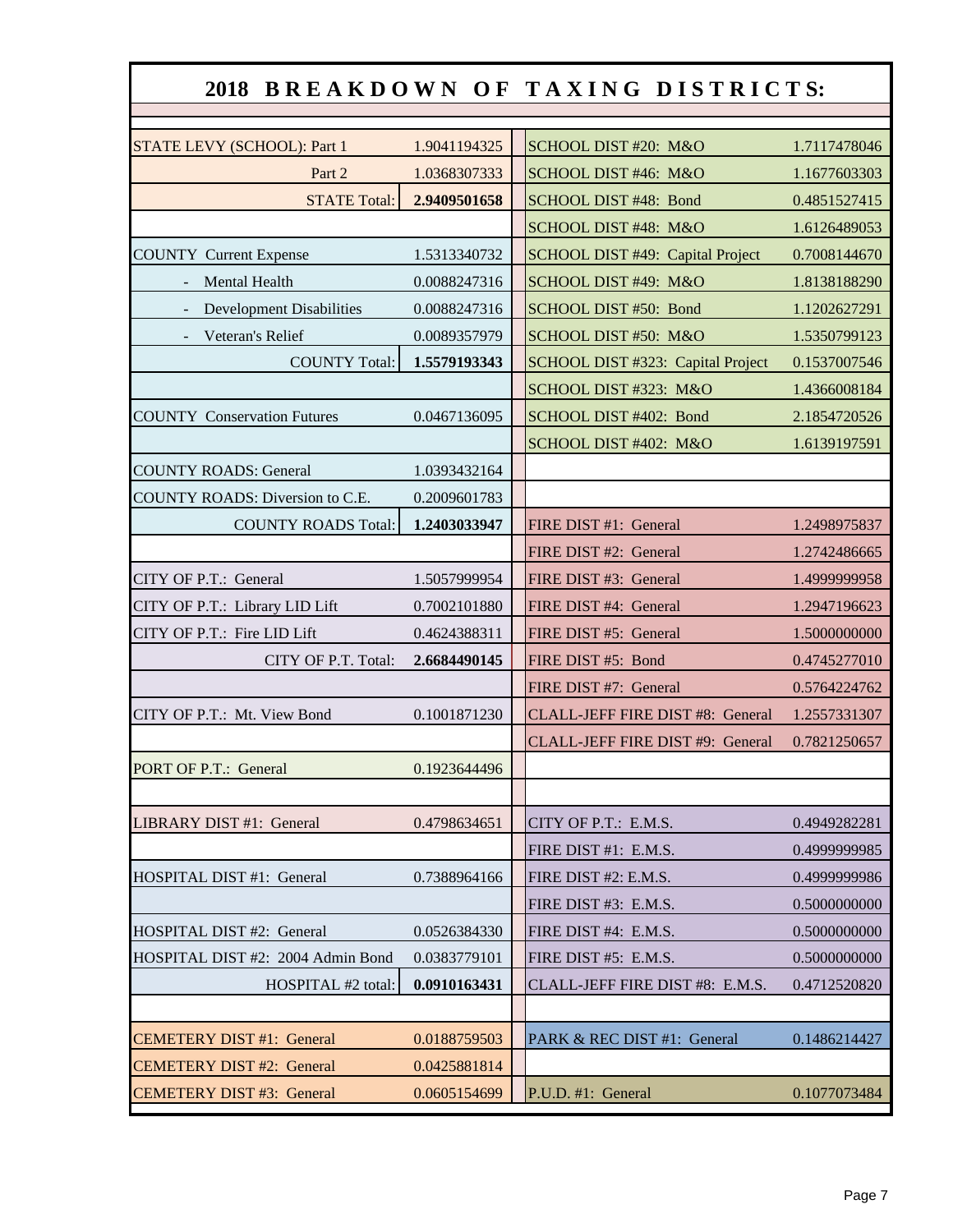| <b>JEFFERSON COUNTY COMPOSITE LEVY RATES FOR 2018</b> |              |                      |              |                             |              |              |                              |                         |                        |                              |                        |                  |                          |              |                   |
|-------------------------------------------------------|--------------|----------------------|--------------|-----------------------------|--------------|--------------|------------------------------|-------------------------|------------------------|------------------------------|------------------------|------------------|--------------------------|--------------|-------------------|
|                                                       |              |                      |              |                             |              | TAXING       |                              |                         | <b>DISTRICTS</b>       |                              |                        |                  |                          |              |                   |
| <b>TAX</b>                                            |              | C F                  |              |                             | С            |              |                              |                         |                        |                              | н                      | c                |                          |              | <b>FULL</b>       |
|                                                       |              | 0 <sub>U</sub>       |              |                             | $\circ$      |              | s                            | L                       |                        |                              | $\circ$                | E                | L                        |              |                   |
| C<br>$\Omega$                                         | c            | N T                  |              |                             |              |              | $\mathbf{r}$                 | o                       |                        |                              | s                      | M                | в                        |              | L                 |
| D                                                     | $\circ$<br>U | <b>U</b><br>s<br>E R | P            |                             | R<br>о       | С            | A<br>т                       | C<br>А                  | F                      |                              |                        | Е<br>$\mathbf T$ | R                        | P            | Е<br>$\mathbf{v}$ |
| E                                                     | N            | R E                  | $\circ$      | P                           | A            |              | Е                            | L                       |                        | Е                            |                        | E                | А                        | A            | Y                 |
|                                                       | $\mathbf{T}$ | V S                  | R            | U                           | D            | T            |                              |                         | R                      | M                            | Α                      | R                | R                        | R            |                   |
| <b>AREA</b>                                           | Y            | E.                   | Т            | D                           | s            | Y            | LEVY                         | <b>SCHOOL</b>           | Е                      | s                            |                        | Y                |                          | ĸ            | <b>TOTAL</b>      |
|                                                       |              |                      |              |                             |              |              | 1.9041194325                 | S.D.#50                 |                        | <b>EMS CITY</b>              | H.D.#2                 |                  |                          |              |                   |
| 100                                                   | 1.5579193343 | 0.0467136095         | 0.1923644496 | 0.1077073484                |              | 2.7686361375 | 1.0368307333                 | 2.6553426414            |                        | 0.4949282281                 | 0.0910163431           |                  |                          |              | 10.8555782577     |
|                                                       |              |                      |              |                             |              |              | 1.9041194325                 | S.D.#50                 |                        |                              | H.D.#2                 |                  | $L.D.+1$                 |              |                   |
| 101                                                   | 1.5579193343 | 0.0467136095         | 0.1923644496 | 0.1077073484                | 1.2403033947 |              | 1.0368307333                 | 2.6553426414            |                        |                              | 0.0910163431           |                  | 0.4798634651             |              | 9.3121807519      |
|                                                       |              |                      |              |                             |              |              | 1.9041194325                 | S.D.#50                 |                        | <b>EMS#1</b>                 | H.D.#2                 |                  | L.D.#1                   |              |                   |
| 102                                                   | 1.5579193343 | 0.0467136095         |              | 0.1923644496   0.1077073484 | 1.2403033947 |              | 1.0368307333                 | 2.6553426414            |                        | 0.4999999985                 | 0.0910163431           |                  | 0.4798634651             |              | 9.8121807504      |
|                                                       |              |                      |              |                             |              |              | 1.9041194325                 | S.D.#50                 | F.D.#5 BOND            | <b>EMS #5</b>                | H.D.#2                 |                  | L.D.#1                   |              |                   |
| 103                                                   | 1.5579193343 | 0.0467136095         | 0.1923644496 | 0.1077073484                | 1.2403033947 |              | 1.0368307333                 | 2.6553426414            | 0.4745277010           | 0.5000000000                 | 0.0910163431           |                  | 0.4798634651             |              | 10.2867084529     |
| 106                                                   | 1.5579193343 | 0.0467136095         | 0.1923644496 |                             | 1.2403033947 |              | 1.9041194325<br>1.0368307333 | S.D.#50<br>2.6553426414 |                        | <b>EMS#8</b><br>0.4712520820 | H.D.#2                 |                  | L.D.#1<br>0.4798634651   |              | 9.7834328339      |
|                                                       |              |                      |              | 0.1077073484                |              |              | 1.9041194325                 | S.D.#50                 |                        | EMS#8                        | 0.0910163431<br>H.D.#2 | C.D.#3           | $L.D.+1$                 |              |                   |
| 107                                                   | 1.5579193343 | 0.0467136095         | 0.1923644496 | 0.1077073484                | 1.2403033947 |              | 1.0368307333                 | 2.6553426414            |                        | 0.4712520820                 | 0.0910163431           | 0.0605154699     | 0.4798634651             |              | 9.8439483038      |
|                                                       |              |                      |              |                             |              |              | 1.9041194325                 | S.D.#50                 | F.D.#1                 | <b>EMS#1</b>                 | H.D.#2                 |                  | L.D.#1                   |              |                   |
| 111                                                   | 1.5579193343 | 0.0467136095         | 0.1923644496 | 0.1077073484                | 1.2403033947 |              | 1.0368307333                 | 2.6553426414            | 1.2498975837           | 0.4999999985                 | 0.0910163431           |                  | 0.4798634651             |              | 11.0620783341     |
|                                                       |              |                      |              |                             |              |              |                              | S.D.#50                 | $F.D.+1$               | <b>EMS#1</b>                 | H.D.#2                 |                  | $L.D.+1$                 |              |                   |
| 119                                                   | 1.5579193343 | 0.0467136095         | 0.1923644496 | 0.1077073484                | 1.2403033947 |              |                              | 2.6553426414            | 1.2498975837           | 0.4999999985                 | 0.0910163431           |                  | 0.4798634651             |              | 8.1211281683      |
|                                                       |              |                      |              |                             |              |              | 1.9041194325                 | S.D.#50                 | F.D.#5                 | <b>EMS #5</b>                | H.D.#2                 |                  | L.D.#1                   |              |                   |
| 151                                                   | 1.5579193343 | 0.0467136095         | 0.1923644496 | 0.1077073484                | 1.2403033947 |              | 1.0368307333                 | 2.6553426414            | 1.9745277010           | 0.5000000000                 | 0.0910163431           |                  | 0.4798634651             |              | 11.7867084529     |
|                                                       |              |                      |              |                             |              |              | 1.9041194325                 | S.D.#50                 | F.D. #8                | EMS <sub>#8</sub>            | H.D.#2                 | C.D.#3           | $L.D.+1$                 |              |                   |
| 181                                                   | 1.5579193343 | 0.0467136095         | 0.1923644496 | 0.1077073484                | 1.2403033947 |              | 1.0368307333                 | 2.6553426414            | 1.2557331307           | 0.4712520820                 | 0.0910163431           | 0.0605154699     | 0.4798634651             |              | 11.0996814345     |
|                                                       |              |                      |              |                             |              |              | 1.9041194325                 | S.D.#49                 |                        |                              | H.D.#2                 |                  | L.D.#1                   |              |                   |
| 201                                                   | 1.5579193343 | 0.0467136095         | 0.1923644496 | 0.1077073484                | 1.2403033947 |              | 1.0368307333<br>1.9041194325 | 2.5146332960<br>S.D.#49 |                        | <b>EMS#1</b>                 | 0.0910163431<br>H.D.#2 |                  | 0.4798634651<br>$L.D.+1$ |              | 9.1714714065      |
| 202                                                   | 1.5579193343 | 0.0467136095         | 0.1923644496 | 0.1077073484                | 1.2403033947 |              | 1.0368307333                 | 2.5146332960            |                        | 0.4999999985                 | 0.0910163431           |                  | 0.4798634651             |              | 9.6714714050      |
|                                                       |              |                      |              |                             |              |              | 1.9041194325                 | S.D.#49                 |                        | EMS#3                        | H.D.#2                 |                  | $L.D.+1$                 |              |                   |
| 203                                                   | 1.5579193343 | 0.0467136095         | 0.1923644496 | 0.1077073484                | 1.2403033947 |              | 1.0368307333                 | 2.5146332960            |                        | 0.5000000000                 | 0.0910163431           |                  | 0.4798634651             |              | 9.6714714065      |
|                                                       |              |                      |              |                             |              |              | 1.9041194325                 | S.D.#49                 |                        | <b>EMS#2</b>                 | H.D.#2                 |                  | L.D.#1                   | P.&R.#1      |                   |
| 205                                                   | 1.5579193343 | 0.0467136095         | 0.1923644496 | 0.1077073484                | 1.2403033947 |              | 1.0368307333                 | 2.5146332960            |                        | 0.4999999986                 | 0.0910163431           |                  | 0.4798634651             | 0.1486214427 | 9.8200928478      |
|                                                       |              |                      |              |                             |              |              | 1.9041194325                 | S.D.#49                 |                        | <b>EMS#2</b>                 | H.D.#2                 |                  | $L.D.+1$                 |              |                   |
| 206                                                   | 1.5579193343 | 0.0467136095         | 0.1923644496 | 0.1077073484                | 1.2403033947 |              | 1.0368307333                 | 2.5146332960            |                        | 0.4999999986                 | 0.0910163431           |                  | 0.4798634651             |              | 9.6714714051      |
|                                                       |              |                      |              |                             |              |              | 1.9041194325                 | S.D.#49                 | F.D.#1                 | <b>EMS#1</b>                 | H.D.#2                 |                  | L.D.#1                   |              |                   |
| 211                                                   | 1.5579193343 | 0.0467136095         | 0.1923644496 | 0.1077073484                | 1.2403033947 |              | 1.0368307333                 | 2.5146332960            | 1.2498975837           | 0.4999999985                 | 0.0910163431           |                  | 0.4798634651             |              | 10.9213689887     |
|                                                       |              |                      |              |                             |              |              |                              | S.D.#49                 | F.D.#1                 | EMS#1                        | H.D.#2                 |                  | L.D.#1                   |              |                   |
| 219                                                   | 1.5579193343 | 0.0467136095         | 0.1923644496 | 0.1077073484                | 1.2403033947 |              |                              | 2.5146332960            | 1.2498975837           | 0.4999999985                 | 0.0910163431           |                  | 0.4798634651             |              | 7.9804188229      |
| 221                                                   |              |                      |              |                             |              |              | 1.9041194325                 | S.D.#49                 | F.D.#2                 | EMS#2                        | H.D.#2                 |                  | $L.D.+1$                 |              | 10.9457200716     |
|                                                       | 1.5579193343 | 0.0467136095         | 0.1923644496 | 0.1077073484                | 1.2403033947 |              | 1.0368307333<br>1.9041194325 | 2.5146332960<br>S.D.#49 | 1.2742486665<br>F.D.#2 | 0.4999999986<br>EMS#2        | 0.0910163431<br>H.D.#2 |                  | 0.4798634651<br>$L.D.+1$ | P.&R.#1      |                   |
| 222                                                   | 1.5579193343 | 0.0467136095         | 0.1923644496 | 0.1077073484                | 1.2403033947 |              | 1.0368307333                 | 2.5146332960            | 1.2742486665           | 0.4999999986                 | 0.0910163431           |                  | 0.4798634651             | 0.1486214427 | 11.0943415143     |
|                                                       |              |                      |              |                             |              |              | 1.9041194325                 | S.D.#49                 | F.D.#3                 | EMS#3                        | H.D.#2                 |                  | L.D.#1                   |              |                   |
| 231                                                   | 1.5579193343 | 0.0467136095         |              | 0.1923644496   0.1077073484 | 1.2403033947 |              | 1.0368307333                 | 2.5146332960            | 1.4999999958           | 0.5000000000                 | 0.0910163431           |                  | 0.4798634651             |              | 11.1714714023     |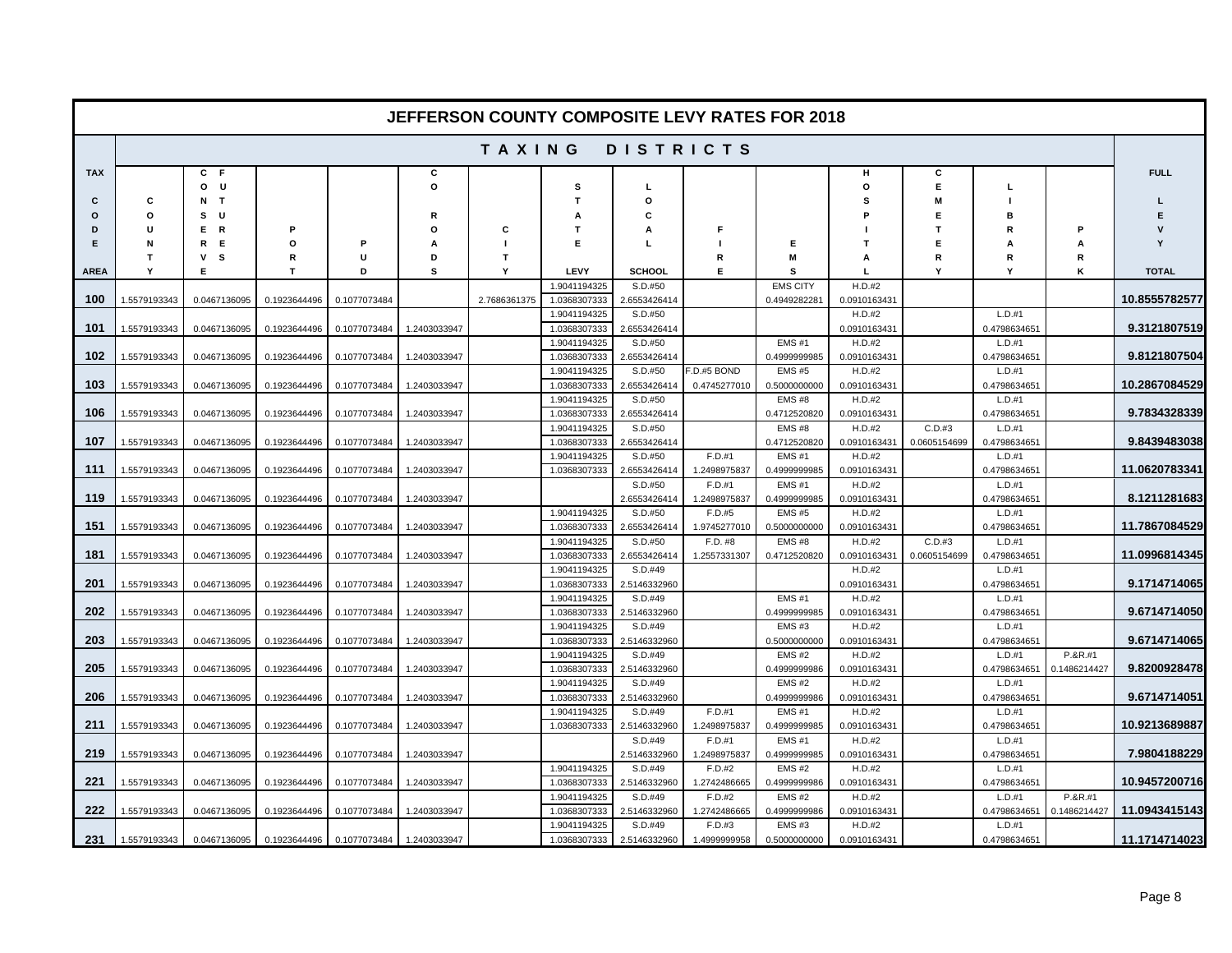| JEFFERSON COUNTY COMPOSITE LEVY RATES FOR 2018 (continued) |              |                   |              |                             |              |              |                              |                         |              |                       |                        |                        |                          |              |               |
|------------------------------------------------------------|--------------|-------------------|--------------|-----------------------------|--------------|--------------|------------------------------|-------------------------|--------------|-----------------------|------------------------|------------------------|--------------------------|--------------|---------------|
|                                                            |              |                   |              |                             |              | TAXING       |                              | <b>DISTRICTS</b>        |              |                       |                        |                        |                          |              |               |
| <b>TAX</b>                                                 |              | C<br>-F           |              |                             | С            |              |                              |                         |              |                       | н                      | C                      |                          |              | <b>FULL</b>   |
|                                                            |              | U<br>O            |              |                             | $\Omega$     |              | s                            | L                       |              |                       | $\circ$                | Е                      |                          |              |               |
| C                                                          | c            | N<br>$\mathbf{T}$ |              |                             |              |              | T                            | $\circ$                 |              |                       | s                      | M                      |                          |              |               |
| $\circ$                                                    | $\Omega$     | U<br>s            |              |                             | R            |              | A                            | C                       |              |                       |                        | Е                      | в                        |              |               |
| D                                                          | u            | $\mathbf R$<br>Е. | Р            |                             | O            | c            | т                            | А                       | Е            |                       |                        | Т                      | R                        | P            |               |
| Е                                                          | N            | Е<br>R            | $\Omega$     | P                           | A            |              | Е                            | L                       |              | E                     |                        | E                      | A                        | A            |               |
|                                                            | $\mathsf{T}$ | v<br>s            | R            | U                           | D            | $\mathbf{T}$ |                              |                         | R            | M<br>S                | А                      | R<br>Y                 | R<br>Υ                   | R            |               |
| <b>AREA</b>                                                | Y            | Е                 | т            | D                           | s            | Y            | SCHOOL<br>1.9041194325       | SCHOOL<br>S.D.#49       | Е<br>F.D.#3  | <b>EMS#3</b>          | H.D.#2                 |                        | L.D.#1                   | κ            | <b>TOTAL</b>  |
| 232                                                        | 1.5579193343 | 0.0467136095      | 0.1923644496 | 0.1077073484                | 1.2403033947 |              | 1.0368307333                 | 2.5146332960            | 1.4999999958 | 0.5000000000          | 0.0910163431           |                        | 0.4798634651             |              | 11.1714714023 |
|                                                            |              |                   |              |                             |              |              | 1.9041194325                 | S.D.#48                 |              |                       | H.D.#2                 | C.D.#2                 | L.D.#1                   |              |               |
| 300                                                        | 1.5579193343 | 0.0467136095      | 0.1923644496 | 0.1077073484                | 1.2403033947 |              | 1.0368307333                 | 2.0978016468            |              |                       | 0.0910163431           | 0.0425881814           | 0.4798634651             |              | 8.7972279387  |
|                                                            |              |                   |              |                             |              |              | 1.9041194325                 | S.D.#48                 |              | <b>EMS#2</b>          | H.D.#2                 | C.D.#2                 | L.D.#1                   |              |               |
| 301                                                        | 1.5579193343 | 0.0467136095      | 0.1923644496 | 0.1077073484                | 1.2403033947 |              | 1.0368307333                 | 2.0978016468            |              | 0.4999999986          | 0.0910163431           | 0.0425881814           | 0.4798634651             |              | 9.2972279373  |
|                                                            |              |                   |              |                             |              |              | 1.9041194325                 | S.D.#48                 |              | EMS#2                 | H.D.#2                 | C.D.#2                 | L.D.#1                   | P.&R.#1      |               |
| 302                                                        | 1.5579193343 | 0.0467136095      | 0.1923644496 | 0.1077073484                | 1.2403033947 |              | 1.0368307333                 | 2.0978016468            |              | 0.4999999986          | 0.0910163431           | 0.0425881814           | 0.4798634651             | 0.1486214427 | 9.4458493800  |
|                                                            |              |                   |              |                             |              |              | 1.9041194325                 | S.D.#48                 |              | <b>EMS#2</b>          | H.D.#2                 | C.D.#2                 | L.D.#1                   |              |               |
| 303                                                        | 1.5579193343 | 0.0467136095      | 0.1923644496 | 0.1077073484                | 1.2403033947 |              | 1.0368307333                 | 2.0978016468            |              | 0.4999999986          | 0.0910163431           | 0.0425881814           | 0.4798634651             |              | 9.2972279373  |
|                                                            |              |                   |              |                             |              |              | 1.9041194325                 | S.D.#48                 |              | <b>EMS#2</b>          | H.D.#2                 | C.D.#2                 | L.D.#1                   |              |               |
| 304                                                        | 1.5579193343 | 0.0467136095      | 0.1923644496 | 0.1077073484                | 1.2403033947 |              | 1.0368307333                 | 2.0978016468            |              | 0.4999999986          | 0.0910163431           | 0.0425881814           | 0.4798634651             |              | 9.2972279373  |
|                                                            |              |                   |              |                             |              |              | 1.9041194325                 | S.D.#48                 | F.D.#5 BOND  | <b>EMS #5</b>         | H.D.#2                 | C.D.#2                 | L.D.#1                   |              |               |
| 305                                                        | 1.5579193343 | 0.0467136095      | 0.1923644496 | 0.1077073484                | 1.2403033947 |              | 1.0368307333                 | 2.0978016468            | 0.4745277010 | 0.5000000000          | 0.0910163431           | 0.0425881814           | 0.4798634651             |              | 9.7717556397  |
|                                                            |              |                   |              |                             |              |              | 1.9041194325                 | $S.D.$ #48              |              | <b>EMS#3</b>          | H.D.#2                 | C.D.#2                 | L.D.#1                   | P.&R.#1      |               |
| 306                                                        | 1.5579193343 | 0.0467136095      | 0.1923644496 | 0.1077073484                | 1.2403033947 |              | 1.0368307333                 | 2.0978016468            |              | 0.5000000000          | 0.0910163431           | 0.0425881814           | 0.4798634651             | 0.148621442  | 9.4458493814  |
|                                                            |              |                   |              |                             |              |              | 1.9041194325                 | S.D.#48                 |              | <b>EMS#2</b>          | H.D.#2                 | C.D.#2                 | L.D.#1                   |              |               |
| 307                                                        | 1.5579193343 | 0.0467136095      | 0.1923644496 | 0.1077073484                | 1.2403033947 |              | 1.0368307333                 | 2.0978016468            |              | 0.4999999986          | 0.0910163431           | 0.0425881814           | 0.4798634651             |              | 9.2972279373  |
|                                                            |              |                   |              |                             |              |              | 1.9041194325                 | S.D.#48                 |              |                       | H.D.#2                 | C.D.#2                 | L.D.#1                   |              |               |
| 308                                                        | 1.5579193343 | 0.0467136095      | 0.1923644496 | 0.1077073484                | 1.2403033947 |              | 1.0368307333<br>1.9041194325 | 2.0978016468<br>S.D.#48 |              |                       | 0.0910163431<br>H.D.#2 | 0.0425881814<br>C.D.#2 | 0.4798634651<br>L.D.#1   |              | 8.7972279387  |
| 309                                                        |              |                   |              |                             | 1.2403033947 |              | 1.0368307333                 | 2.0978016468            |              |                       | 0.0910163431           | 0.0425881814           | 0.4798634651             |              | 8.7972279387  |
|                                                            | 1.5579193343 | 0.0467136095      | 0.1923644496 | 0.1077073484                |              |              | 1.9041194325                 | S.D.#48                 | F.D.#2       | <b>EMS #2</b>         | H.D.#2                 | C.D.#2                 | L.D.#1                   |              |               |
| 320                                                        | 1.5579193343 | 0.0467136095      | 0.1923644496 | 0.1077073484                | 1.2403033947 |              | 1.0368307333                 | 2.0978016468            | 1.2742486665 | 0.4999999986          | 0.0910163431           | 0.0425881814           | 0.4798634651             |              | 10.5714766038 |
|                                                            |              |                   |              |                             |              |              | 1.9041194325                 | S.D.#48                 | F.D.#2       | <b>EMS#2</b>          | H.D.#2                 | C.D.#2                 | L.D.#1                   |              |               |
| 321                                                        | 1.5579193343 | 0.0467136095      | 0.1923644496 | 0.1077073484                | 1.2403033947 |              | 1.0368307333                 | 2.0978016468            | 1.2742486665 | 0.4999999986          | 0.0910163431           | 0.0425881814           | 0.4798634651             |              | 10.5714766038 |
|                                                            |              |                   |              |                             |              |              | 1.9041194325                 | S.D.#48                 | F.D.#2       | <b>EMS#2</b>          | H.D.#2                 | C.D.#2                 | L.D.#1                   | P.&R.#1      |               |
| 323                                                        | 1.5579193343 | 0.0467136095      | 0.1923644496 | 0.1077073484                | 1.2403033947 |              | 1.0368307333                 | 2.0978016468            | 1.2742486665 | 0.4999999986          | 0.0910163431           | 0.0425881814           | 0.4798634651             | 0.1486214427 | 10.7200980465 |
|                                                            |              |                   |              |                             |              |              | 1.9041194325                 | S.D.#48                 | F.D.#2       | $EMS$ #2              | H.D.#2                 | C.D.#2                 | L.D.#1                   |              |               |
| 324                                                        | 1.5579193343 | 0.0467136095      | 0.1923644496 | 0.1077073484                | 1.2403033947 |              | 1.0368307333                 | 2.0978016468            | 1.2742486665 | 0.4999999986          | 0.0910163431           | 0.0425881814           | 0.4798634651             |              | 10.5714766038 |
|                                                            |              |                   |              |                             |              |              |                              | $S.D.$ #48              | F.D.#2       | $EMS$ #2              | H.D.#2                 | C.D.#2                 | L.D.#1                   |              |               |
| 329                                                        | 1.5579193343 | 0.0467136095      | 0.1923644496 | 0.1077073484                | 1.2403033947 |              |                              | 2.0978016468            | 1.2742486665 | 0.4999999986          | 0.0910163431           | 0.0425881814           | 0.4798634651             |              | 7.6305264380  |
|                                                            |              |                   |              |                             |              |              | 1.9041194325                 | S.D.#48                 | F.D.#3       | EMS#3                 | H.D.#2                 | C.D.#2                 | L.D.#1                   | P.&R.#1      |               |
| 331                                                        | 1.5579193343 | 0.0467136095      | 0.1923644496 | 0.1077073484                | 1.2403033947 |              | 1.0368307333                 | 2.0978016468            | 1.4999999958 | 0.5000000000          | 0.0910163431           | 0.0425881814           | 0.4798634651             | 0.1486214427 | 10.9458493772 |
|                                                            |              |                   |              |                             |              |              | 1.9041194325                 | S.D.#48                 | F.D.#5       | <b>EMS#5</b>          | H.D.#2                 | C.D.#2                 | L.D.#1                   |              |               |
| 351                                                        | 1.5579193343 | 0.0467136095      | 0.1923644496 | 0.1077073484                | 1.2403033947 |              | 1.0368307333                 | 2.0978016468            | 1.9745277010 | 0.5000000000          | 0.0910163431           | 0.0425881814           | 0.4798634651             |              | 11.2717556397 |
|                                                            |              |                   |              |                             |              |              | 1.9041194325                 | S.D.#46                 |              | EMS#4                 | H.D.#2                 | C.D.#1                 | L.D.#1                   |              |               |
| 401                                                        | 1.5579193343 | 0.0467136095      | 0.1923644496 | 0.1077073484                | 1.2403033947 |              | 1.0368307333                 | 1.1677603303            |              | 0.5000000000          | 0.0910163431           | 0.0188759503           | 0.4798634651             |              | 8.3434743911  |
| 402                                                        | 1.5579193343 | 0.0467136095      | 0.1923644496 | 0.1077073484                | 1.2403033947 |              | 1.9041194325                 | S.D.#46                 |              | EMS#4                 | H.D.#2                 | C.D.#1                 | L.D.#1                   |              | 8.3434743911  |
|                                                            |              |                   |              |                             |              |              | 1.0368307333                 | 1.1677603303<br>S.D.#46 |              | 0.5000000000<br>EMS#4 | 0.0910163431<br>H.D.#2 | 0.0188759503<br>C.D.#1 | 0.4798634651<br>$L.D.+1$ |              |               |
|                                                            |              |                   |              |                             | 1.2403033947 |              | 1.9041194325<br>1.0368307333 |                         |              |                       |                        | 0.0188759503           |                          |              | 8.3434743911  |
| 403                                                        | 1.5579193343 | 0.0467136095      |              | 0.1923644496   0.1077073484 |              |              |                              | 1.1677603303            |              | 0.5000000000          | 0.0910163431           |                        | 0.4798634651             |              |               |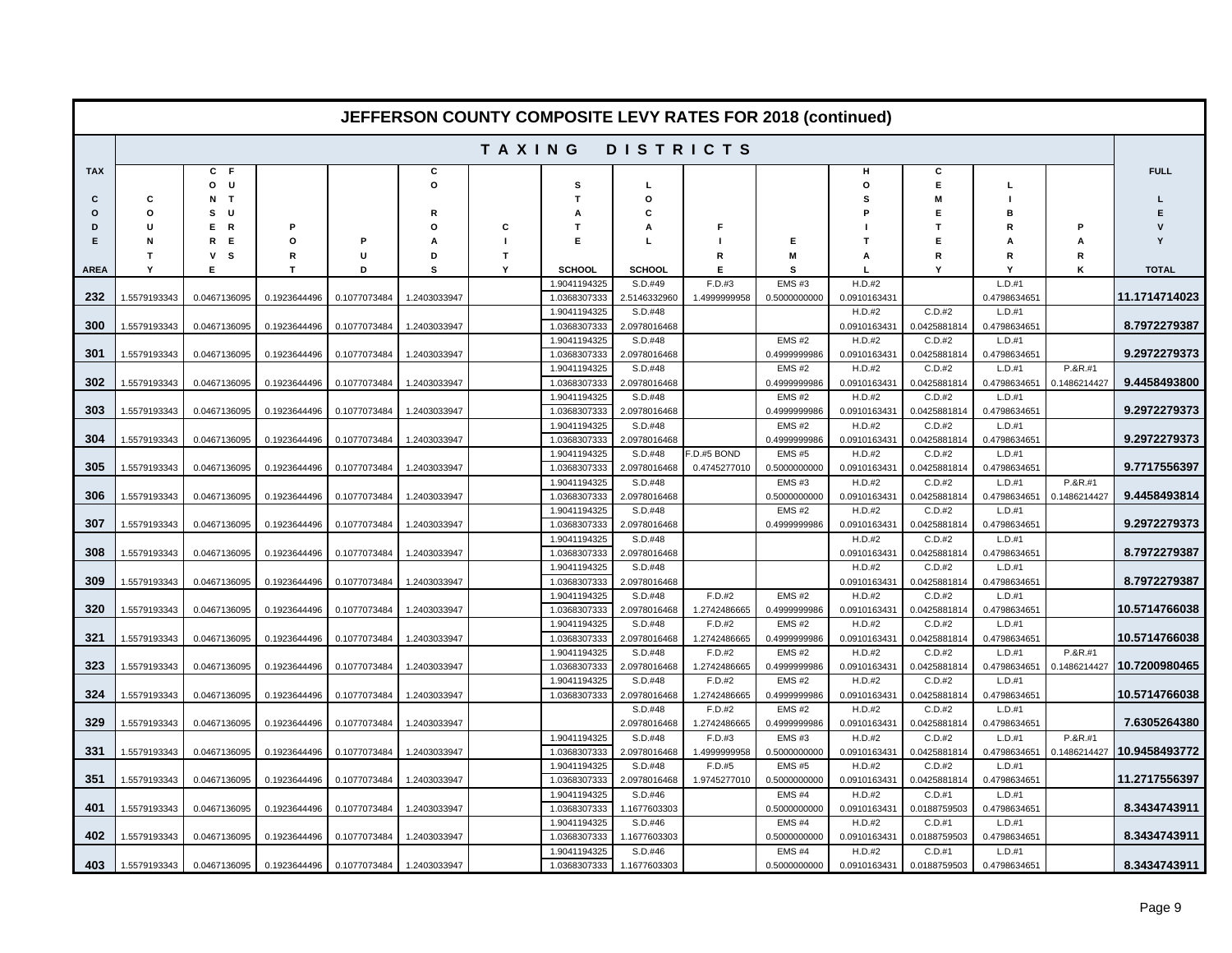| <b>JEFFERSON COUNTY COMPOSITE LEVY RATES FOR 2018 (continued)</b> |              |                   |              |                             |              |        |                              |                         |                        |                                   |                        |                     |                          |   |               |
|-------------------------------------------------------------------|--------------|-------------------|--------------|-----------------------------|--------------|--------|------------------------------|-------------------------|------------------------|-----------------------------------|------------------------|---------------------|--------------------------|---|---------------|
|                                                                   |              |                   |              |                             |              | TAXING |                              | <b>DISTRICTS</b>        |                        |                                   |                        |                     |                          |   |               |
| <b>TAX</b>                                                        |              | C<br>-F<br>U<br>О |              |                             | С<br>o       |        | s                            |                         |                        |                                   | н<br>$\circ$           | С<br>Е              |                          |   | <b>FULL</b>   |
| C                                                                 | C            | N T               |              |                             |              |        |                              | o                       |                        |                                   | s                      | M                   |                          |   |               |
| $\Omega$<br>D                                                     | $\circ$<br>U | U<br>s<br>R<br>Е  | P            |                             | R<br>o       | c      | т                            | C<br>A                  | F                      |                                   |                        | Е<br>$\mathbf \tau$ | в<br>R                   | P |               |
| F                                                                 | N            | Е<br>R            | $\Omega$     | Р                           | Α            |        | E                            |                         |                        | Е                                 |                        | Е                   | А                        | A | Y             |
|                                                                   | т            | s<br>v            | R            | U                           | D            | т      |                              |                         | R                      | M                                 |                        | R                   | R                        | R |               |
| <b>AREA</b>                                                       | Y            | E.                | T            | D                           | s            | Y      | SCHOOL                       | <b>SCHOOL</b>           | Е                      | s                                 |                        | Y                   |                          | ĸ | <b>TOTAL</b>  |
|                                                                   |              |                   |              |                             |              |        | 1.9041194325                 | S.D.#46                 |                        | EMS <sub>#4</sub>                 | H.D.#2                 |                     | L.D.#1                   |   |               |
| 404                                                               | 1.5579193343 | 0.0467136095      | 0.1923644496 | 0.1077073484                | 1.2403033947 |        | 1.0368307333                 | .1677603303             |                        | 0.5000000000                      | 0.0910163431           |                     | 0.4798634651             |   | 8.3245984408  |
| 405                                                               | 1.5579193343 | 0.0467136095      | 0.1923644496 | 0.1077073484                | 1.2403033947 |        | 1.9041194325<br>1.0368307333 | S.D.#46<br>1.1677603303 |                        | EMS <sub>#4</sub><br>0.5000000000 | H.D.#2<br>0.0910163431 |                     | L.D.#1<br>0.4798634651   |   | 8.3245984408  |
|                                                                   |              |                   |              |                             |              |        | 1.9041194325                 | S.D.#46                 |                        | <b>EMS #4</b>                     | H.D.#2                 |                     | $L.D.+1$                 |   |               |
| 406                                                               | 1.5579193343 | 0.0467136095      | 0.1923644496 | 0.1077073484                | 1.2403033947 |        | 1.0368307333                 | 1.1677603303            |                        | 0.5000000000                      | 0.0910163431           |                     | 0.4798634651             |   | 8.3245984408  |
|                                                                   |              |                   |              |                             |              |        | 1.9041194325                 | S.D.#46                 | F.D.#4                 | <b>EMS #4</b>                     | H.D.#2                 | $C.D.+1$            | L.D.#1                   |   |               |
| 440                                                               | 1.5579193343 | 0.0467136095      | 0.1923644496 | 0.1077073484                | 1.2403033947 |        | 1.0368307333                 | 1.1677603303            | 1.2947196623           | 0.5000000000                      | 0.0910163431           | 0.0188759503        | 0.4798634651             |   | 9.6381940534  |
|                                                                   |              |                   |              |                             |              |        | 1.9041194325                 | S.D.#46                 | F.D.#4                 | EMS#4                             | H.D.#2                 | $C.D.+1$            | $L.D.+1$                 |   |               |
| 441                                                               | 1.5579193343 | 0.0467136095      | 0.1923644496 | 0.1077073484                | 1.2403033947 |        | 1.0368307333                 | 1.1677603303            | 1.2947196623           | 0.5000000000                      | 0.0910163431           | 0.0188759503        | 0.4798634651             |   | 9.6381940534  |
|                                                                   |              |                   |              |                             |              |        | 1.9041194325                 | S.D.#46                 | F.D.#4                 | EMS <sub>#4</sub>                 | H.D.#2                 | $C.D.+1$            | L.D.#1                   |   |               |
| 442                                                               | 1.5579193343 | 0.0467136095      | 0.1923644496 | 0.1077073484                | 1.2403033947 |        | 1.0368307333                 | 1.1677603303            | 1.2947196623           | 0.5000000000                      | 0.0910163431           | 0.0188759503        | 0.4798634651             |   | 9.6381940534  |
| 443                                                               |              |                   |              |                             |              |        | 1.9041194325<br>1.0368307333 | S.D.#46                 | F.D.#4                 | EMS#4                             | H.D.#2                 | $C.D.+1$            | $L.D.+1$                 |   | 9.6381940534  |
|                                                                   | 1.5579193343 | 0.0467136095      | 0.1923644496 | 0.1077073484                | 1.2403033947 |        | 1.9041194325                 | 1.1677603303<br>S.D.#46 | 1.2947196623<br>F.D.#4 | 0.5000000000<br>EMS#4             | 0.0910163431<br>H.D.#2 | 0.0188759503        | 0.4798634651<br>$L.D.+1$ |   |               |
| 444                                                               | 1.5579193343 | 0.0467136095      | 0.1923644496 | 0.1077073484                | 1.2403033947 |        | 1.0368307333                 | 1.1677603303            | 1.2947196623           | 0.5000000000                      | 0.0910163431           |                     | 0.4798634651             |   | 9.6193181031  |
|                                                                   |              |                   |              |                             |              |        | 1.9041194325                 | S.D.#46                 | F.D.#4                 | EMS#4                             | H.D.#2                 |                     | $L.D.+1$                 |   |               |
| 445                                                               | 1.5579193343 | 0.0467136095      | 0.1923644496 | 0.1077073484                | 1.2403033947 |        | 1.0368307333                 | 1.1677603303            | 1.2947196623           | 0.5000000000                      | 0.0910163431           |                     | 0.4798634651             |   | 9.6193181031  |
|                                                                   |              |                   |              |                             |              |        | 1.9041194325                 | S.D.#46                 | F.D.#4                 | EMS#4                             | H.D.#2                 |                     | L.D.#1                   |   |               |
| 446                                                               | 1.5579193343 | 0.0467136095      | 0.1923644496 | 0.1077073484                | 1.2403033947 |        | 1.0368307333                 | 1.1677603303            | 1.2947196623           | 0.5000000000                      | 0.0910163431           |                     | 0.4798634651             |   | 9.6193181031  |
|                                                                   |              |                   |              |                             |              |        | 1.9041194325                 | S.D.#20                 |                        |                                   |                        |                     | $L.D.+1$                 |   |               |
| 501                                                               | 1.5579193343 | 0.0467136095      | 0.1923644496 | 0.1077073484                | 1.2403033947 |        | 1.0368307333                 | 1.7117478046            |                        |                                   |                        |                     | 0.4798634651             |   | 8.2775695720  |
| 502                                                               | 1.5579193343 | 0.0467136095      | 0.1923644496 | 0.1077073484                | 1.2403033947 |        | 1.9041194325<br>1.0368307333 | S.D.#20<br>1.7117478046 |                        |                                   | H.D.#1<br>0.7388964166 |                     | $L.D.+1$<br>0.4798634651 |   | 9.0164659886  |
|                                                                   |              |                   |              |                             |              |        | 1.9041194325                 | S.D.#20                 | F.D.#7                 |                                   | H.D.#1                 |                     | $L.D.+1$                 |   |               |
| 571                                                               | 1.5579193343 | 0.0467136095      | 0.1923644496 | 0.1077073484                | 1.2403033947 |        | 1.0368307333                 | 1.7117478046            | 0.5764224762           |                                   | 0.7388964166           |                     | 0.4798634651             |   | 9.5928884648  |
|                                                                   |              |                   |              |                             |              |        | 1.9041194325                 | S.D.#402                |                        |                                   | H.D.#1                 |                     | $L.D.+1$                 |   |               |
| 601                                                               | 1.5579193343 | 0.0467136095      | 0.1923644496 | 0.1077073484                | 1.2403033947 |        | 1.0368307333                 | 3.7993918117            |                        |                                   | 0.73889642             |                     | 0.47986347               |   | 11.1041099957 |
|                                                                   |              |                   |              |                             |              |        | 1.9041194325                 | S.D.#402                | F.D.#9                 |                                   | H.D.#1                 |                     | $L.D.+1$                 |   |               |
| 691                                                               | 1.5579193343 | 0.0467136095      | 0.1923644496 | 0.1077073484                | 1.2403033947 |        | 1.0368307333                 | 3.7993918117            | 0.7821250657           |                                   | 0.7388964166           |                     | 0.4798634651             |   | 11.8862350614 |
|                                                                   |              |                   |              |                             |              |        | 1.9041194325                 | S.D.#323                |                        | <b>EMS#8</b>                      | H.D.#2                 | C.D.#3              | L.D.#1                   |   |               |
| 703                                                               | 1.5579193343 | 0.0467136095      | 0.1923644496 | 0.1077073484                | 1.2403033947 |        | 1.0368307333                 | 1.5903015730            |                        | 0.4712520820                      | 0.0910163431           | 0.0605154699        | 0.4798634651             |   | 8.7789072354  |
|                                                                   |              |                   |              |                             |              |        | 1.9041194325                 | S.D.#323                | F.D.#8                 | EMS#8                             | H.D.#2                 | C.D.#3              | $L.D.+1$                 |   |               |
| 781                                                               | 1.5579193343 | 0.0467136095      |              | 0.1923644496   0.1077073484 | 1.2403033947 |        | 1.0368307333                 | 1.5903015730            | 1.2557331307           | 0.4712520820                      | 0.0910163431           | 0.0605154699        | 0.4798634651             |   | 10.0346403661 |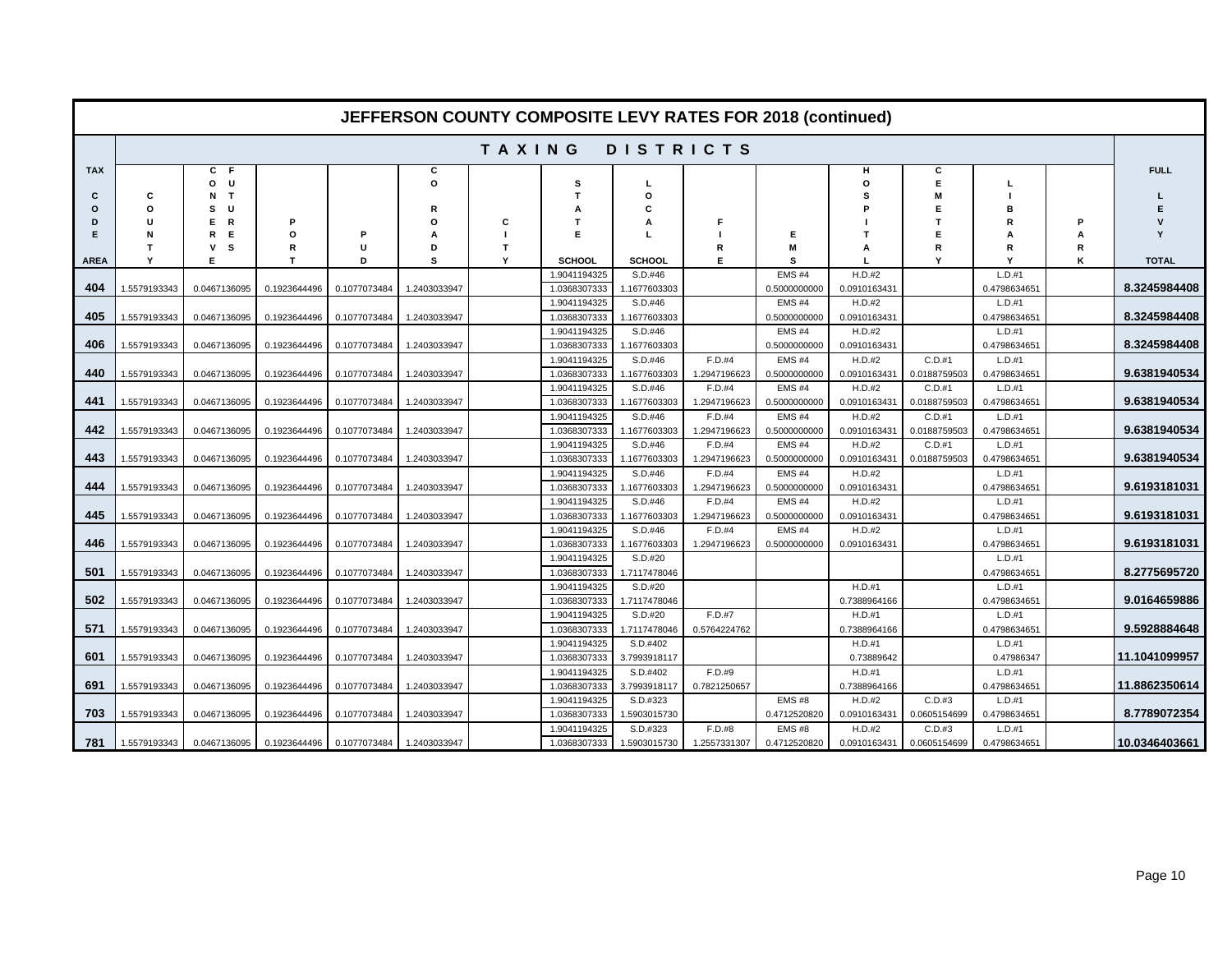| TAXING<br><b>DISTRICTS</b><br>С<br>С<br><b>TAX</b><br>н<br>O<br>C F<br>s<br>o<br>Е<br>L<br>o <sub>u</sub><br>C<br>$\mathbf{T}$<br>s<br>M<br>C<br>Е<br>o<br>O<br>R<br>N T<br>C<br>в<br>A<br>o<br>P<br>T<br>D<br>u<br>s u<br>Т<br>R<br>P<br>F<br>Е<br>R<br>T<br>U<br>Е<br>Е<br>Е<br>N<br>А<br>$\Omega$<br>A<br>A<br>Е<br>Y<br>D<br>M<br>R<br>т<br>D<br>R<br>R<br>R<br>R<br>А<br>s<br>s<br>s<br>PART <sub>1</sub><br>Е<br>Υ<br>Υ<br>κ<br>AREA<br>Y<br>т<br>1.5579193343<br><b>EMS CITY</b><br>H.D.#2<br>2.6684490145<br>100<br>0.0910163431<br>0.0467136095<br>0.1923644496<br>0.1077073484<br>1.9041194325<br>0.4949282281<br>1.5579193343<br>L.D.#1<br>H.D.#2<br>0.4798634651<br>101<br>1.2403033947<br>0.0467136095<br>0.1923644496<br>0.1077073484<br>1.9041194325<br>0.0910163431<br><b>EMS#1</b><br>H.D.#2<br>1.5579193343<br>L.D.#1 | 2018 COMPOSITE LEVY RATES FOR REGULAR LEVIES ONLY (NON-VOTED EXCEPT E.M.S. & P.&R.#1) | <b>COMBINED LEVY LIMITS</b> |              |                       |
|-----------------------------------------------------------------------------------------------------------------------------------------------------------------------------------------------------------------------------------------------------------------------------------------------------------------------------------------------------------------------------------------------------------------------------------------------------------------------------------------------------------------------------------------------------------------------------------------------------------------------------------------------------------------------------------------------------------------------------------------------------------------------------------------------------------------------------------------|---------------------------------------------------------------------------------------|-----------------------------|--------------|-----------------------|
|                                                                                                                                                                                                                                                                                                                                                                                                                                                                                                                                                                                                                                                                                                                                                                                                                                         |                                                                                       | STAT.                       |              | <b>CONSTITUTIONAL</b> |
|                                                                                                                                                                                                                                                                                                                                                                                                                                                                                                                                                                                                                                                                                                                                                                                                                                         | <b>SENIOR</b>                                                                         | $5.90*$                     | $1\%**$      |                       |
|                                                                                                                                                                                                                                                                                                                                                                                                                                                                                                                                                                                                                                                                                                                                                                                                                                         |                                                                                       |                             | R.P.         | P.P.                  |
|                                                                                                                                                                                                                                                                                                                                                                                                                                                                                                                                                                                                                                                                                                                                                                                                                                         | L                                                                                     | L                           | <b>RATIO</b> | <b>RATIO</b>          |
|                                                                                                                                                                                                                                                                                                                                                                                                                                                                                                                                                                                                                                                                                                                                                                                                                                         | E                                                                                     | Е                           | 91.10%       | 91.90%                |
|                                                                                                                                                                                                                                                                                                                                                                                                                                                                                                                                                                                                                                                                                                                                                                                                                                         | V                                                                                     | $\mathbf v$                 |              |                       |
|                                                                                                                                                                                                                                                                                                                                                                                                                                                                                                                                                                                                                                                                                                                                                                                                                                         | Y                                                                                     | Y                           |              |                       |
|                                                                                                                                                                                                                                                                                                                                                                                                                                                                                                                                                                                                                                                                                                                                                                                                                                         |                                                                                       | LIMIT                       | <b>LIMIT</b> | <b>LIMIT</b>          |
|                                                                                                                                                                                                                                                                                                                                                                                                                                                                                                                                                                                                                                                                                                                                                                                                                                         | <b>TOTAL</b>                                                                          | < 5.90                      | < 10.00      | < 10.00               |
|                                                                                                                                                                                                                                                                                                                                                                                                                                                                                                                                                                                                                                                                                                                                                                                                                                         |                                                                                       |                             |              |                       |
|                                                                                                                                                                                                                                                                                                                                                                                                                                                                                                                                                                                                                                                                                                                                                                                                                                         | 7.0632177600                                                                          | 4.3173846919                | 7.1057787694 | 7.1681785830          |
|                                                                                                                                                                                                                                                                                                                                                                                                                                                                                                                                                                                                                                                                                                                                                                                                                                         |                                                                                       |                             |              |                       |
|                                                                                                                                                                                                                                                                                                                                                                                                                                                                                                                                                                                                                                                                                                                                                                                                                                         | 5.6200073772                                                                          | 3.3691025372                | 5.7910141107 | 5.8418682412          |
|                                                                                                                                                                                                                                                                                                                                                                                                                                                                                                                                                                                                                                                                                                                                                                                                                                         |                                                                                       |                             |              |                       |
| 102<br>1.2403033947<br>0.1923644496<br>0.4999999985<br>0.0910163431<br>0.4798634651<br>0.0467136095<br>0.1077073484<br>1.9041194325                                                                                                                                                                                                                                                                                                                                                                                                                                                                                                                                                                                                                                                                                                     | 6.1200073757                                                                          | 3.3691025372                | 6.2465141093 | 6.3013682398          |
| 1.5579193343<br><b>EMS #5</b><br>H.D.#2<br>L.D.#1                                                                                                                                                                                                                                                                                                                                                                                                                                                                                                                                                                                                                                                                                                                                                                                       |                                                                                       |                             |              |                       |
| 103<br>1.2403033947<br>0.0467136095<br>0.1923644496<br>0.1077073484<br>1.9041194325<br>0.5000000000<br>0.0910163431<br>0.4798634651                                                                                                                                                                                                                                                                                                                                                                                                                                                                                                                                                                                                                                                                                                     | 6.1200073772                                                                          | 3.3691025372                | 6.2465141107 | 6.3013682412          |
| 1.5579193343<br><b>EMS#8</b><br>H.D.#2<br>L.D.#1                                                                                                                                                                                                                                                                                                                                                                                                                                                                                                                                                                                                                                                                                                                                                                                        |                                                                                       |                             |              |                       |
| 106<br>1.2403033947<br>0.4712520820<br>0.0467136095<br>0.1923644496<br>0.1077073484<br>1.9041194325<br>0.0910163431<br>0.4798634651                                                                                                                                                                                                                                                                                                                                                                                                                                                                                                                                                                                                                                                                                                     | 6.0912594592                                                                          | 3.3691025372                | 6.2203247574 | 6.2749489045          |
| C.D.#3<br>H.D.#2<br>1.5579193343<br>EMS#8<br>L.D.#1                                                                                                                                                                                                                                                                                                                                                                                                                                                                                                                                                                                                                                                                                                                                                                                     |                                                                                       |                             |              |                       |
| 107<br>1.2403033947<br>0.0467136095<br>0.1923644496<br>0.1077073484<br>1.9041194325<br>0.4712520820<br>0.0910163431<br>0.0605154699<br>0.4798634651                                                                                                                                                                                                                                                                                                                                                                                                                                                                                                                                                                                                                                                                                     | 6.1517749291                                                                          | 3.4296180071                | 6.2754543505 | 6.3305626214          |
| F.D.#1<br>1.5579193343<br><b>EMS#1</b><br>H.D.#2<br>L.D.#1                                                                                                                                                                                                                                                                                                                                                                                                                                                                                                                                                                                                                                                                                                                                                                              |                                                                                       |                             |              |                       |
| 111<br>1.2403033947<br>0.0467136095<br>0.1923644496<br>0.1077073484<br>1.9041194325<br>1.2498975837<br>0.4999999985<br>0.0910163431<br>0.4798634651                                                                                                                                                                                                                                                                                                                                                                                                                                                                                                                                                                                                                                                                                     | 7.3699049594                                                                          | 4.6190001209                | 7.3851708081 | 7.4500241192          |
| 1.5579193343<br><b>EMS#1</b><br>H.D.#2<br>F.D.#1<br>L.D.#1                                                                                                                                                                                                                                                                                                                                                                                                                                                                                                                                                                                                                                                                                                                                                                              |                                                                                       |                             |              |                       |
| 119<br>0.4999999985<br>0.0910163431<br>1.2403033947<br>0.0467136095<br>0.1923644496<br>0.1077073484<br>1.2498975837<br>0.4798634651                                                                                                                                                                                                                                                                                                                                                                                                                                                                                                                                                                                                                                                                                                     | 5.4657855269                                                                          | 4.6190001209                | 5.6505180051 | 5.7001383608          |
| 1.5579193343<br>F.D.#5<br><b>EMS #5</b><br>H.D.#2<br>L.D.#1                                                                                                                                                                                                                                                                                                                                                                                                                                                                                                                                                                                                                                                                                                                                                                             |                                                                                       |                             |              |                       |
| 151<br>0.4798634651<br>1.2403033947<br>0.0467136095<br>0.1923644496<br>1.9041194325<br>1.5000000000<br>0.5000000000<br>0.0910163431<br>0.1077073484                                                                                                                                                                                                                                                                                                                                                                                                                                                                                                                                                                                                                                                                                     | 7.6200073772                                                                          | 4.8691025372                | 7.6130141107 | 7.6798682412          |
| F.D.#8<br><b>EMS#8</b><br>H.D.#2<br>C.D.#3<br>L.D.#1<br>1.5579193343                                                                                                                                                                                                                                                                                                                                                                                                                                                                                                                                                                                                                                                                                                                                                                    |                                                                                       |                             |              |                       |
| 181<br>0.1923644496<br>0.1077073484<br>1.9041194325<br>1.2557331307<br>0.4712520820<br>0.0910163431<br>0.0605154699<br>0.4798634651<br>1.2403033947<br>0.0467136095                                                                                                                                                                                                                                                                                                                                                                                                                                                                                                                                                                                                                                                                     | 7.4075080598                                                                          | 4.6853511378                | 7.4194272325 | 7.4845813685          |
| H.D.#2<br>L.D.#1<br>1.5579193343                                                                                                                                                                                                                                                                                                                                                                                                                                                                                                                                                                                                                                                                                                                                                                                                        |                                                                                       |                             |              |                       |
| 201<br>1.2403033947<br>0.0467136095<br>0.1923644496<br>1.9041194325<br>0.0910163431<br>0.4798634651<br>0.1077073484                                                                                                                                                                                                                                                                                                                                                                                                                                                                                                                                                                                                                                                                                                                     | 5.6200073772                                                                          | 3.3691025372                | 5.7910141107 | 5.8418682412          |
| 1.5579193343<br><b>EMS#1</b><br>H.D.#2<br>L.D.#1                                                                                                                                                                                                                                                                                                                                                                                                                                                                                                                                                                                                                                                                                                                                                                                        |                                                                                       |                             |              |                       |
| 202<br>0.4999999985<br>1.2403033947<br>0.0467136095<br>0.1923644496<br>0.1077073484<br>1.9041194325<br>0.0910163431<br>0.4798634651                                                                                                                                                                                                                                                                                                                                                                                                                                                                                                                                                                                                                                                                                                     | 6.1200073757                                                                          | 3.3691025372                | 6.2465141093 | 6.3013682398          |
| 1.5579193343<br>H.D.#2<br>EMS#3<br>L.D.#1                                                                                                                                                                                                                                                                                                                                                                                                                                                                                                                                                                                                                                                                                                                                                                                               |                                                                                       |                             |              |                       |
| 203<br>1.2403033947<br>0.0910163431<br>0.0467136095<br>0.1923644496<br>0.1077073484<br>1.9041194325<br>0.5000000000<br>0.4798634651                                                                                                                                                                                                                                                                                                                                                                                                                                                                                                                                                                                                                                                                                                     | 6.1200073772                                                                          | 3.3691025372                | 6.2465141107 | 6.3013682412          |
| P.&R.#1<br>1.5579193343<br><b>EMS#2</b><br>H.D.#2<br>L.D.#1                                                                                                                                                                                                                                                                                                                                                                                                                                                                                                                                                                                                                                                                                                                                                                             |                                                                                       |                             |              |                       |
| 205<br>1.2403033947<br>0.0910163431<br>0.4798634651<br>0.1486214427<br>0.0467136095<br>0.1923644496<br>0.1077073484<br>1.9041194325<br>0.4999999986                                                                                                                                                                                                                                                                                                                                                                                                                                                                                                                                                                                                                                                                                     | 6.2686288185                                                                          | 3.5177239799                | 6.3819082437 | 6.4379513457          |
| 1.5579193343<br><b>EMS#2</b><br>H.D.#2<br>L.D.#1                                                                                                                                                                                                                                                                                                                                                                                                                                                                                                                                                                                                                                                                                                                                                                                        |                                                                                       |                             |              |                       |
| 206<br>0.4798634651<br>1.2403033947<br>0.0467136095<br>0.1923644496<br>0.1077073484<br>1.9041194325<br>0.4999999986<br>0.0910163431                                                                                                                                                                                                                                                                                                                                                                                                                                                                                                                                                                                                                                                                                                     | 6.1200073758                                                                          | 3.3691025372                | 6.2465141094 | 6.3013682399          |
| F.D.#1<br>H.D.#2<br>1.5579193343<br><b>EMS#1</b><br>$L.D.+1$                                                                                                                                                                                                                                                                                                                                                                                                                                                                                                                                                                                                                                                                                                                                                                            |                                                                                       |                             |              |                       |
| 211<br>1.2403033947<br>0.0467136095<br>0.1923644496<br>0.1077073484<br>1.9041194325<br>1.2498975837<br>0.4999999985<br>0.0910163431<br>0.4798634651<br><b>EMS#1</b>                                                                                                                                                                                                                                                                                                                                                                                                                                                                                                                                                                                                                                                                     | 7.3699049594                                                                          | 4.6190001209                | 7.3851708081 | 7.4500241192          |
| H.D.#2<br>1.5579193343<br>F.D.#1<br>L.D.#1<br>219<br>1.2403033947<br>0.1923644496<br>0.4999999985                                                                                                                                                                                                                                                                                                                                                                                                                                                                                                                                                                                                                                                                                                                                       | 5.4657855269                                                                          |                             |              | 5.7001383608          |
| 0.0467136095<br>0.1077073484<br>1.2498975837<br>0.0910163431<br>0.4798634651<br>1.5579193343<br>F.D.#2<br><b>EMS#2</b><br>H.D.#2<br>L.D.#1                                                                                                                                                                                                                                                                                                                                                                                                                                                                                                                                                                                                                                                                                              |                                                                                       | 4.6190001209                | 5.6505180051 |                       |
| 221<br>1.2403033947<br>0.0467136095<br>0.1923644496<br>1.9041194325<br>1.2742486665<br>0.4999999986<br>0.0910163431<br>0.4798634651<br>0.1077073484                                                                                                                                                                                                                                                                                                                                                                                                                                                                                                                                                                                                                                                                                     | 7.3942560423                                                                          | 4.6433512037                | 7.4073546446 | 7.4724027644          |
| 1.5579193343<br>F.D.#2<br><b>EMS#2</b><br>H.D.#2<br>L.D.#1<br>P.&R.#1                                                                                                                                                                                                                                                                                                                                                                                                                                                                                                                                                                                                                                                                                                                                                                   |                                                                                       |                             |              |                       |
| 222<br>1.2403033947<br>0.4999999986<br>0.0910163431<br>0.1486214427<br>0.0467136095<br>0.1923644496<br>0.1077073484<br>1.9041194325<br>1.2742486665<br>0.4798634651                                                                                                                                                                                                                                                                                                                                                                                                                                                                                                                                                                                                                                                                     |                                                                                       |                             |              |                       |
| 1.5579193343<br>F.D.#3<br><b>EMS #3</b><br>H.D.#2<br>L.D.#1                                                                                                                                                                                                                                                                                                                                                                                                                                                                                                                                                                                                                                                                                                                                                                             |                                                                                       |                             |              |                       |
| 231<br>1.2403033947<br>0.0467136095<br>0.1923644496<br>0.1077073484 1.9041194325<br>1.4999999958<br>0.5000000000<br>0.0910163431<br>0.4798634651                                                                                                                                                                                                                                                                                                                                                                                                                                                                                                                                                                                                                                                                                        | 7.5428774850                                                                          | 4.7919726464                | 7.5427487789 | 7.6089858703          |

\*5.90 LIMIT DOES NOT INCLUDE PORT, P.U.D., STATE SCHOOLS, E.M.S.or CONSERVATION FUTURES

\*\*1% LIMIT DOES NOT INCLUDE PORT, P.U.D., DOES INCLUDE STATE PART 2 (PG 8-10)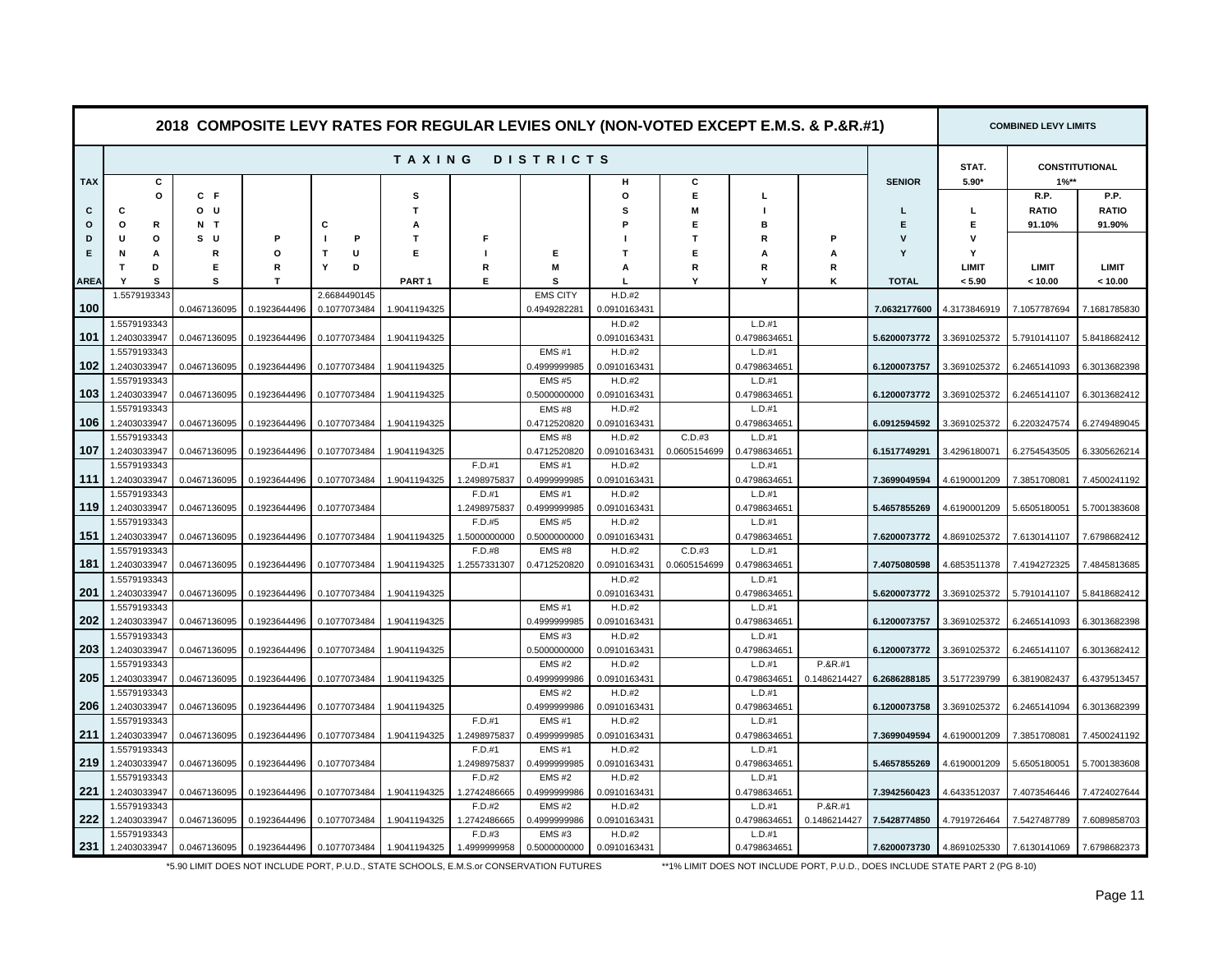| 2018 COMPOSITE LEVY RATES FOR REGULAR LEVIES ONLY (NON-VOTED EXCEPT E.M.S. & P.&R.#1) |                              |              |              |              |                   |              |                   |                        |                        |                        |              | <b>COMBINED LEVY LIMITS</b> |              |              |                       |
|---------------------------------------------------------------------------------------|------------------------------|--------------|--------------|--------------|-------------------|--------------|-------------------|------------------------|------------------------|------------------------|--------------|-----------------------------|--------------|--------------|-----------------------|
|                                                                                       |                              |              |              |              | TAXING            |              | <b>DISTRICTS</b>  |                        |                        |                        |              |                             | STAT.        |              | <b>CONSTITUTIONAL</b> |
| <b>TAX</b>                                                                            | С                            |              |              |              |                   |              |                   | н                      | c                      |                        |              | <b>SENIOR</b>               | $5.90*$      | $1\%**$      |                       |
|                                                                                       | o                            | C F          |              |              | s                 |              |                   | $\circ$                | Е                      | L                      |              |                             |              | R.P.         | P.P.                  |
| C                                                                                     | С                            | o u          |              |              | $\mathbf T$       |              |                   | S                      | м                      |                        |              |                             | L            | <b>RATIO</b> | <b>RATIO</b>          |
| $\circ$                                                                               | o<br>R                       | N T          |              |              | A                 |              |                   |                        | Е                      | B                      |              | E                           | Е            | 91.10%       | 91.90%                |
| D                                                                                     | U<br>$\circ$                 | s u          |              |              | т                 |              |                   |                        | Т                      | R                      |              | v                           | v            |              |                       |
| Е                                                                                     | N<br>A                       | R            | O            | P            | Е                 |              | Е                 | т                      | F                      | A                      | A            | Y                           | Y            |              |                       |
|                                                                                       | т<br>D                       | Е            | R            | U            |                   | R            | M                 |                        | R                      | R                      | R            |                             | LIMIT        | <b>LIMIT</b> | <b>LIMIT</b>          |
| <b>AREA</b>                                                                           | s                            | s            | т            | D            | PART <sub>1</sub> | Е            | s                 |                        | Υ                      | Y                      | κ            | <b>TOTAL</b>                | < 5.90       | < 10.00      | < 10.00               |
|                                                                                       | 1.5579193343                 |              |              |              |                   | F.D.#3       | <b>EMS #3</b>     | H.D.#2                 |                        | L.D.#1                 |              |                             |              |              |                       |
| 232                                                                                   | 1.2403033947                 | 0.0467136095 | 0.1923644496 | 0.1077073484 | 1.9041194325      | 1.4999999958 | 0.5000000000      | 0.0910163431           |                        | 0.4798634651           |              | 7.6200073730                | 4.8691025330 | 7.6130141069 | 7.6798682373          |
|                                                                                       | 1.5579193343                 |              |              |              |                   |              |                   | H.D.#2                 | C.D.#2                 | L.D.#1                 |              |                             |              |              |                       |
| 300                                                                                   | 1.2403033947                 | 0.0467136095 | 0.1923644496 | 0.1077073484 | 1.9041194325      |              |                   | 0.0910163431           | 0.0425881814           | 0.4798634651           |              | 5.6625955586                | 3.4116907186 | 5.8298119439 | 5.8810067799          |
|                                                                                       | 1.5579193343                 |              |              |              |                   |              | $EMS$ #2          | H.D.#2                 | C.D.#2                 | L.D.#1                 |              |                             |              |              |                       |
| 301                                                                                   | 1.2403033947                 | 0.0467136095 | 0.1923644496 | 0.1077073484 | 1.9041194325      |              | 0.4999999986      | 0.0910163431           | 0.0425881814           | 0.4798634651           |              | 6.1625955572                | 3.4116907186 | 6.2853119427 | 6.3405067786          |
|                                                                                       | 1.5579193343                 |              |              |              |                   |              | $EMS$ #2          | H.D.#2                 | C.D.#2                 | $L.D.+1$               | P.&R.#1      |                             |              |              |                       |
| 302                                                                                   | 1.2403033947                 | 0.0467136095 | 0.1923644496 | 0.1077073484 | 1.9041194325      |              | 0.4999999986      | 0.0910163431           | 0.0425881814           | 0.4798634651           | 0.1486214427 | 6.3112169999                | 3.5603121613 | 6.4207060770 | 6.4770898844          |
|                                                                                       | 1.5579193343                 |              |              |              |                   |              | EMS#2             | H.D.#2                 | C.D.#2                 | L.D.#1                 |              |                             |              |              |                       |
| 303                                                                                   | 1.2403033947                 | 0.0467136095 | 0.1923644496 | 0.1077073484 | 1.9041194325      |              | 0.4999999986      | 0.0910163431           | 0.0425881814           | 0.4798634651           |              | 6.1625955572                | 3.4116907186 | 6.2853119427 | 6.3405067786          |
|                                                                                       | 1.5579193343                 |              |              |              |                   |              | <b>EMS#2</b>      | H.D.#2                 | C.D.#2                 | L.D.#1                 |              |                             |              |              |                       |
| 304                                                                                   | 1.2403033947                 | 0.0467136095 | 0.1923644496 | 0.1077073484 | 1.9041194325      |              | 0.4999999986      | 0.0910163431           | 0.0425881814           | 0.479863465            |              | 6.1625955572                | 3.4116907186 | 6.2853119427 | 6.3405067786          |
|                                                                                       | 1.5579193343                 |              |              |              |                   |              | <b>EMS #5</b>     | H.D.#2                 | C.D.#2                 | L.D.#1                 |              |                             |              |              |                       |
| 305                                                                                   | 1.2403033947                 | 0.0467136095 | 0.1923644496 | 0.1077073484 | 1.9041194325      |              | 0.5000000000      | 0.0910163431           | 0.0425881814           | 0.4798634651           |              | 6.1625955586                | 3.4116907186 | 6.2853119439 | 6.3405067799          |
|                                                                                       | 1.5579193343                 |              |              |              |                   |              | EMS#3             | H.D.#2                 | C.D.#2                 | L.D.#1                 | P.&R.#1      |                             |              |              |                       |
| 306                                                                                   | 1.2403033947                 | 0.0467136095 | 0.1923644496 | 0.1077073484 | 1.9041194325      |              | 0.5000000000      | 0.0910163431           | 0.0425881814           | 0.4798634651           | 0.1486214427 | 6.3112170013                | 3.5603121613 | 6.4207060782 | 6.4770898857          |
|                                                                                       | 1.5579193343                 |              |              |              |                   |              | <b>EMS#2</b>      | H.D.#2                 | C.D.#2                 | L.D.#1                 |              |                             |              |              |                       |
| 307                                                                                   | 1.2403033947                 | 0.0467136095 | 0.1923644496 | 0.1077073484 | 1.9041194325      |              | 0.4999999986      | 0.0910163431           | 0.0425881814           | 0.4798634651           |              | 6.1625955572                | 3.4116907186 | 6.2853119427 | 6.3405067786          |
|                                                                                       | 1.5579193343                 |              |              |              |                   |              |                   | H.D.#2                 | C.D.#2                 | L.D.#1                 |              |                             |              |              |                       |
| 308                                                                                   | 1.2403033947                 | 0.0467136095 | 0.1923644496 | 0.1077073484 | 1.9041194325      |              |                   | 0.0910163431<br>H.D.#2 | 0.0425881814<br>C.D.#2 | 0.4798634651<br>L.D.#1 |              | 5.6625955586                | 3.4116907186 | 5.8298119439 | 5.8810067799          |
| 309                                                                                   | 1.5579193343                 |              |              |              |                   |              |                   |                        |                        |                        |              |                             |              |              |                       |
|                                                                                       | 1.2403033947<br>1.5579193343 | 0.0467136095 | 0.1923644496 | 0.1077073484 | 1.9041194325      | F.D.#2       | <b>EMS#2</b>      | 0.0910163431<br>H.D.#2 | 0.0425881814<br>C.D.#2 | 0.4798634651<br>L.D.#1 |              | 5.6625955586                | 3.4116907186 | 5.8298119439 | 5.8810067799          |
| 320                                                                                   | 1.2403033947                 | 0.0467136095 | 0.1923644496 | 0.1077073484 | 1.9041194325      | 1.2742486665 | 0.4999999986      | 0.0910163431           | 0.0425881814           | 0.4798634651           |              | 7.4368442237                | 4.6859393851 | 7.4461524778 | 7.5115413031          |
|                                                                                       | 1.5579193343                 |              |              |              |                   | F.D.#2       | $EMS$ #2          | H.D.#2                 | C.D.#2                 | L.D.#1                 |              |                             |              |              |                       |
| 321                                                                                   | 1.2403033947                 | 0.0467136095 | 0.1923644496 | 0.1077073484 | 1.9041194325      | 1.2742486665 | 0.4999999986      | 0.0910163431           | 0.0425881814           | 0.4798634651           |              | 7.4368442237                | 4.6859393851 | 7.4461524778 | 7.5115413031          |
|                                                                                       | 1.5579193343                 |              |              |              |                   | F.D.#2       | <b>EMS#2</b>      | H.D.#2                 | C.D.#2                 | L.D.#1                 | P.&R.#1      |                             |              |              |                       |
| 323                                                                                   | 1.2403033947                 | 0.0467136095 | 0.1923644496 | 0.1077073484 | 1.9041194325      | 1.2742486665 | 0.4999999986      | 0.0910163431           | 0.0425881814           | 0.4798634651           | 0.1486214427 | 7.5854656664                | 4.8345608278 | 7.5815466121 | 7.6481244090          |
|                                                                                       | 1.5579193343                 |              |              |              |                   | F.D.#2       | $EMS$ #2          | H.D.#2                 | C.D.#2                 | $L.D.+1$               |              |                             |              |              |                       |
| 324                                                                                   | 1.2403033947                 | 0.0467136095 | 0.1923644496 | 0.1077073484 | 1.9041194325      | 1.2742486665 | 0.4999999986      | 0.0910163431           | 0.0425881814           | 0.4798634651           |              | 7.4368442237                | 4.6859393851 | 7.4461524778 | 7.5115413031          |
|                                                                                       | 1.5579193343                 |              |              |              |                   | F.D.#2       | <b>EMS#2</b>      | H.D.#2                 | C.D.#2                 | L.D.#1                 |              |                             |              |              |                       |
| 329                                                                                   | 1.2403033947                 | 0.0467136095 | 0.1923644496 | 0.1077073484 |                   | 1.2742486665 | 0.4999999986      | 0.0910163431           | 0.0425881814           | 0.4798634651           |              | 5.5327247912                | 4.6859393851 | 5.7114996748 | 5.7616555447          |
|                                                                                       | 1.5579193343                 |              |              |              |                   | F.D.#3       | EMS#3             | H.D.#2                 | C.D.#2                 | L.D.#1                 | P.&R.#1      |                             |              |              |                       |
| 331                                                                                   | 1.2403033947                 | 0.0467136095 | 0.1923644496 | 0.1077073484 | 1.9041194325      | 1.4999999958 | 0.5000000000      | 0.0910163431           | 0.0425881814           | 0.4798634651           | 0.1486214427 | 7.8112169971                | 5.0603121571 | 7.7872060744 | 7.8555898819          |
|                                                                                       | 1.5579193343                 |              |              |              |                   | F.D.#5       | <b>EMS #5</b>     | H.D.#2                 | C.D.#2                 | L.D.#1                 |              |                             |              |              |                       |
| 351                                                                                   | 1.2403033947                 | 0.0467136095 | 0.1923644496 | 0.1077073484 | 1.9041194325      | 1.5000000000 | 0.5000000000      | 0.0910163431           | 0.0425881814           | 0.4798634651           |              | 7.6625955586                | 4.9116907186 | 7.6518119439 | 7.7190067799          |
|                                                                                       | 1.5579193343                 |              |              |              |                   |              | EMS#4             | H.D.#2                 | C.D.#1                 | L.D.#1                 |              |                             |              |              |                       |
| 401                                                                                   | 1.2403033947                 | 0.0467136095 | 0.1923644496 | 0.1077073484 | 1.9041194325      |              | 0.5000000000      | 0.0910163431           | 0.0188759503           | 0.4798634651           |              | 6.1388833275                | 3.3879784875 | 6.2637101014 | 6.3187152395          |
|                                                                                       | 1.5579193343                 |              |              |              |                   |              | <b>EMS#4</b>      | H.D.#2                 | C.D.#1                 | L.D.#1                 |              |                             |              |              |                       |
| 402                                                                                   | 1.2403033947                 | 0.0467136095 | 0.1923644496 | 0.1077073484 | 1.9041194325      |              | 0.5000000000      | 0.0910163431           | 0.0188759503           | 0.4798634651           |              | 6.1388833275                | 3.3879784875 | 6.2637101014 | 6.3187152395          |
|                                                                                       | 1.5579193343                 |              |              |              |                   |              | EMS <sub>#4</sub> | H.D.#2                 | C.D.#1                 | L.D.#1                 |              |                             |              |              |                       |
| 403                                                                                   | 1.2403033947                 | 0.0467136095 | 0.1923644496 | 0.1077073484 | 1.9041194325      |              | 0.5000000000      | 0.0910163431           | 0.0188759503           | 0.4798634651           |              | 6.1388833275                | 3.3879784875 | 6.2637101014 | 6.3187152395          |

\*5.90 LIMIT DOES NOT INCLUDE PORT, P.U.D., STATE SCHOOLS, E.M.S.or CONSERVATION FUTURES

\*\*1% LIMIT DOES NOT INCLUDE PORT, P.U.D., DOES INCLUDE STATE PART 2 (PG 8-10)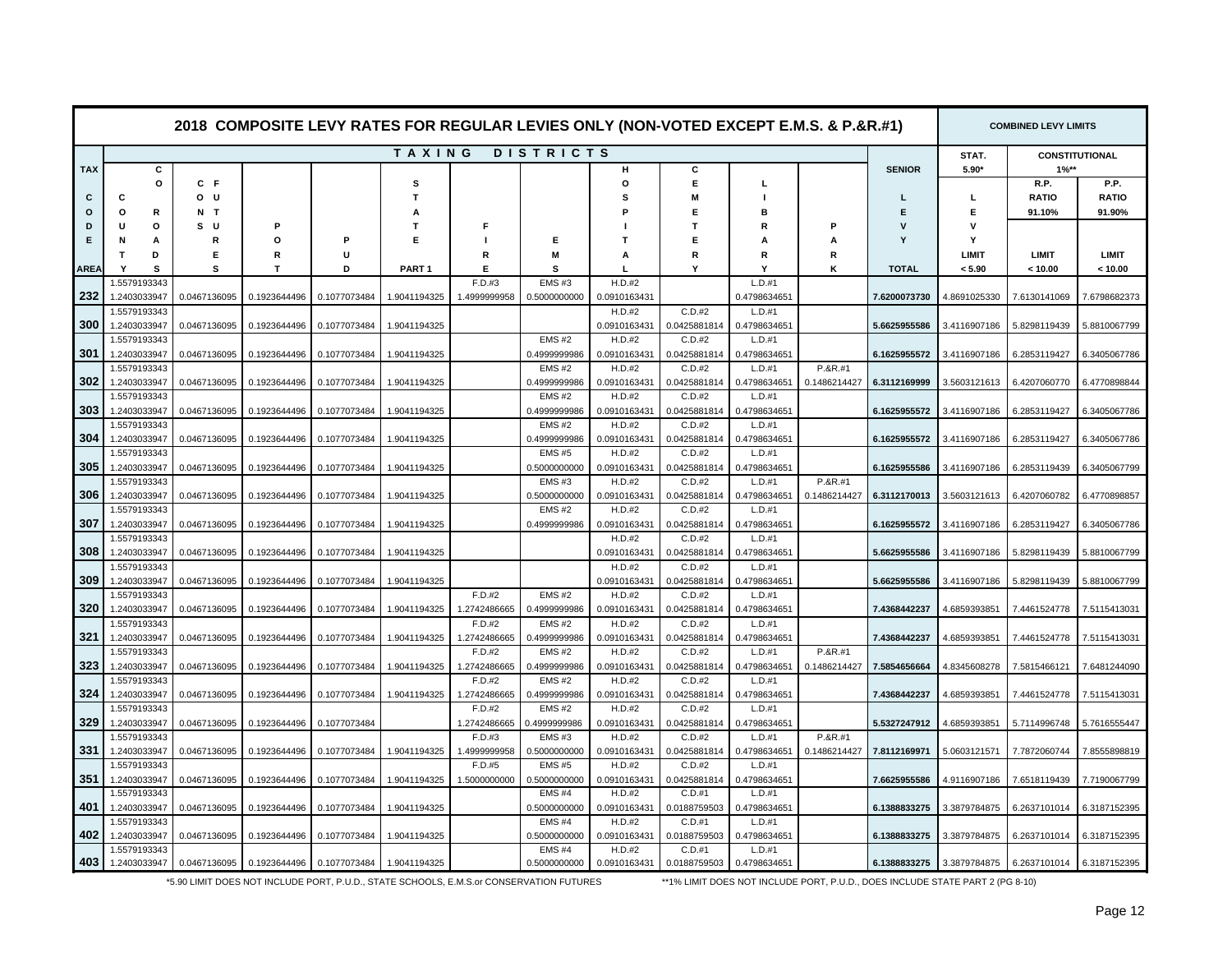|             | 2018 COMPOSITE LEVY RATES FOR REGULAR LEVIES ONLY (NON-VOTED EXCEPT E.M.S. & P.&R.#1)<br>TAXING<br><b>DISTRICTS</b> |              |              |              |                   |                        |                               |                        |                        |                        |   |               |              | <b>COMBINED LEVY LIMITS</b> |                       |  |
|-------------|---------------------------------------------------------------------------------------------------------------------|--------------|--------------|--------------|-------------------|------------------------|-------------------------------|------------------------|------------------------|------------------------|---|---------------|--------------|-----------------------------|-----------------------|--|
|             |                                                                                                                     |              |              |              |                   |                        |                               |                        |                        |                        |   |               | STAT.        |                             | <b>CONSTITUTIONAL</b> |  |
| <b>TAX</b>  | C                                                                                                                   |              |              |              |                   |                        |                               | н                      | C                      |                        |   | <b>SENIOR</b> | $5.90*$      | $1\%**$                     |                       |  |
|             | O                                                                                                                   | C F          |              |              | s                 |                        |                               | O                      | Е                      | L                      |   |               |              | R.P.                        | P.P.                  |  |
| C           | c                                                                                                                   | o u          |              |              | т                 |                        |                               |                        |                        |                        |   |               | L            | <b>RATIO</b>                | <b>RATIO</b>          |  |
| o           | o<br>R                                                                                                              | N T          |              |              |                   |                        |                               |                        | Е                      | в                      |   | Е             | Е            | 91.10%                      | 91.90%                |  |
| D           | O<br>u                                                                                                              | s u          | P            |              | T                 | F                      |                               |                        | т                      | R                      | Р | v             | v            |                             |                       |  |
| E           | N<br>А                                                                                                              | R            | О            | P            | Е                 |                        | Е                             |                        |                        | А                      | Α |               | Y            |                             |                       |  |
|             | D<br>т                                                                                                              | Е            | R            | u            |                   | R                      | M                             | А                      | R                      | R                      | R |               | <b>LIMIT</b> | <b>LIMIT</b>                | <b>LIMIT</b>          |  |
| <b>AREA</b> | s<br>Y                                                                                                              | s            | $\mathbf{T}$ | D            | PART <sub>1</sub> | Е                      | s                             |                        | Y                      | Y                      | Κ | <b>TOTAL</b>  | < 5.90       | < 10.00                     | < 10.00               |  |
|             | 1.5579193343                                                                                                        |              |              |              |                   |                        | EMS#4                         | H.D.#2                 |                        | L.D.#1                 |   |               |              |                             |                       |  |
| 404         | 1.2403033947                                                                                                        | 0.0467136095 | 0.1923644496 | 0.1077073484 | 1.9041194325      |                        | 0.5000000000                  | 0.0910163431           |                        | 0.4798634651           |   | 6.1200073772  | 3.3691025372 | 6.2465141107                | 6.3013682412          |  |
|             | 1.5579193343                                                                                                        |              |              |              |                   |                        | $EMS$ #4                      | H.D.#2                 |                        | L.D.#1                 |   |               |              |                             |                       |  |
| 405         | 1.2403033947                                                                                                        | 0.0467136095 | 0.1923644496 | 0.1077073484 | 1.9041194325      |                        | 0.5000000000                  | 0.0910163431           |                        | 0.4798634651           |   | 6.1200073772  | 3.3691025372 | 6.2465141107                | 6.3013682412          |  |
|             | 1.5579193343                                                                                                        |              |              |              |                   |                        | EMS#4                         | H.D.#2                 |                        | L.D.#1                 |   |               |              |                             |                       |  |
| 406         | 1.2403033947                                                                                                        | 0.0467136095 | 0.1923644496 | 0.1077073484 | 1.9041194325      |                        | 0.5000000000                  | 0.0910163431           |                        | 0.4798634651           |   | 6.1200073772  | 3.3691025372 | 6.2465141107                | 6.3013682412          |  |
|             | 1.5579193343                                                                                                        |              |              |              |                   | F.D.#4                 | <b>EMS#4</b>                  | H.D.#2                 | $C.D.+1$               | L.D.#1                 |   |               |              |                             |                       |  |
| 440         | 1.2403033947                                                                                                        | 0.0467136095 | 0.1923644496 | 0.1077073484 | 1.9041194325      | 1.2947196623           | 0.5000000000                  | 0.0910163431           | 0.0188759503           | 0.4798634651           |   | 7.4336029898  | 4.6826981498 | 7.4431997138                | 7.5085626092          |  |
|             | 1.5579193343                                                                                                        |              |              |              |                   | F.D.#4                 | EMS#4                         | H.D.#2                 | $C.D.+1$               | L.D.#1                 |   |               |              |                             |                       |  |
| 441         | 1.2403033947<br>1.5579193343                                                                                        | 0.0467136095 | 0.1923644496 | 0.1077073484 | 1.9041194325      | 1.2947196623<br>F.D.#4 | 0.5000000000<br><b>EMS #4</b> | 0.0910163431<br>H.D.#2 | 0.0188759503<br>C.D.#1 | 0.4798634651<br>L.D.#1 |   | 7.4336029898  | 4.6826981498 | 7.4431997138                | 7.5085626092          |  |
| 442         | 1.2403033947                                                                                                        | 0.0467136095 | 0.1923644496 | 0.1077073484 | 1.9041194325      | 1.2947196623           | 0.5000000000                  | 0.0910163431           | 0.0188759503           | 0.4798634651           |   | 7.4336029898  | 4.6826981498 | 7.4431997138                | 7.5085626092          |  |
|             | 1.5579193343                                                                                                        |              |              |              |                   | F.D.#4                 | EMS#4                         | H.D.#2                 | C.D.#1                 | L.D.#1                 |   |               |              |                             |                       |  |
| 443         | 1.2403033947                                                                                                        | 0.0467136095 | 0.1923644496 | 0.1077073484 | 1.9041194325      | 1.2947196623           | 0.5000000000                  | 0.0910163431           | 0.0188759503           | 0.4798634651           |   | 7.4336029898  | 4.6826981498 | 7.4431997138                | 7.5085626092          |  |
|             | 1.5579193343                                                                                                        |              |              |              |                   | F.D.#4                 | EMS#4                         | H.D.#2                 |                        | L.D.#1                 |   |               |              |                             |                       |  |
| 444         | 1.2403033947                                                                                                        | 0.0467136095 | 0.1923644496 | 0.1077073484 | 1.9041194325      | 1.2947196623           | 0.5000000000                  | 0.0910163431           |                        | 0.4798634651           |   | 7.4147270395  | 4.6638221995 | 7.4260037230                | 7.4912156108          |  |
|             | 1.5579193343                                                                                                        |              |              |              |                   | $F.D.+4$               | EMS#4                         | H.D.#2                 |                        | L.D.#1                 |   |               |              |                             |                       |  |
| 445         | 1.2403033947                                                                                                        | 0.0467136095 | 0.1923644496 | 0.1077073484 | 1.9041194325      | 1.2947196623           | 0.5000000000                  | 0.0910163431           |                        | 0.4798634651           |   | 7.4147270395  | 4.6638221995 | 7.4260037230                | 7.4912156108          |  |
|             | 1.5579193343                                                                                                        |              |              |              |                   | F.D.#4                 | EMS <sub>#4</sub>             | H.D.#2                 |                        | L.D.#1                 |   |               |              |                             |                       |  |
| 446         | 1.2403033947                                                                                                        | 0.0467136095 | 0.1923644496 | 0.1077073484 | 1.9041194325      | 1.2947196623           | 0.5000000000                  | 0.0910163431           |                        | 0.4798634651           |   | 7.4147270395  | 4.6638221995 | 7.4260037230                | 7.4912156108          |  |
|             | 1.5579193343                                                                                                        |              |              |              |                   |                        |                               |                        |                        | L.D.#1                 |   |               |              |                             |                       |  |
| 501         | 1.2403033947                                                                                                        | 0.0467136095 | 0.1923644496 | 0.1077073484 | 1.9041194325      |                        |                               |                        |                        | 0.4798634651           |   | 5.5289910341  | 3.2780861941 | 5.708098222                 | 5.7582242219          |  |
|             | 1.5579193343                                                                                                        |              |              |              |                   |                        |                               | H.D.#1                 |                        | L.D.#1                 |   |               |              |                             |                       |  |
| 502         | 1.2403033947                                                                                                        | 0.0467136095 | 0.1923644496 | 0.1077073484 | 1.9041194325      |                        |                               | 0.7388964166           |                        | 0.4798634651           |   | 6.2678874507  | 4.0169826107 | 6.3812328576                | 6.4372700287          |  |
|             | 1.5579193343                                                                                                        |              |              |              |                   | F.D.#7                 |                               | H.D.#1                 |                        | L.D.#1                 |   |               |              |                             |                       |  |
| 571         | 1.2403033947                                                                                                        | 0.0467136095 | 0.1923644496 | 0.1077073484 | 1.9041194325      | 0.5764224762           |                               | 0.7388964166           |                        | 0.4798634651           |   | 6.8443099269  | 4.5934050869 | 6.9063537335                | 6.9670022844          |  |
|             | 1.5579193343                                                                                                        |              |              |              |                   |                        |                               | H.D.#1                 |                        | L.D.#1                 |   |               |              |                             |                       |  |
| 601         | 1.2403033947                                                                                                        | 0.0467136095 | 0.1923644496 | 0.1077073484 | 1.9041194325      |                        |                               | 0.7388964166           |                        | 0.4798634651           |   | 6.2678874507  | 4.0169826107 | 6.3812328576                | 6.4372700287          |  |
|             | 1.5579193343                                                                                                        |              |              |              |                   | F.D.#9                 |                               | H.D.#1                 |                        | L.D.#1                 |   |               |              |                             |                       |  |
| 691         | 1.2403033947                                                                                                        | 0.0467136095 | 0.1923644496 | 0.1077073484 | 1.9041194325      | 0.7821250657           |                               | 0.7388964166           |                        | 0.4798634651           |   | 7.0500125164  | 4.7991076764 | 7.0937487925                | 7.1560429641          |  |
|             | 1.5579193343                                                                                                        |              |              |              |                   |                        | <b>EMS#8</b>                  | H.D.#2                 | C.D.#3                 | L.D.#1                 |   |               |              |                             |                       |  |
| 703         | 1.2403033947                                                                                                        | 0.0467136095 | 0.1923644496 | 0.1077073484 | 1.9041194325      |                        | 0.4712520820                  | 0.0910163431           | 0.0605154699           | 0.4798634651           |   | 6.1517749291  | 3.4296180071 | 6.2754543505                | 6.3305626214          |  |
| 781         | 1.5579193343<br>1.2403033947                                                                                        | 0.0467136095 | 0.1923644496 | 0.1077073484 | 1.9041194325      | F.D.#8<br>1.2557331307 | <b>EMS#8</b><br>0.4712520820  | H.D.#2<br>0.0910163431 | C.D.#3<br>0.0605154699 | L.D.#1<br>0.4798634651 |   | 7.4075080598  | 4.6853511378 | 7.4194272325                | 7.4845813685          |  |
|             |                                                                                                                     |              |              |              |                   |                        |                               |                        |                        |                        |   |               |              |                             |                       |  |

\*5.90 LIMIT DOES NOT INCLUDE PORT, P.U.D., STATE SCHOOLS, E.M.S.or CONSERVATION FUTURES

\*\*1% LIMIT DOES NOT INCLUDE PORT, P.U.D., DOES INCLUDE STATE PART 2 (PG 8-10)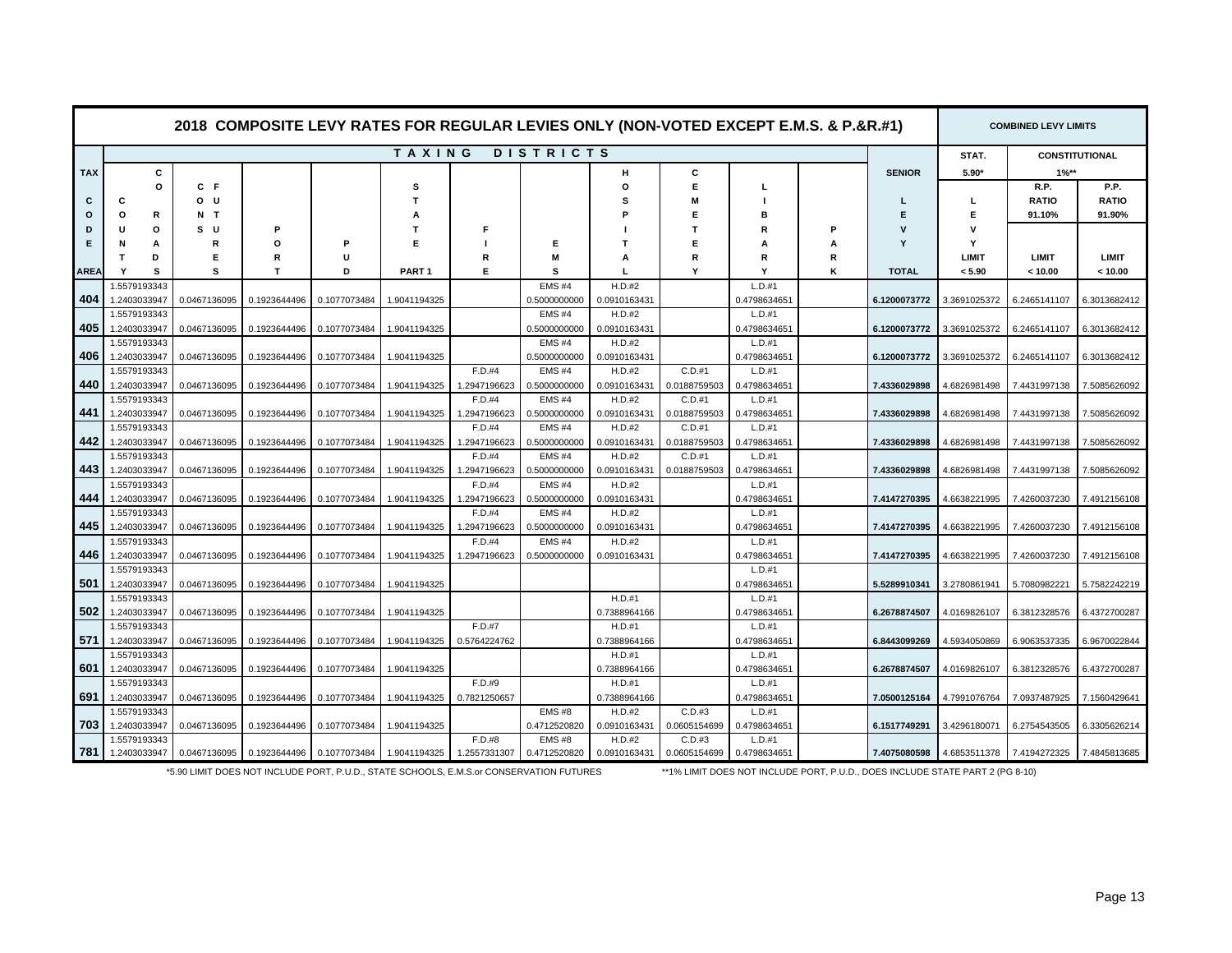| <b>TAXING</b>                   | <b>REAL/PERSONAL</b> | <b>TIMBER</b>         | <b>LEVY RATE</b>          | <b>TAX</b><br>AMOUNT       |                          |  |  |
|---------------------------------|----------------------|-----------------------|---------------------------|----------------------------|--------------------------|--|--|
| <b>DISTRICT</b>                 | PROPERTY A.V.        | A.V.                  | (1000)                    | <b>REAL &amp; PERSONAL</b> | <b>TIMBER</b>            |  |  |
| <b>STATE LEVY (SCHOOL):</b>     |                      |                       |                           |                            |                          |  |  |
| Part 1                          | 5,109,726,225        |                       | 1.9041194325              | \$9,729,529.00             |                          |  |  |
| Part 2                          | 5,024,858,767        |                       | 1.0368307333              | \$5,209,928.00             |                          |  |  |
|                                 |                      |                       |                           |                            |                          |  |  |
| <b>COUNTY:</b>                  |                      |                       |                           |                            |                          |  |  |
| <b>Current Expense</b>          | 5,111,357,748        |                       | 1.5313340732              | \$7,827,196.28             |                          |  |  |
|                                 |                      | 144,949,033           |                           |                            | \$221,965.39             |  |  |
| Mental Health                   | 5,111,357,748        |                       | 0.0088247316              | \$45,106.36                |                          |  |  |
|                                 |                      | 144,949,033           |                           |                            | \$1,279.14               |  |  |
| <b>Development Disabilities</b> | 5, 111, 357, 748     |                       | 0.0088247316              | \$45,106.36                |                          |  |  |
|                                 |                      | 144,949,033           |                           |                            | \$1,279.14               |  |  |
| Veteran's Relief                | 5, 111, 357, 748     |                       | 0.0089357979              | \$45,674.06                |                          |  |  |
|                                 |                      | 144,949,033           |                           |                            | \$1,295.24               |  |  |
|                                 |                      | <b>COUNTY TOTAL =</b> | 1.5579193343              | \$7,963,083.06             | \$225,818.91             |  |  |
| <b>COUNTY:</b>                  |                      |                       |                           |                            |                          |  |  |
| <b>Conservation Futures</b>     | 5, 111, 357, 748     |                       | $0.0467\overline{136095}$ | \$238,769.97               |                          |  |  |
|                                 |                      | 144,949,033           |                           |                            | \$6,771.09               |  |  |
|                                 |                      |                       |                           |                            |                          |  |  |
| JEFFERSON COUNTY ROADS:         |                      |                       |                           |                            |                          |  |  |
| General                         | 3,582,799,369        |                       | 1.0393432164              | \$3,723,758.22             |                          |  |  |
|                                 |                      | 144,942,008           |                           |                            | \$150,644.49             |  |  |
| Diversion                       | 3,582,799,369        |                       | 0.2009601783              | \$720,000.00               |                          |  |  |
|                                 |                      | 144,942,008           |                           |                            | \$29,127.57              |  |  |
|                                 |                      | CO ROAD TOTAL =       | 1.2403033947              | \$4,443,758.22             | $\overline{$}179,772.06$ |  |  |
| <b>CITY OF PORT TOWNSEND:</b>   |                      |                       |                           |                            |                          |  |  |
| General                         | 1,528,558,379        |                       | 1.5057999954              | \$2,301,703.20             |                          |  |  |
|                                 |                      | 7,024                 |                           |                            | \$10.58                  |  |  |
| Library LID Lift                | 1,528,558,379        |                       | 0.7002101880              | \$1,070,312.15             |                          |  |  |
|                                 |                      | 7,024                 |                           |                            | \$4.92                   |  |  |
| Fire LID Lift                   | 1,528,558,379        |                       | 0.4624388311              | \$706,864.75               |                          |  |  |
|                                 |                      | 7,024                 |                           |                            | \$3.25                   |  |  |
|                                 |                      | <b>CITY TOTAL</b> =   | 2.6684490145              | \$4,078,880.10             | \$15.50                  |  |  |
| Mt. View Bond                   | 1,497,191,373        |                       | 0.1001871230              | \$149,999.30               |                          |  |  |
|                                 |                      | 7,024                 |                           |                            | \$0.70                   |  |  |
|                                 |                      |                       |                           |                            |                          |  |  |
| PORT OF PORT TOWNSEND:          |                      |                       |                           |                            |                          |  |  |
| General                         | 5,111,357,748        |                       | 0.1923644496              | \$983,243.52               |                          |  |  |
|                                 |                      | 144,949,033           |                           |                            | \$27,883.04              |  |  |
| P.U.D. NO. 1:                   |                      |                       |                           |                            |                          |  |  |
| General                         | 5,111,357,748        |                       | 0.1077073484              | \$550,530.79               |                          |  |  |
|                                 |                      | 144,949,033           |                           |                            | \$15,612.08              |  |  |
|                                 |                      |                       |                           |                            |                          |  |  |
| <b>LIBRARY DISTRICT #1:</b>     |                      |                       |                           |                            |                          |  |  |
| General                         | 3,582,799,369        |                       | 0.4798634651              | \$1,719,254.52             |                          |  |  |
|                                 |                      | 144,942,008           |                           |                            | \$69,552.37              |  |  |
| <b>HOSPITAL DISTRICTS:</b>      |                      |                       |                           |                            |                          |  |  |
| <b>HOSPITAL DISTRICT #1:</b>    |                      |                       |                           |                            |                          |  |  |
| General                         | 30,061,399           |                       | 0.7388964166              | \$22,212.26                |                          |  |  |
|                                 |                      | 79,746,503            |                           |                            | \$58,924.41              |  |  |
| <b>HOSPITAL DISTRICT #2:</b>    |                      |                       |                           |                            |                          |  |  |
| General                         | 5,081,047,913        |                       | 0.0526384330              | \$267,458.40               |                          |  |  |
|                                 |                      | 51,672,439            |                           |                            | \$2,719.96               |  |  |
| Admin. Bond                     | 5,081,047,913        |                       | 0.0383779101              | \$195,000.00               |                          |  |  |
|                                 |                      | 51,672,439            |                           |                            | \$1,983.08               |  |  |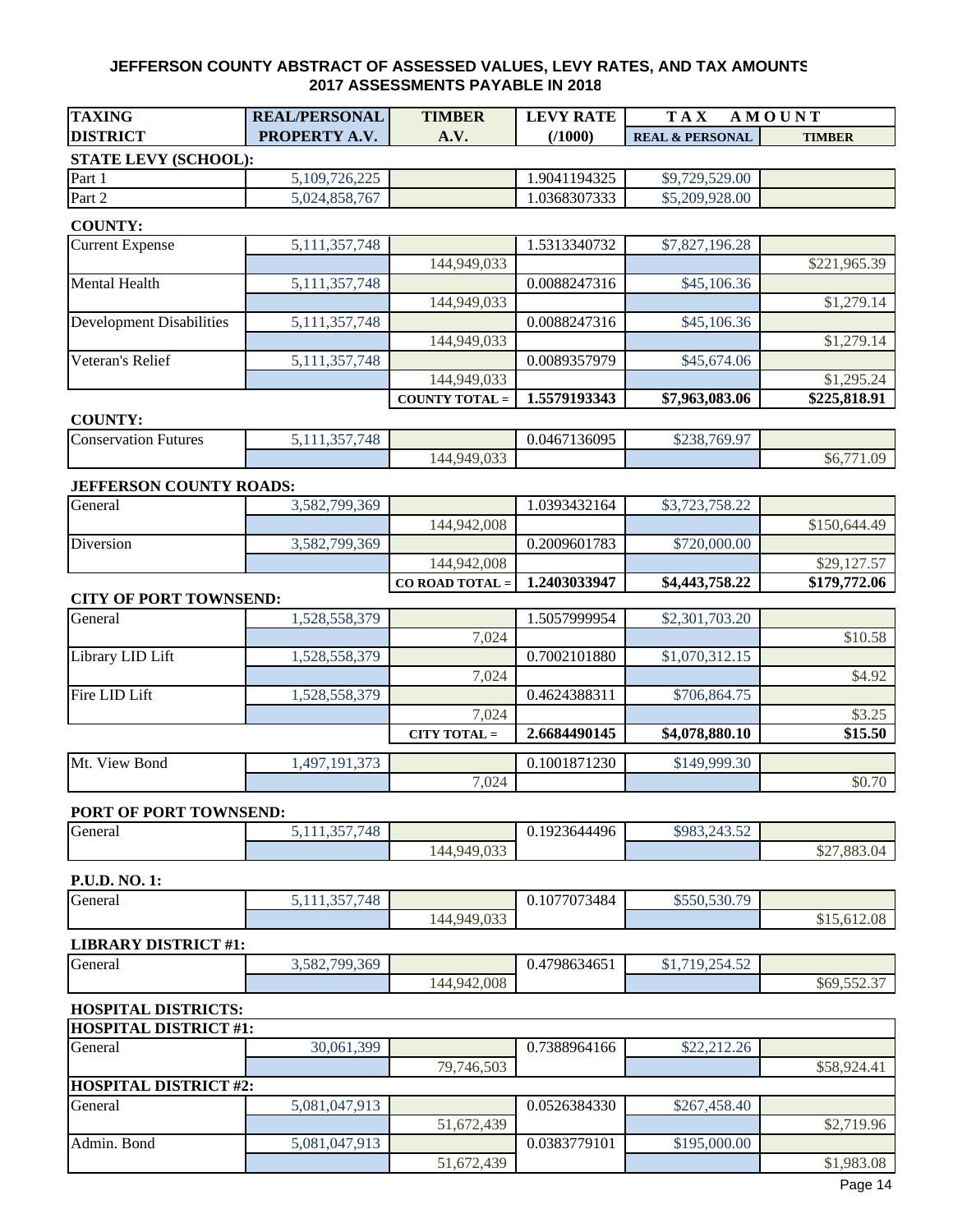| <b>TAXING</b>                                    | <b>REAL/PERSONAL</b> | <b>TIMBER</b> | <b>LEVY RATE</b> | <b>TAX</b><br><b>AMOUNT</b> |                        |  |  |
|--------------------------------------------------|----------------------|---------------|------------------|-----------------------------|------------------------|--|--|
| <b>DISTRICT</b>                                  | PROPERTY A.V.        | $A.V.*$       | (1000)           | <b>REAL &amp; PERSONAL</b>  | <b>TIMBER</b>          |  |  |
|                                                  |                      |               |                  |                             |                        |  |  |
| <b>LOCAL SCHOOLS:</b>                            |                      |               |                  |                             |                        |  |  |
| <b>SCHOOL DISTRICT #20 (Queets-Clearwater):</b>  |                      |               |                  |                             |                        |  |  |
| M & O                                            | 11,537,196           |               | 1.7117478046     | \$19,748.77                 |                        |  |  |
|                                                  |                      | 32,298,654    |                  |                             | \$55,287.15            |  |  |
|                                                  |                      |               |                  |                             |                        |  |  |
| <b>SCHOOL DISTRICT #46 (Brinnon):</b><br>M & O   | 261,977,961          |               | 1.1677603303     | \$305,927.47                |                        |  |  |
|                                                  |                      | 8,098,528     |                  |                             | \$9,457.14             |  |  |
|                                                  |                      |               |                  |                             |                        |  |  |
| SCHOOL DISTRICT #48 (Quilcene):                  |                      |               |                  |                             |                        |  |  |
| 1998 Bond                                        | 333,775,202          |               | 0.4851527415     | \$161,931.95                |                        |  |  |
|                                                  |                      | 17,642,806    |                  |                             | \$8,559.46             |  |  |
| M & O                                            | 333,775,202          |               | 1.6126489053     | \$538,262.21                |                        |  |  |
|                                                  |                      | 8,821,403     |                  |                             | \$14,225.83            |  |  |
| <b>SCHOOL DISTRICT #49 (Chimacum):</b>           |                      |               |                  |                             |                        |  |  |
| 2012 Capital Project                             | 1,887,172,585        |               | 0.7008144670     | \$1,322,557.85              |                        |  |  |
|                                                  |                      | 12,287,647    |                  |                             | $\overline{$8,611.36}$ |  |  |
| M & O                                            | 1,887,172,585        |               | 1.8138188290     | \$3,422,989.17              |                        |  |  |
|                                                  |                      | 6,143,823     |                  |                             | \$11,143.78            |  |  |
|                                                  |                      |               |                  |                             |                        |  |  |
| <b>SCHOOL DISTRICT #50 (Port Townsend):</b>      |                      |               |                  |                             |                        |  |  |
| 2016 Bond                                        | 2,452,848,635        |               | 1.1202627291     | \$2,747,834.91              |                        |  |  |
|                                                  |                      | 5,334,645     |                  |                             | \$5,976.20             |  |  |
| M & O                                            | 2,452,848,635        | 2,667,322     | 1.5350799123     | \$3,765,318.67              | \$4,094.55             |  |  |
|                                                  |                      |               |                  |                             |                        |  |  |
| SCHOOL DISTRICT #323 (Sequim):                   |                      |               |                  |                             |                        |  |  |
| 2017 Capital Project                             | 60,454,381           |               | 0.1537007546     | \$9,291.88                  |                        |  |  |
|                                                  |                      | 209,988       |                  |                             | \$32.28                |  |  |
| M & O                                            | 60,454,381           |               | 1.4366008184     | \$86,848.81                 |                        |  |  |
|                                                  |                      | 233,324       |                  |                             | \$335.19               |  |  |
| <b>SCHOOL DISTRICT #402 (Quillayute Valley):</b> |                      |               |                  |                             |                        |  |  |
| 1998 & 2009 Bond                                 | 18,724,330           |               | 2.1854720526     | \$40,921.50                 |                        |  |  |
|                                                  |                      | 28,679,583    |                  |                             | \$62,678.43            |  |  |
| M & O                                            | 18,724,330           |               | 1.6139197591     | \$30,219.57                 |                        |  |  |
|                                                  |                      | 14,339,791    |                  |                             | \$23,143.27            |  |  |

 $*$  For school M & O levies, only 1/2 of the bond timber A.V. is used.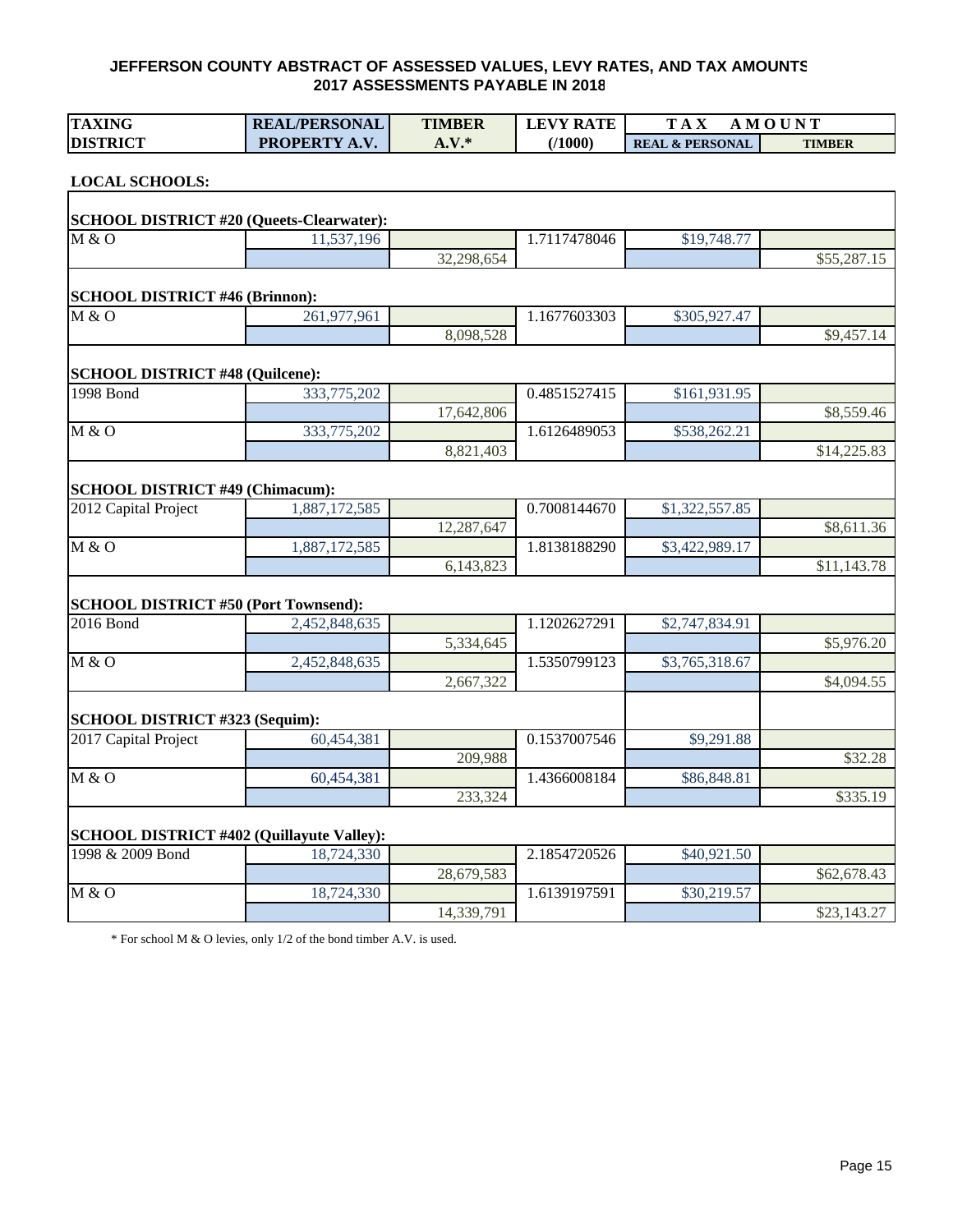| <b>TAXING</b>                                     | <b>REAL/PERSONAL</b> | <b>LEVY RATE</b><br><b>TIMBER</b><br><b>TAX</b> |              | AMOUNT                     |               |  |
|---------------------------------------------------|----------------------|-------------------------------------------------|--------------|----------------------------|---------------|--|
| <b>DISTRICT</b>                                   | PROPERTY A.V.        | A.V.                                            | (1000)       | <b>REAL &amp; PERSONAL</b> | <b>TIMBER</b> |  |
| <b>FIRE DISTRICTS:</b>                            |                      |                                                 |              |                            |               |  |
| <b>FIRE DISTRICT #1:</b>                          |                      |                                                 |              |                            |               |  |
| <b>General:</b><br>Chimacum                       | 1,720,221,519        |                                                 | 1.2498975837 | \$2,150,100.72             |               |  |
| Kala Point Cape George                            |                      | 1,290,223                                       |              |                            | \$1,612.65    |  |
| <b>FIRE DISTRICT #2:</b>                          |                      |                                                 |              |                            |               |  |
| General:                                          | 347,884,594          |                                                 | 1.2742486665 | \$443,291.48               |               |  |
| Quilcene                                          |                      | 6,044,354                                       |              |                            | \$7,702.01    |  |
| <b>FIRE DISTRICT #3:</b>                          |                      |                                                 |              |                            |               |  |
| <b>General:</b>                                   | 1,063,757,283        |                                                 | 1.4999999958 | \$1,595,635.92             |               |  |
| Port Ludlow<br>Shine                              |                      | 2,476,207                                       |              |                            | \$3,714.31    |  |
| <b>FIRE DISTRICT #4:</b>                          |                      |                                                 |              |                            |               |  |
| <b>General:</b>                                   | 264,972,009          |                                                 | 1.2947196623 | \$343,064.47               |               |  |
| <b>Brinnon</b>                                    |                      | 13,154,933                                      |              |                            | \$17,031.95   |  |
| <b>FIRE DISTRICT #5:</b>                          |                      |                                                 |              |                            |               |  |
| <b>General:</b>                                   | 72,682,989           |                                                 | 1.5000000000 | \$109,024.48               |               |  |
| Discovery Bay                                     |                      | 1,847,987                                       |              |                            | \$2,771.98    |  |
| <b>FIRE DISTRICT #5:</b>                          |                      |                                                 |              |                            |               |  |
| <b>Bond:</b>                                      | 73,255,863           |                                                 | 0.4745277010 | \$34,761.94                |               |  |
| Discovery Bay                                     |                      | 5,770,082                                       |              |                            | \$2,738.06    |  |
| <b>FIRE DISTRICT #7:</b>                          |                      |                                                 |              |                            |               |  |
| <b>General:</b>                                   | 2,602,258            |                                                 | 0.5764224762 | \$1,500.00                 |               |  |
| Clearwater                                        |                      | 4,450                                           |              |                            | \$2.57        |  |
| <b>CLALLAM-JEFFERSON FIRE DISTRICT #8:</b>        |                      |                                                 |              |                            |               |  |
| <b>General:</b>                                   | 65,829,568           |                                                 | 1.2557331307 | \$82,664.37                |               |  |
| Gardiner                                          |                      | 69,126                                          |              |                            | \$86.80       |  |
| <b>CLALLAM-JEFFERSON FIRE DISTRICT #9:</b>        |                      |                                                 |              |                            |               |  |
| <b>General:</b>                                   | 3,121,871            |                                                 | 0.7821250657 | \$2,441.69                 |               |  |
| Forks                                             |                      | 413,068                                         |              |                            | \$323.07      |  |
| <b>EMERGENCY MEDICAL SERVICES:</b>                |                      |                                                 |              |                            |               |  |
| CITY OF P.T. E.M.S.:                              |                      |                                                 |              |                            |               |  |
| <b>General:</b>                                   | 1,528,558,379        |                                                 | 0.4949282281 | \$756,526.69               |               |  |
| Port Townsend                                     |                      | 7,024                                           |              |                            | \$3.48        |  |
| FIRE DIST #1 E.M.S.:                              |                      |                                                 |              |                            |               |  |
| General:<br>$\overline{\text{Chimacum}}$          | 1,722,615,625        |                                                 | 0.4999999985 | \$861,307.81               |               |  |
| Kala Point Cape George                            |                      | 3,577,304                                       |              |                            | \$1,788.65    |  |
| FIRE DISTRICT #2 E.M.S.:                          |                      |                                                 |              |                            |               |  |
| <b>General:</b>                                   | 351,297,421          |                                                 | 0.4999999986 | \$175,648.71               |               |  |
| Quilcene                                          |                      | 12,555,944                                      |              |                            | \$6,277.97    |  |
| FIRE DIST #3 E.M.S.:                              |                      |                                                 |              |                            |               |  |
| <b>General:</b>                                   | 1,066,138,437        |                                                 | 0.5000000000 | \$533,069.22               |               |  |
| Port Ludlow<br>Shine                              |                      | 6,347,982                                       |              |                            | \$3,173.99    |  |
| FIRE DIST #4 E.M.S.:                              |                      |                                                 |              |                            |               |  |
| <b>General:</b>                                   | 266,186,978          |                                                 | 0.5000000000 | \$133,093.49               |               |  |
| <b>Brinnon</b>                                    |                      | 16,197,057                                      |              |                            | \$8,098.53    |  |
| FIRE DIST #5 $E.M.S.:$                            |                      |                                                 |              |                            |               |  |
| <b>General:</b>                                   | 74,867,012           |                                                 | 0.5000000000 | \$37,433.51                |               |  |
| Discovery Bay                                     |                      | 5,770,082                                       |              |                            | \$2,885.04    |  |
| <b>CLALLAM-JEFFERSON FIRE DISTRICT #8 E.M.S.:</b> |                      |                                                 |              |                            |               |  |
| <b>General:</b>                                   | 66,133,865           |                                                 | 0.4712520820 | \$31,165.72                |               |  |
| Gardiner                                          |                      | 362,200                                         |              |                            | \$170.69      |  |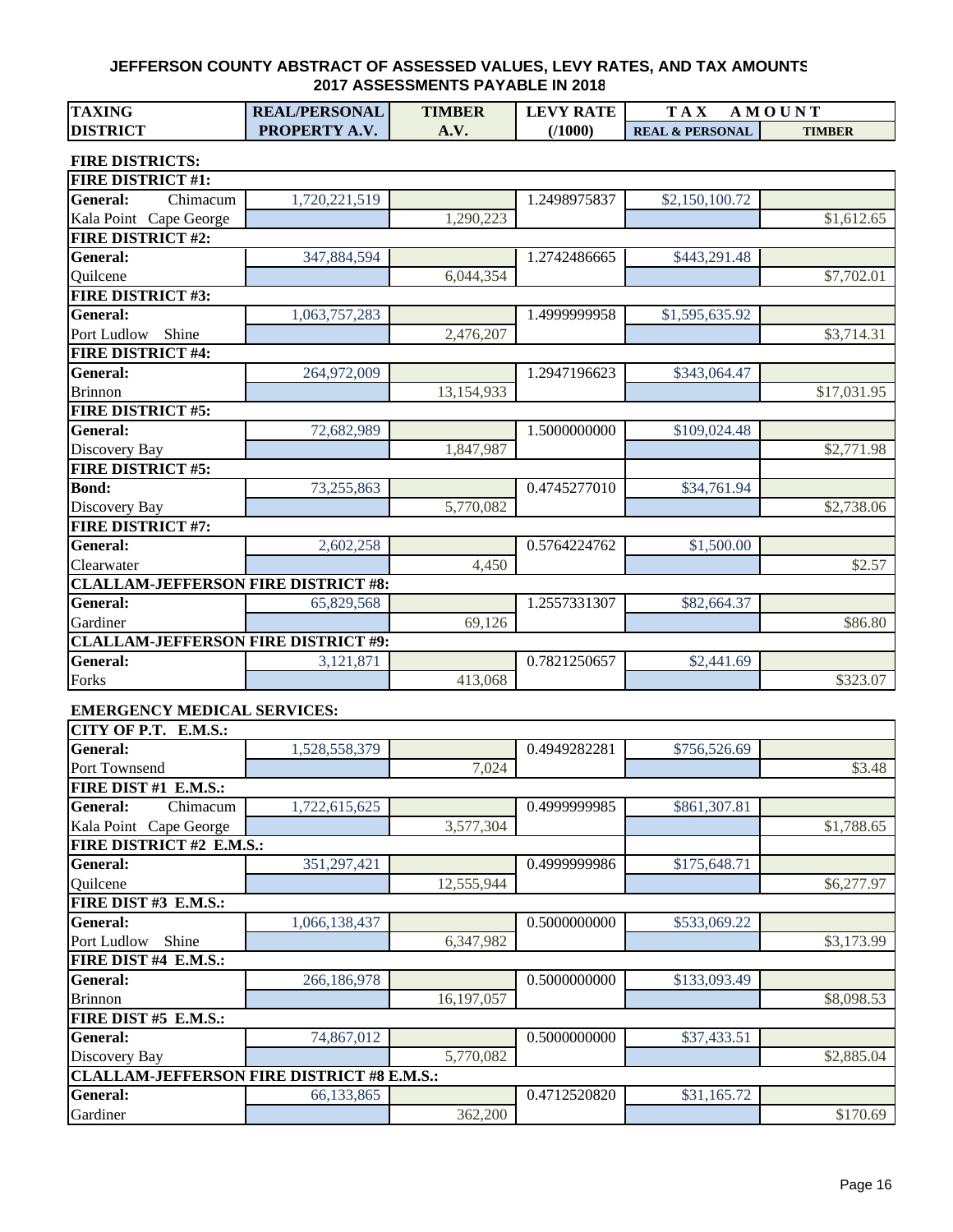| <b>TAXING</b>   | <b>REAL/PERSONAL</b> | <b>TIMBER</b> | <b>LEVY RATE</b> | T A X                      | AMOUNT        |
|-----------------|----------------------|---------------|------------------|----------------------------|---------------|
| <b>DISTRICT</b> | <b>PROPERTY A.V.</b> | A. V.         | 71000)           | <b>REAL &amp; PERSONAL</b> | <b>TIMBER</b> |

#### **CEMETERY DISTRICTS:**

| <b>CEMETERY DISTRICT #1:</b> |             |            |              |             |          |  |  |  |  |  |
|------------------------------|-------------|------------|--------------|-------------|----------|--|--|--|--|--|
| General                      | 264,887,326 |            | 0.0188759503 | \$5,000.00  |          |  |  |  |  |  |
| <b>Brinnon</b>               |             | 3,433,511  |              |             | \$64.81  |  |  |  |  |  |
| <b>CEMETERY DISTRICT #2:</b> |             |            |              |             |          |  |  |  |  |  |
| General                      | 336,986,683 |            | 0.0425881814 | \$14,351.65 |          |  |  |  |  |  |
| Quilcene                     |             | 17.642.806 |              |             | \$751.38 |  |  |  |  |  |
| <b>CEMETERY DISTRICT #3:</b> |             |            |              |             |          |  |  |  |  |  |
| General                      | 66,098,801  |            | 0.0605154699 | \$4,000.00  |          |  |  |  |  |  |
| Gardiner                     |             | 268,101    |              |             | \$16.22  |  |  |  |  |  |

#### **PARK & RECREATION DISTRICT #1:**

| <b>Operating Levy</b>                     | 162,156,951 |            | 0.1486214427   | \$24,100.00 |          |  |  |  |  |  |
|-------------------------------------------|-------------|------------|----------------|-------------|----------|--|--|--|--|--|
|                                           |             | 3.741.478  |                |             | \$556.06 |  |  |  |  |  |
| <b>PARK &amp; RECREATION DISTRICT #2:</b> |             |            |                |             |          |  |  |  |  |  |
| <b>Operating Levy</b>                     | 266,186,978 |            | <b>NO LEVY</b> |             |          |  |  |  |  |  |
|                                           |             | 16,197,057 |                |             | \$0.00   |  |  |  |  |  |

#### **FLOOD ZONES:**

| <b>FLOOD ZONE #1 (Dosewallips River watershed):</b>     |            |  |                |      |  |  |  |  |  |  |
|---------------------------------------------------------|------------|--|----------------|------|--|--|--|--|--|--|
| General                                                 | 29.943.585 |  | <b>NO LEVY</b> | 0.00 |  |  |  |  |  |  |
| <b>FLOOD ZONE #2 (Big Quilcene River watershed):</b>    |            |  |                |      |  |  |  |  |  |  |
| General                                                 | 24,424,123 |  | <b>NO LEVY</b> | 0.00 |  |  |  |  |  |  |
| <b>FLOOD ZONE #3 (Little Quilcene River watershed):</b> |            |  |                |      |  |  |  |  |  |  |
| General                                                 | 66.611.743 |  | <b>NO LEVY</b> | 0.00 |  |  |  |  |  |  |

#### **WATER DISTRICTS:**

| <b>WATER DISTRICT #1:</b> |            |  |                      |      |  |  |  |  |  |  |
|---------------------------|------------|--|----------------------|------|--|--|--|--|--|--|
| General                   | 23,268,585 |  | NO LEVY              | 0.00 |  |  |  |  |  |  |
| <b>WATER DISTRICT #2:</b> |            |  |                      |      |  |  |  |  |  |  |
| General                   | 3,709,197  |  | $\mathbf{T}$<br>NO L | 0.00 |  |  |  |  |  |  |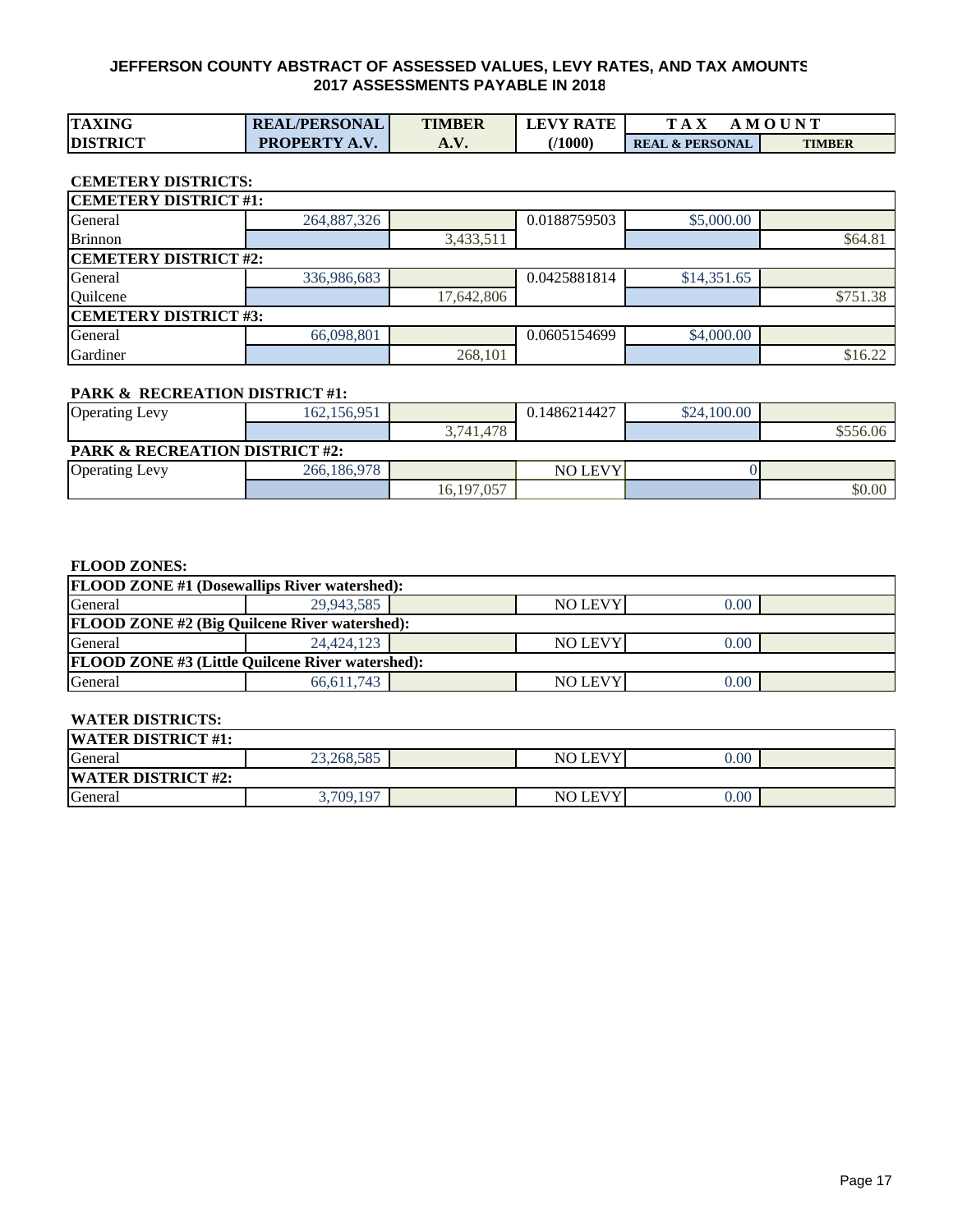| <b>TAXING DISTRICT</b>                                                | <b>VALUATION</b><br>2018                 | <b>LEVY AMOUNT</b><br>2018             | <b>VALUATION</b>                         | <b>LEVY AMOUNT</b><br>2017           | <b>LEVY AMOUNT</b><br><b>DIFFERENCE</b> | LEVY<br>% DIFF                 |
|-----------------------------------------------------------------------|------------------------------------------|----------------------------------------|------------------------------------------|--------------------------------------|-----------------------------------------|--------------------------------|
| STATE SCHOOLS: Part 1                                                 | 5,109,726,225                            | 9,729,529.00                           | 2017<br>4,849,979,705                    | 9,846,833.00                         | $-$117,304.00$                          | $-1.19%$                       |
| STATE SCHOOLS: Part 2                                                 | 5.024.858.767                            | 5,209,928.00                           |                                          |                                      |                                         |                                |
|                                                                       |                                          |                                        |                                          |                                      |                                         |                                |
| <b>COUNTY: Current Expense</b>                                        | 5,111,357,748                            | 7,827,196.28                           | 4,851,434,878                            | 7,646,753.18                         | \$180,443.10                            | 2.36%                          |
| <b>COUNTY: Mental Health</b><br><b>COUNTY: Dev. Disabilities</b>      | 5,111,357,748<br>5,111,357,748           | 45,106.36<br>45,106.36                 | 4,851,434,878<br>4,851,434,878           | 44,116.24<br>44,116.24               | \$990.12<br>\$990.12                    | 2.24%<br>2.24%                 |
| <b>COUNTY: Veteran's Relief</b>                                       | 5,111,357,748                            | 45,674.06                              | 4.851.434.878                            | 44,671.48                            | \$1,002.58                              | 2.24%                          |
|                                                                       |                                          |                                        |                                          |                                      |                                         |                                |
| <b>COUNTY: Conservation Futures</b>                                   | 5,111,357,748                            | 238,769.97                             | 4,851,434,878                            | 233,270.67                           | \$5,499.30                              | 2.36%                          |
| <b>COUNTY ROADS: General</b>                                          | 3,582,799,369                            | 3,723,758.22                           | 3,409,832,817                            | 3,629,423.84                         | \$94,334.38                             | 2.60%                          |
| <b>COUNTY ROADS: Diversion</b>                                        | 3,582,799,369                            | 720,000.00                             | 3,409,832,817                            | 720,000.00                           | \$0.00                                  | 0.00%                          |
|                                                                       |                                          |                                        |                                          |                                      |                                         |                                |
| CITY OF P.T.: General                                                 | 1,528,558,379                            | 2,301,703.20                           | 1,441,602,061                            | 2,239,303.53                         | \$62,399.67                             | 2.79%                          |
| CITY OF P.T.: Library LID Lift                                        | 1,528,558,379                            | 1,070,312.15                           | 1,441,602,061                            | 1,041,084.65                         | \$29,227.50                             | 2.81%                          |
| CITY OF P.T.: Fire LID Lift<br>CITY OF P.T.: Mt. View Bond            | 1,528,558,379<br>1,497,191,373           | 706,864.75<br>149,999.30               | 1,441,602,061<br>1,414,045,573           | 687,562.48<br>149,999.17             | \$19,302.27<br>\$0.13                   | 2.81%<br>0.00%                 |
|                                                                       |                                          |                                        |                                          |                                      |                                         |                                |
| <b>CEMETERY DIST #1: General</b>                                      | 264,887,326                              | 5,000.00                               | 262,604,161                              | 5,000.00                             | \$0.00                                  | 0.00%                          |
| <b>CEMETERY DIST #2: General</b>                                      | 336,986,683                              | 14,351.65                              | 335,640,254                              | 14,269.97                            | \$81.68                                 | 0.57%                          |
| <b>CEMETERY DIST #3: General</b>                                      | 66,098,801                               | 4.000.00                               | 65.841.529                               | 4.000.00                             | \$0.00                                  | 0.00%                          |
| FIRE DISTRICT #1: General                                             | 1.720.221.519                            | 2,150,100.72                           | 1,591,449,117                            | 2,116,676.42                         | \$33,424.30                             | 1.58%                          |
| FIRE DISTRICT #2: General                                             | 347,884,594                              | 443,291.48                             | 343.236.985                              | 435.569.98                           | \$7,721.50                              | 1.77%                          |
| FIRE DISTRICT #3: General                                             | 1.063.757.283                            | 1,595,635.92                           | 1.029.479.937                            | 1,544,219.91                         | \$51,416.01                             | 3.33%                          |
| FIRE DISTRICT #3: M & O                                               |                                          |                                        | 1,019,178,549                            | 517,536.24                           | * * * * * * * * * * * *                 | * * * * * * * * * * *          |
| FIRE DISTRICT #4: General<br>FIRE DISTRICT #5: General                | 264,972,009<br>72.682.989                | 343,064.47<br>109,024.48               | 262,705,044<br>71.506.055                | 337,829.19<br>71,506.06              | \$5,235.28<br>\$37,518.42               | 1.55%<br>52.47%                |
| FIRE DISTRICT #5: 2016 Bond                                           | 73,255,863                               | 34,761.94                              | 72,481,215                               | 33,050.65                            | \$1,711.29                              | 5.18%                          |
| FIRE DISTRICT #7: General                                             | 2,602,258                                | 1,500.00                               | 2,764,492                                | 1,865.12                             | $-$ \$365.12                            | $-19.58%$                      |
| FIRE DISTRICT #8: General (Clall/Jeff)                                | 65,829,568                               | 82,664.37                              | 65,574,509                               | 87,579.40                            | $-$4,915.03$                            | $-5.61%$                       |
| FIRE DISTRICT #9: General (Clall/Jeff)                                | 3,121,871                                | 2,441.69                               | 2,707,641                                | 2,075.34                             | \$366.35                                | 17.65%                         |
| CITY OF P.T.: E.M.S.                                                  | 1,528,558,379                            | 756,526.69                             | 1,441,602,061                            | 720,801.03                           | \$35,725.66                             | 4.96%                          |
| FIRE DISTRICT #1: E.M.S.                                              | 1,722,615,625                            | 861,307.81                             | 1,593,753,419                            | 796,702.12                           | \$64,605.69                             | 8.11%                          |
| FIRE DISTRICT #2: E.M.S.                                              | 351,297,421                              | 175,648.71                             | 346,702,372                              | 173,351.19                           | \$2,297.52                              | 1.33%                          |
| FIRE DISTRICT #3: E.M.S.<br>FIRE DISTRICT #4: E.M.S.                  | 1,066,138,437<br>266,186,978             | 533,069.22<br>133,093.49               | 1,031,753,341<br>263,897,194             | 515,876.67<br>131,948.60             | \$17,192.55<br>\$1,144.89               | 3.33%<br>0.87%                 |
| FIRE DISTRICT #5: E.M.S.                                              | 74,867,012                               | 37,433.51                              | 73,611,944                               | 36,805.97                            | \$627.54                                | 1.70%                          |
| FIRE DISTRICT #8: E.M.S. (Clall/Jeff)                                 | 66,133,865                               | 31,165.72                              | 65,875,543                               | 32,937.77                            | $-$1,772.05$                            | $-5.38%$                       |
|                                                                       |                                          |                                        |                                          |                                      |                                         |                                |
| <b>HOSPITAL DIST #1: General</b>                                      | 30,061,399                               | 22,212.26                              | 29,039,516<br>4.822.149.172              | 21,779.64<br>201.618.14              | \$432.62                                | 1.99%                          |
| <b>HOSPITAL DIST #2: General</b><br>HOSPITAL DIST #2: 2004 Admin Bond | 5,081,047,913<br>5,081,047,913           | 267,458.40<br>195,000.00               | 4,822,149,172                            | 223,750.00                           | \$65,840.26<br>$-$28,750.00$            | 32.66%<br>$-12.85%$            |
|                                                                       |                                          |                                        |                                          |                                      |                                         |                                |
| LIBRARY DIST #1: General                                              | 3,582,799,369                            | 1,719,254.52                           | 3.409.832.817                            | 1,682,771.52                         | \$36,483.00                             | 2.17%                          |
| PARK & REC DIST #1: General                                           |                                          |                                        |                                          |                                      | \$0.00<br>\$100.00                      |                                |
| PARK & REC DIST #2: General                                           | 162,156,951<br>* * * * * * * * * * * * * | 24,100.00<br>* * * * * * * * * * * * * | 161,106,250<br>* * * * * * * * * * * * * | 24,000.00<br>* * * * * * * * * * * * | * * * * * * * * * * * * *               | 0.42%<br>* * * * * * * * * * * |
|                                                                       |                                          |                                        |                                          |                                      |                                         |                                |
| PORT OF P.T.: General                                                 | 511,357,748                              | 983,243.52                             | 4,851,434,878                            | 960,587.55                           | \$22,655.97                             | 2.36%                          |
|                                                                       |                                          |                                        |                                          |                                      |                                         | 9.88%                          |
| P.U.D. NO. 1: General                                                 | 511,357,748                              | 550,530.79                             | 4,851,434,878                            | 501,020.00                           | \$49,510.79                             |                                |
| SCHOOL DIST # 20: M & O                                               | 11,537,196                               | 19,748.77                              | 11,651,477                               | 18,345.34                            | \$1,403.43                              | 7.65%                          |
| SCHOOL DIST # 46: M & O                                               | 261,977,961                              | 305,927.47                             | 259,408,708                              | 296,907.68                           | \$9,019.79                              | 3.04%                          |
| SCHOOL DIST # 48: 1998 Bond                                           | 333,775,202                              | 161,931.95                             | 332,506,966                              | 161,454.68                           | \$477.27                                | 0.30%                          |
| SCHOOL DIST # 48: M & O<br>SCHOOL DIST # 49: 2012 Capital Proj.       | 333,775,202<br>1,887,172,585             | 538,262.21<br>1,322,557.85             | 332,506,966<br>1,773,910,742             | 527,776.07<br>1,327,670.08           | \$10,486.14<br>$-$5,112.23$             | 1.99%<br>$-0.39%$              |
| SCHOOL DIST # 49: M & O                                               | 1,887,172,585                            | 3,422,989.17                           | 1,773,910,742                            | 3,190,685.01                         | \$232,304.16                            | 7.28%                          |
| SCHOOL DIST # 50: 2016 Bond                                           | 2.452.848.635                            | 2,747,834.91                           | 2,319,682,683                            | 2,732,950.08                         | \$14,884.83                             | 0.54%                          |
| SCHOOL DIST # 50: M & O                                               | 2,452,848,635                            | 3,765,318.67                           | 2,319,682,683                            | 3,605,355.25                         | \$159,963.42                            | 4.44%                          |
| SCHOOL DIST #323: 2017 Capital Proj.                                  | 60,454,381                               | 9,291.88                               |                                          |                                      | * * * * * * * * * * * * * *             | * * * * * *<br>* * * * *       |
| SCHOOL DIST #323: M & O<br>SCHOOL DIST #402: 1998 & 2009 Bond         | 60.454.381<br>18,724,330                 | 86,848.81<br>40,921.50                 | 60,074,483<br>17,585,920                 | 85,745.91<br>38,763.69               | \$1,102.90<br>\$2,157.81                | 1.29%<br>5.57%                 |
| SCHOOL DIST #402: M & O                                               | 18,724,330                               | 30,219.57                              | 17,585,920                               | 25,344.21                            | \$4,875.36                              | 19.24%                         |
|                                                                       |                                          |                                        |                                          |                                      |                                         |                                |
|                                                                       |                                          |                                        |                                          |                                      |                                         |                                |
|                                                                       |                                          | TOTAL LEVY \$55,341,681.77             |                                          | TOTAL LEVY \$49,533,260.96           | \$5,808,420.81                          | 11.73%                         |
|                                                                       |                                          |                                        |                                          |                                      |                                         |                                |

#### **JEFFERSON COUNTY 2017/2018 TAXING DISTRICTS COMPARISONS**